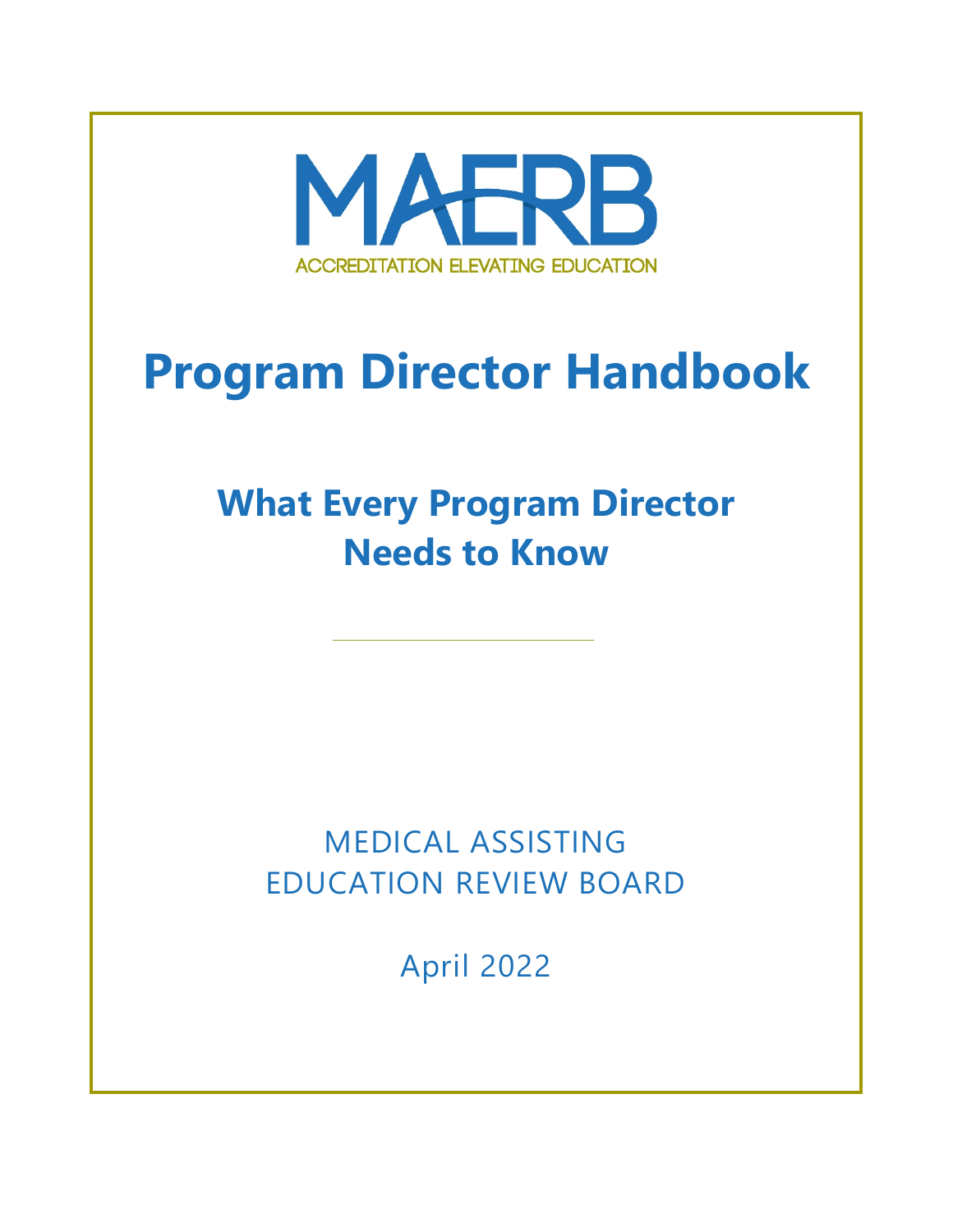# **Table of Contents**

Page 1 of 43 Updated April 2022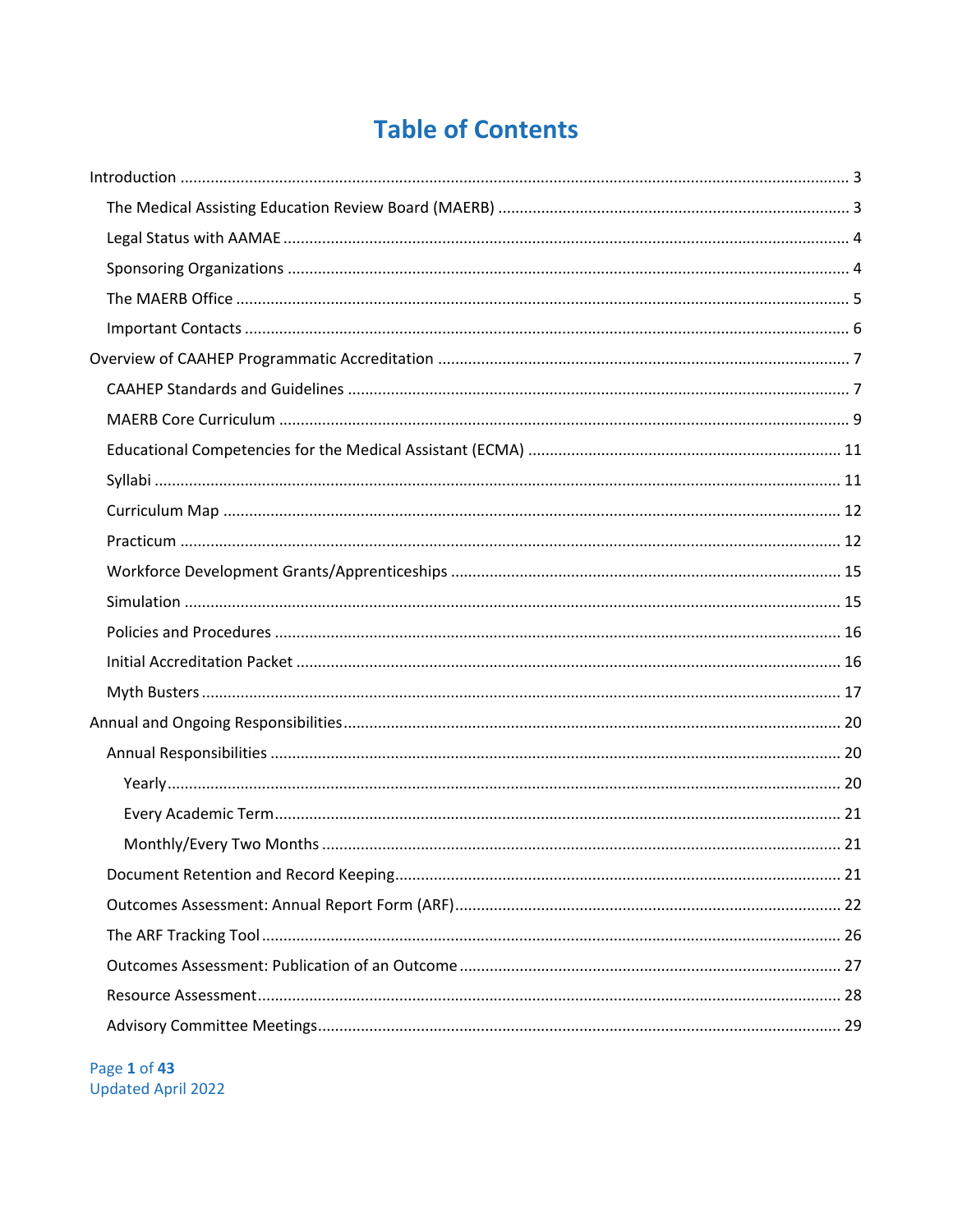Page 2 of 43 Updated April 2022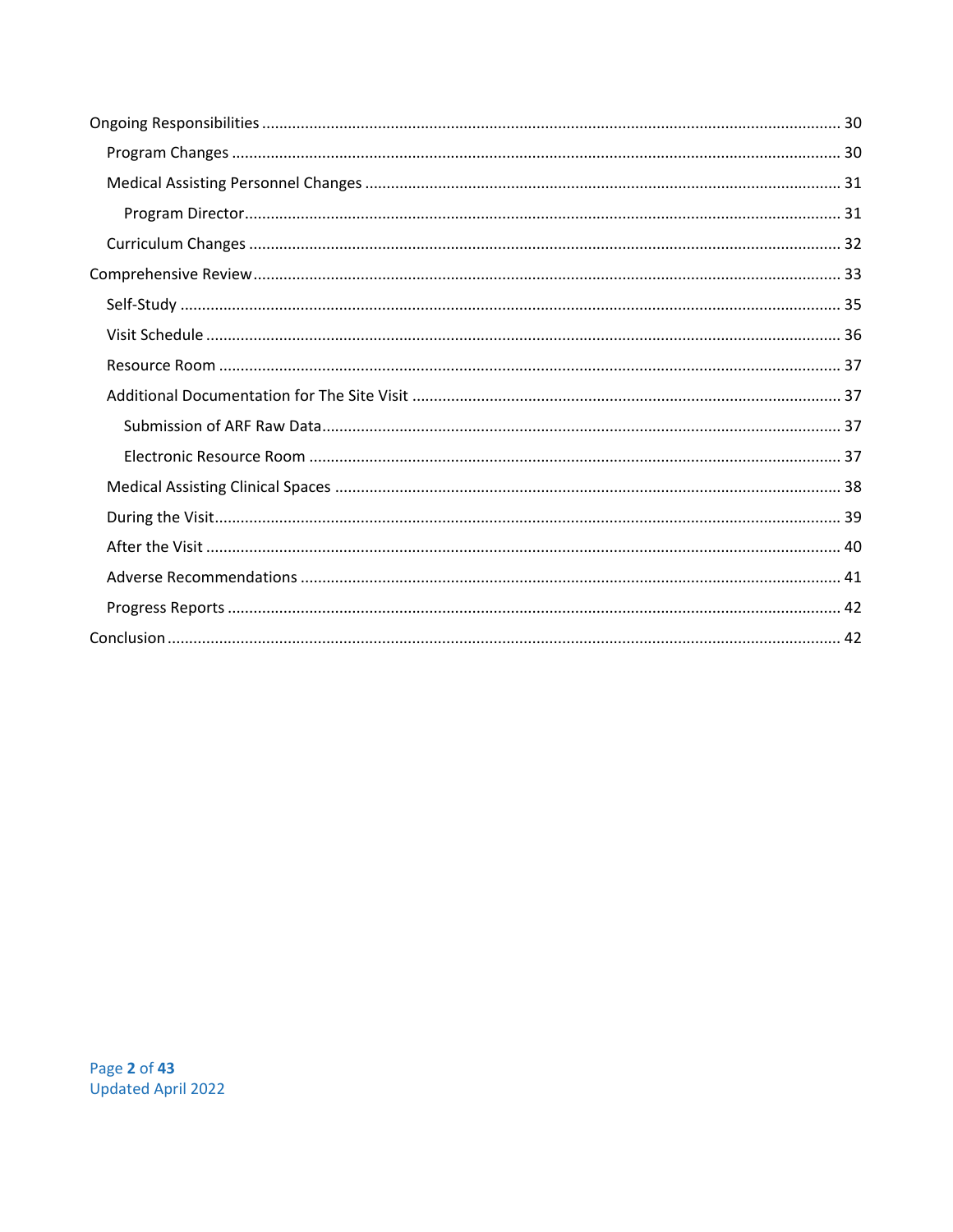# **Introduction**

<span id="page-3-0"></span>The Medical Assisting Program Director provides the "glue" that holds the medical assisting program together. Directing a health care program is not an easy job, but it is rewarding, especially when you are the leader of a successful program that is accredited and trains students to enter the work force as competent entry-level medical assistants who protect patient safety and support patient health care.

This handbook was created to help Program Directors and other interested parties understand accreditation and maintain their programs. In addition, this handbook will assist with the current task of assisting the Program Director in transitioning from the 2015 CAAHEP *Standards and Guidelines* to the 2022 *CAAHEP Standards and Guidelines.* The goal of this handbook is to provide easy reference to common questions that are asked by Program Directors. The handbook is not all-inclusive, but we hope that you will feel free to provide feedback as we strive to improve communication and assistance to those who are on the "front line" in the world of medical assisting education.

Throughout the handbook, you will find references to many resources available to you on the MAERB website [\(www.maerb.org\)](http://www.maerb.org/). Most of the documents there are reviewed and revised at least annually. To ensure that documents are up to date, we do not provide those materials in the handbook, but we encourage you to use this handbook in conjunction with the website to access all the materials that you need.

## <span id="page-3-1"></span>**The Medical Assisting Education Review Board (MAERB)**

The Medical Assisting Education Review Board (MAERB) is a Committee on Accreditation (CoA) for CAAHEP, the Commission on the Accreditation of Allied of Health Education Programs. MAERB is not an accrediting agency; it is an entity that reviews medical assisting programs and makes recommendations regarding accreditation issues to CAAHEP.

Within those accreditation processes, the MAERB fulfills the following functions:

- Ongoing review of program compliance and achievement of outcome thresholds
- Development and revision of the MAERB Core Curriculum for Medical Assistants
- Accreditation workshops for medical assisting educators
- Workshops for MAERB/CAAHEP surveyors to promote consistent review of programs
- Details for medical assisting educators with current information about CAAHEP and MAERB policies and practices for accreditation

Also, MAERB periodically reviews the Standards and curriculum for Medical Assisting programs and makes recommendations regarding the Standards and curriculum to CAAHEP.

MAERB consists of educators, administrators, and practitioners within the field of medical assisting and allied health administration. The members of MAERB represent the approximately 400 CAAHEPaccredited programs. Each member serves as a Liaison to numerous institutions and works with the MAERB staff to review the pertinent materials. The Liaison is not in direct contact with the institutions; instead, the Liaison works directly with the MAERB office. In addition to reviewing programmatic materials and making recommendations to CAAHEP, the MAERB members participate in the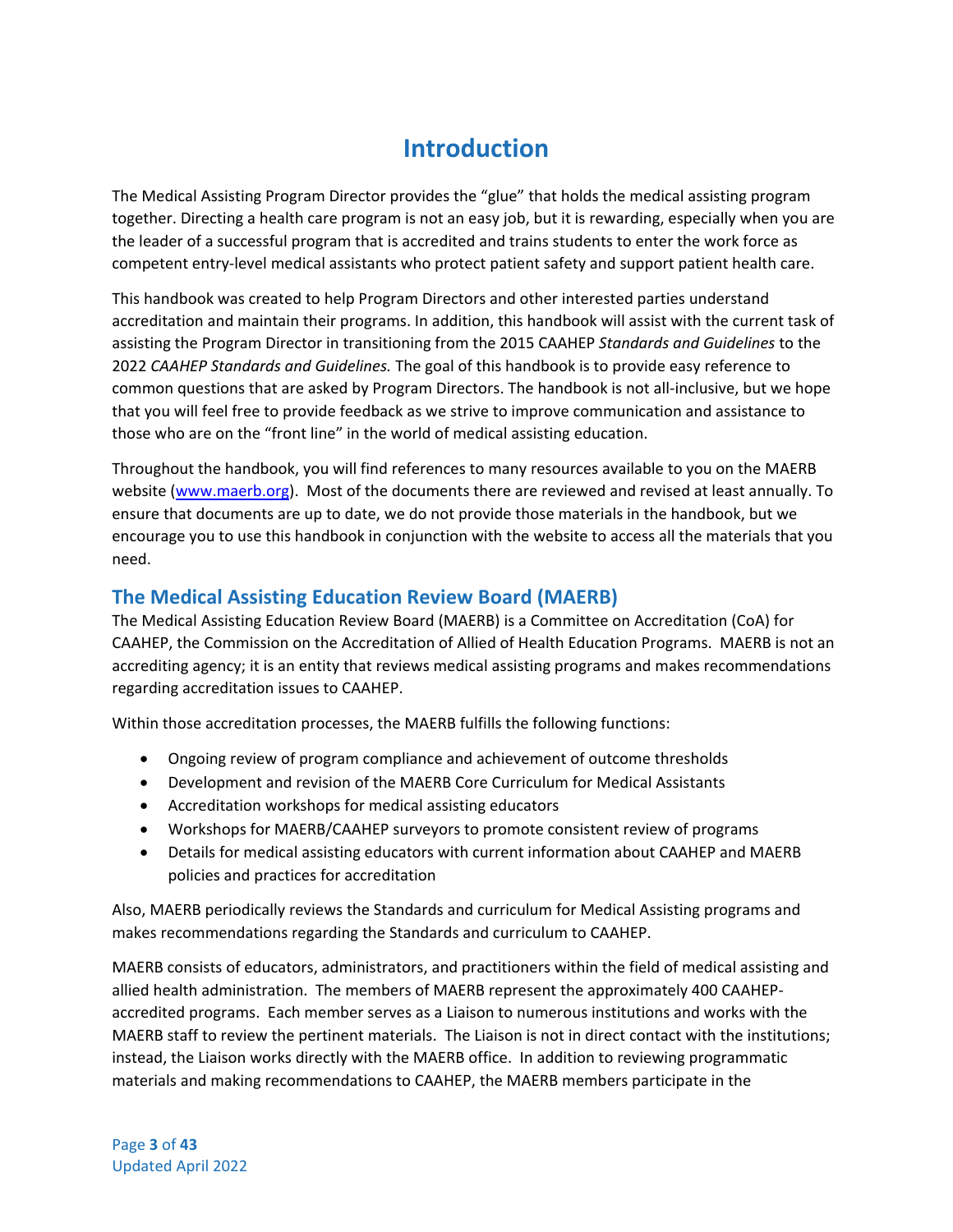development and implementation of MAERB governing documents, strategic plans, committee work, and publications.

## <span id="page-4-0"></span>**Legal Status with AAMAE**

The Medical Assisting Education Review Board (MAERB) is an autonomous unit within the American Association of Medical Assistants Endowment (AAMAE). The AAMAE is a 501(c)(3) not-for-profit corporation that provides funding for medical assisting education. The MAERB conforms to the requirements of a 501(c)(3) not-for-profit corporation as well as supports the educational mission of the Endowment.

## <span id="page-4-1"></span>**Sponsoring Organizations**

Within CAAHEPs structure, CoAs are required to have sponsoring organizations that provide information about the profession. The majority of the CoAs have several sponsors. The goal in establishing sponsoring organizations is to serve as a formal mechanism for acquiring information for those who represent the profession.

The American Association of Medical Assistants (AAMA) is MAERB's founding and primary sponsoring organization, and the relationship between MAERB and AAMA is a close and productive one. In 2018, MAERB acquired two other sponsoring organizations, American Medical Technologists (AMT) and National HealthCareer Association (NHA). As a sponsoring organization, representatives from each entity attend the open sessions of the MAERB meetings to provide input about the MAERB's communities of interest. In addition, there are times in which there are joint committees for special projects.

The "sponsoring organization" structure is a part of CAAHEP, as every CoA is required to have at least one sponsoring organization, and the majority have several. The goal in establishing sponsoring organizations is to serve as a formal mechanism for acquiring information for those who represent the profession.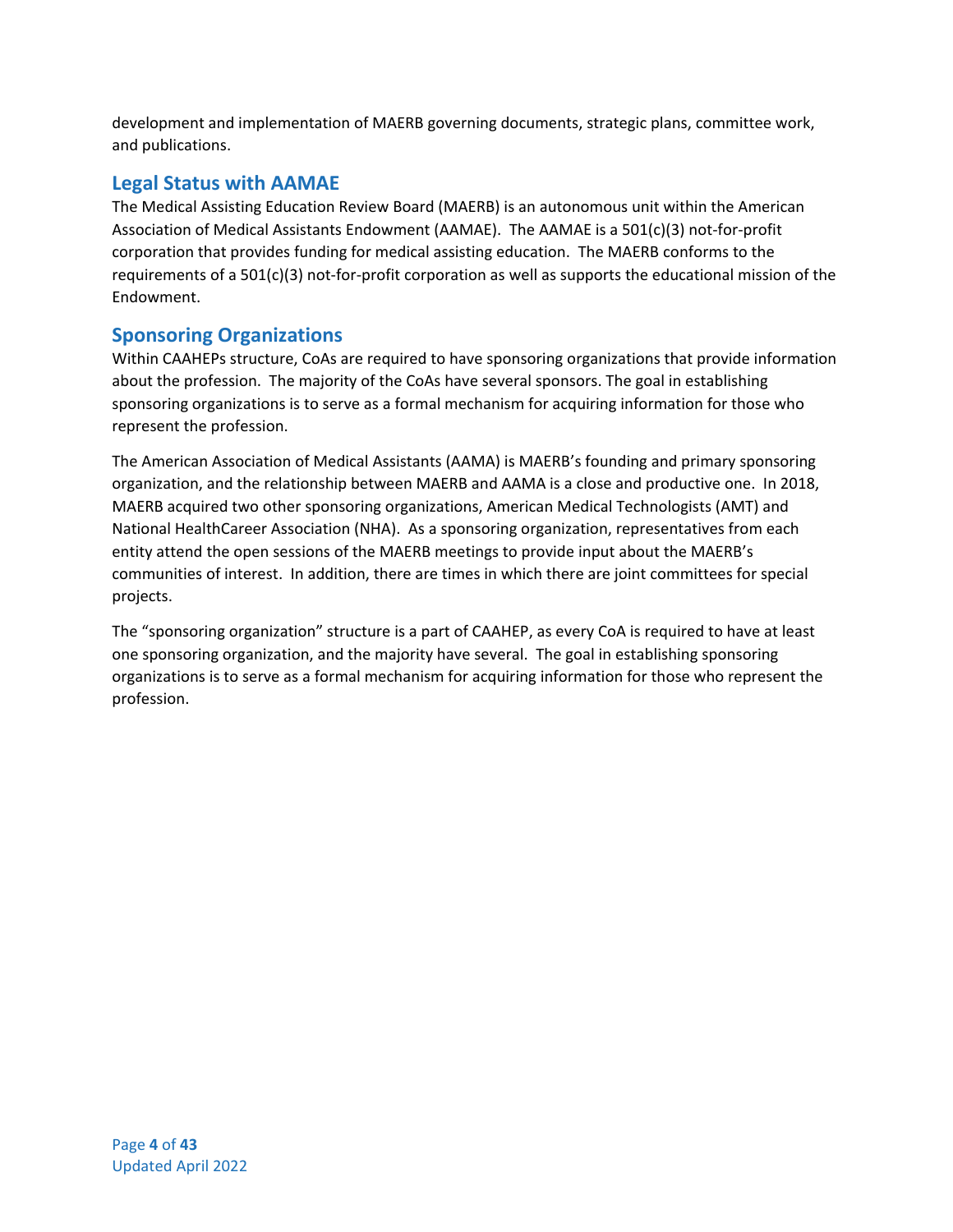

The diagram below indicates the relationship between all the entities described above.

## <span id="page-5-0"></span>**The MAERB Office**

<span id="page-5-1"></span>The MAERB office is located virtually. All programs currently accredited with CAAHEP, as well as those going through the process of initial accreditation, are assigned a MAERB staff member, who serves as the Program Manager for the program and to whom any questions or concerns should be directed. If you do not know the identity of your Program Manager, please contact the MAERB office. This individual has information readily available regarding the programs in their respective case files and should be the first contact with questions regarding your program. Shortly after a program applies for initial accreditation, the respective Program Manager will contact the Program Director. The Executive Director and the Assistant Director of Accreditation, who also serves as a Program Manager, work closely with all the Program Managers to ensure that questions about accreditation are answered promptly and consistently. In addition, the office remains in frequent contact with the MAERB Liaisons to rely on their expertise. The MAERB staff work together to ensure consistency and accuracy in response to the questions that they receive.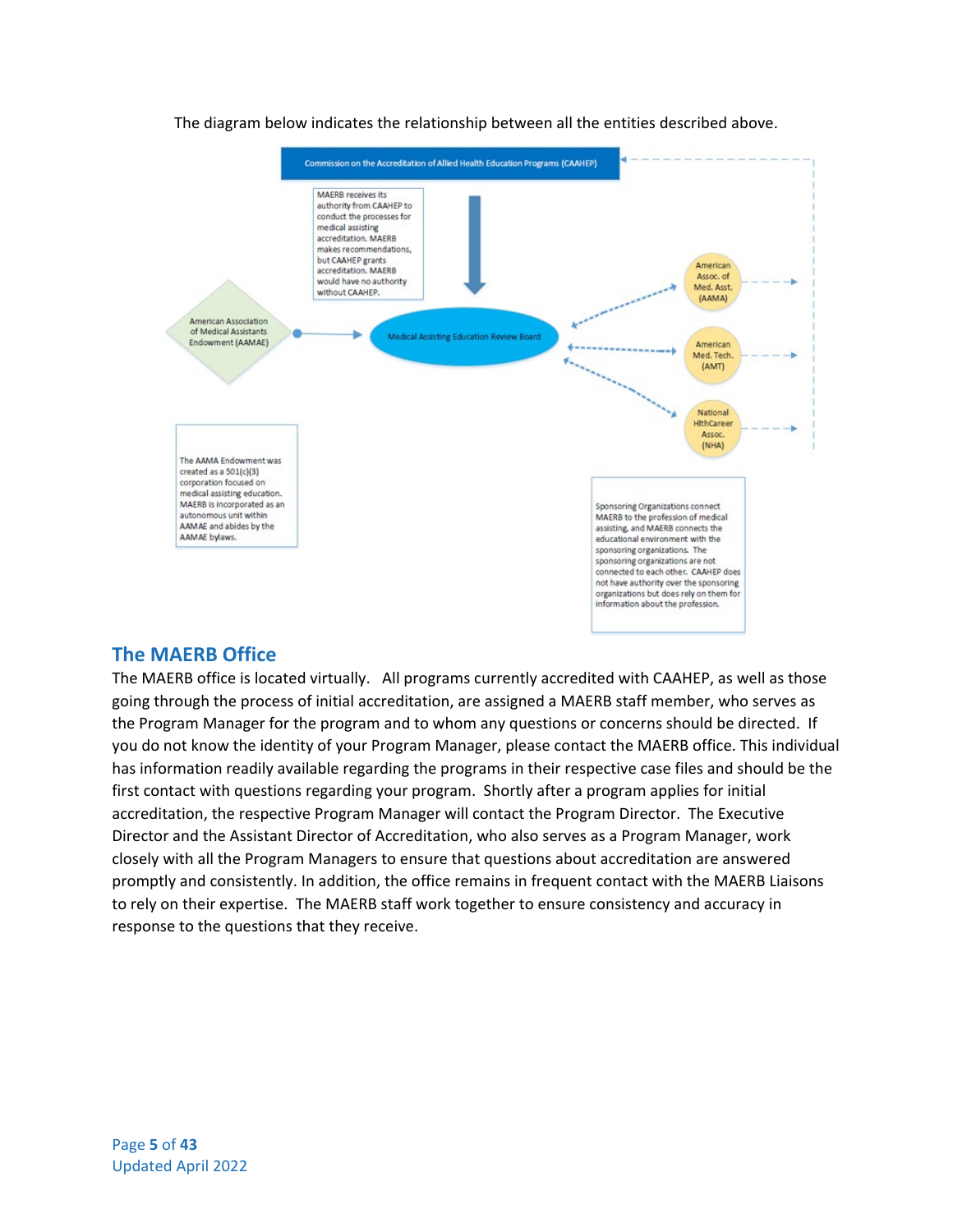## **Important Contacts**

Executive Director

| Sarah R. Marino      | smarino@maerb.org                                   |
|----------------------|-----------------------------------------------------|
|                      | Assistant Director of Accreditation/Program Manager |
| lim Hardman          | jhardman@maerb.org                                  |
| Program Manager      |                                                     |
| Bethany Hardman      | bhardman@maerb.org                                  |
|                      |                                                     |
| <b>MAERB Phone:</b>  | 312-392-0155                                        |
| <b>MAFRB Email:</b>  | maerb@maerb.org                                     |
| <b>CAAHEP Phone:</b> | 727-210-2350                                        |
| CAAHEP Website:      | www.caahep.org                                      |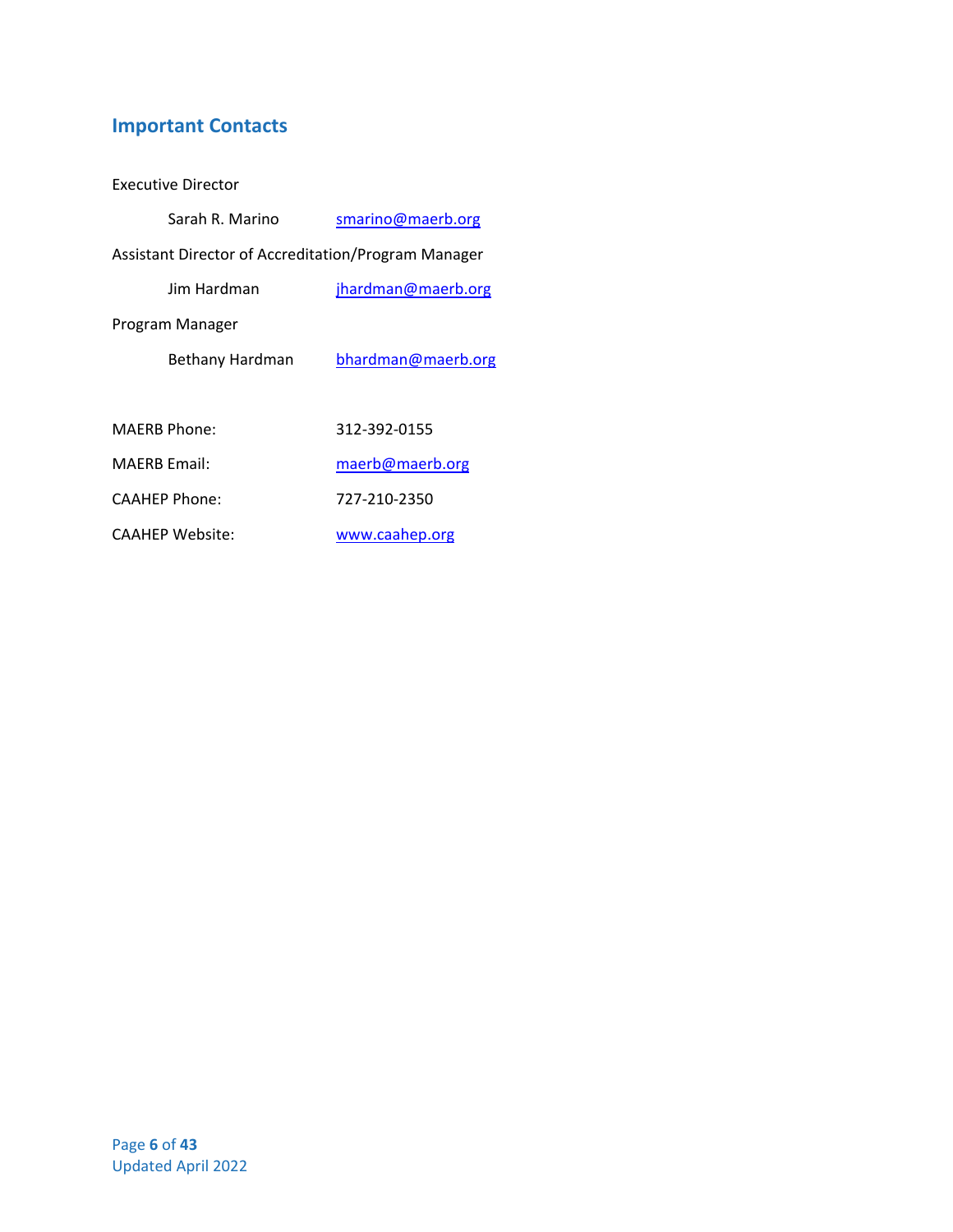# **Overview of CAAHEP Programmatic Accreditation**

<span id="page-7-0"></span>The Commission on Accreditation of Allied Health Education Programs (CAAHEP) is the largest programmatic accreditor in the health sciences field. Collaborating with its Committees on Accreditation (CoAs), CAAHEP reviews and accredits over 2100 educational programs in 32 health science occupations. CAAHEP is the accreditor to whom the MAERB reports on matters of accreditation.

The Medical Assisting Education Review Board (MAERB), one of CAAHEP's CoAs, works with approximately 400 medical assisting programs, conducting all the processes leading up to the accreditation decisions. A CAAHEP-accredited medical assisting program provides its students with an education consistent with CAAHEP's *Standards and Guidelines for Accreditation of Educational Programs in Medical Assisting*. In addition, MAERB provides a Core Curriculum that an accredited program needs to demonstrate it covers. CAAHEP programmatic accreditation requires accredited programs to submit annual reports as to undergo a comprehensive review periodically, along with notifying the CoA of significant program changes. This *Handbook* provides details about the specific requirements in later sections, but this overview offers a brief synopsis of the process.

Accredited programs submit information to MAERB on an annual basis through online completion of the Annual Report Form (ARF), focusing specifically on program outcomes. These include retention/graduation, job placement, credentialing participation and passage rate, as well as employer and graduate satisfaction. MAERB has created thresholds to measure success and compliance with the outcomes. Those outcomes are reviewed every year. Programs are required, according to the 2015 and 2022 *Standards and Guidelines*, to publish either its retention, job placement, or exam passage from the year prior to the most recent year reported. This information needs to be updated annually.

In addition, programs are responsible for providing clear, accurate and complete information about the program to MAERB by submitting information about substantive changes (personnel, curriculum, location, modality and so on), so that those can be reviewed to ensure that the changes are in compliance with the *Standards and Guidelines*.

For the comprehensive review, every program conducts an in-depth self-study process paired with an onsite visit at least once every ten years, even though MAERB can require a comprehensive review at any time. Involvement of key faculty and administrators in the review process is essential to gain full benefit of the process.

## <span id="page-7-1"></span>**CAAHEP Standards and Guidelines**

To achieve and maintain CAAHEP accreditation, a program needs to comply with CAAHEP's *Standards and Guidelines for the Accreditation of Educational Programs in Medical Assisting.* The medical assisting *Standards and Guidelines* were initially adopted in 1969, and there have been several revisions over the years, as the medical assisting profession and educational environment have evolved. MAERB is charged with reviewing and suggesting revisions to the *Standards and Guidelines* to CAAHEP at least every five years. This review and revision process involves the MAERB's communities of interest: educators from CAAHEP-accredited medical assisting programs and sponsoring organizations (AAMA, AMT, and NHA). The 2022 *Standards and Guidelines* were adopted in March 2022; The 2022 *Standards and Guidelines* were rolled out in April 2022 to the community, and there is an implementation schedule outlined below for accredited programs to come into compliance with the addition to Standards I – V in

Page **7** of **43** Updated April 2022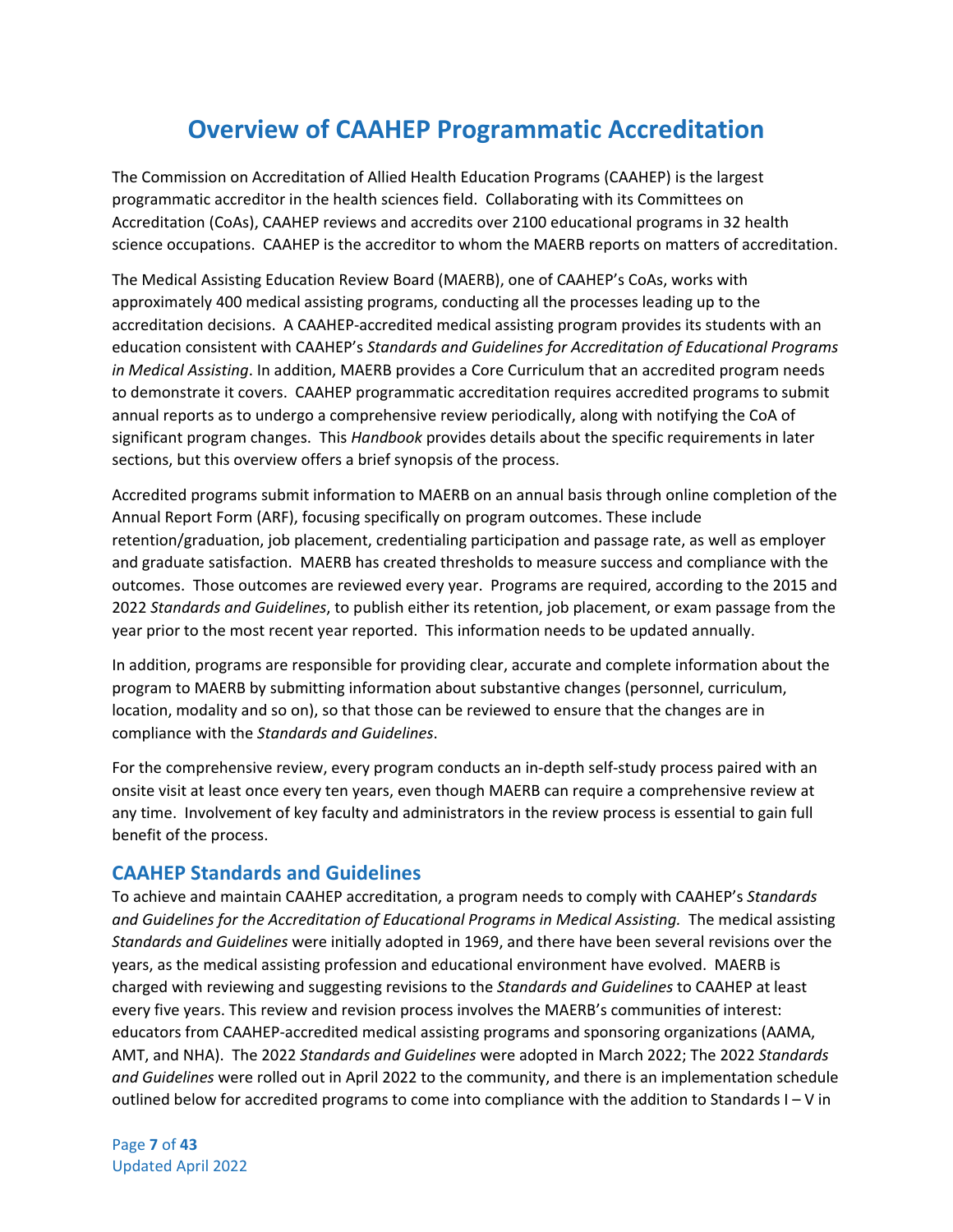the 2022 *Standards and Guidelines*. The MAERB office will be providing training and templates to help programs come into compliance.

The changes that are relevant to ongoing continuing accreditation programs are outlined here, with excerpts from the Standards themselves. The addition or modification is highlighted, and there is a deadline for each item. The MAERB office will be reminding the community of this schedule, providing training and templates, and working with each program.

| Standard                                                                                                                                                                                                                  | <b>Implementation Deadline</b>      |
|---------------------------------------------------------------------------------------------------------------------------------------------------------------------------------------------------------------------------|-------------------------------------|
| I.B.2 & 3                                                                                                                                                                                                                 | October 1, 2023                     |
| Award academic credit for the program or have an<br>articulation agreement with an accredited post-secondary<br>institution<br>Have a preparedness plan in place that assures continuity                                  |                                     |
| of education services in the event of an unanticipated<br>interruption.                                                                                                                                                   |                                     |
| II.A                                                                                                                                                                                                                      | March 1, 2023                       |
| <b>Program Goals and Minimum Expectations</b>                                                                                                                                                                             |                                     |
| Minimum Expectations statement changed: "To prepare<br>medical assistants who are competent in the cognitive<br>(knowledge), psychomotor (skills), and affective (behavior)<br>learning domains to enter the profession." |                                     |
| IV.B.1                                                                                                                                                                                                                    | 2023 ARF (focused on the 2022 data) |
| Graduates pursuing academic education related to<br>progressing in health professions or serving in the military<br>will be counted as placed.                                                                            |                                     |
| V.A.2.d, e, & f                                                                                                                                                                                                           | October 1, 2023                     |
| At least the following must be made known to all                                                                                                                                                                          |                                     |
| applicants and students                                                                                                                                                                                                   |                                     |
| <b>Technical Standards</b><br><b>Occupation Risks</b>                                                                                                                                                                     |                                     |
| <b>Articulation Agreements</b>                                                                                                                                                                                            |                                     |
|                                                                                                                                                                                                                           |                                     |
| V.A.3.c                                                                                                                                                                                                                   |                                     |
| At least the following must be made known to all students<br><b>Appeals Process</b><br>$\bullet$                                                                                                                          |                                     |

In addition, the MAERB Core Curriculum in Appendix B was updated in the 2022 *Standards and Guidelines*. Because curriculum changes take time, programs with visits scheduled in 2022 and 2023 will be visited with the expectation that they will be demonstrating compliance with the MAERB Core Curriculum in the 2015 *CAAHEP Standards and Guidelines*. Beginning in January 2024 site visits,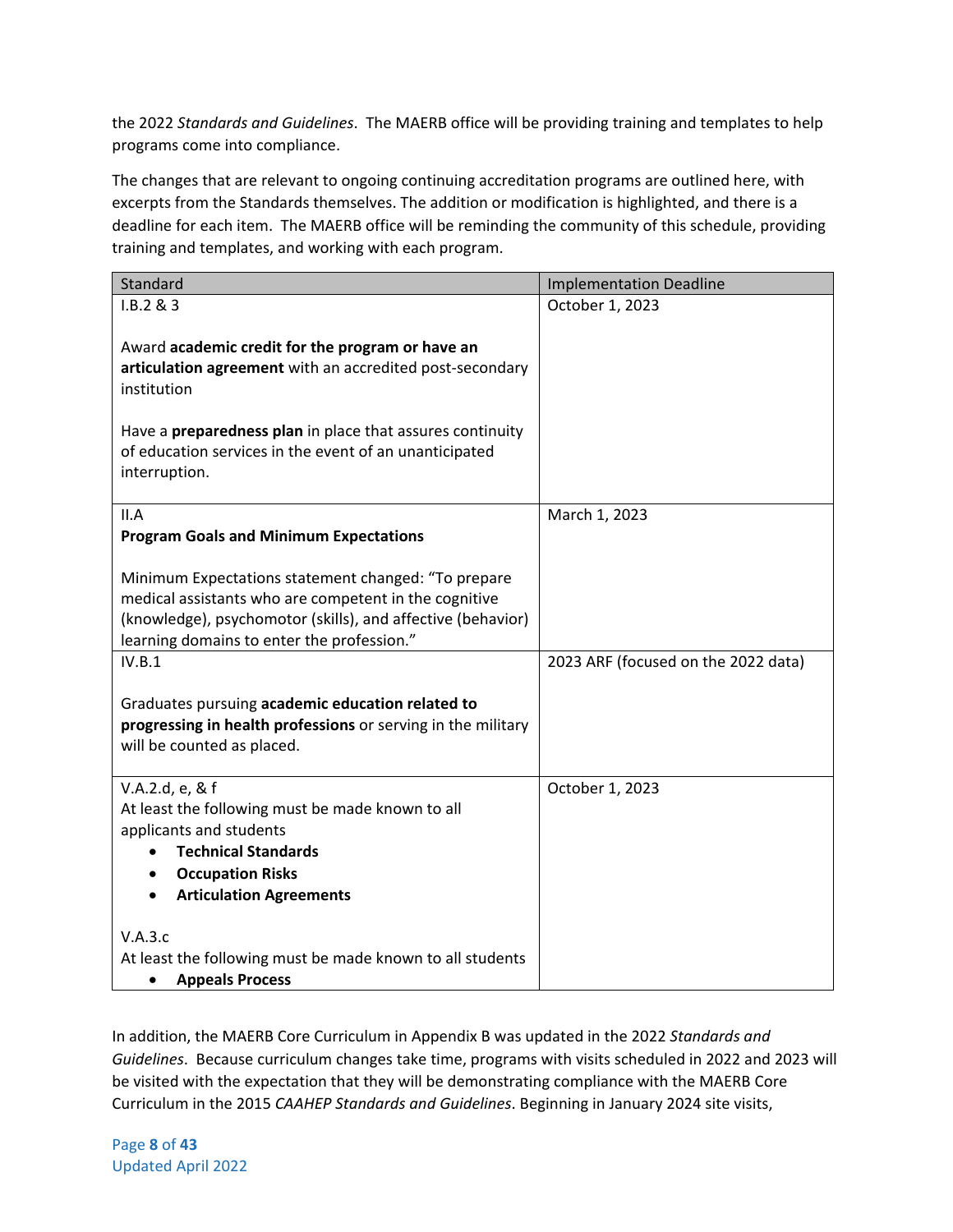programs will need to demonstrate compliance with the MAERB Core Curriculum in the 2022 *Standards and Guidelines*.

The 2022 *Standards and Guidelines* identify the minimum requirements that a program must meet in order to become accredited and for the graduates to be prepared to enter the practice of medical assisting. There are five main sections of the *Standards and Guidelines*:

- I. Sponsorship
- II. Program Goals
- II. Resources
- IV. Student and Graduate Evaluation/Assessment
- V. Fair Practices

Appendix A of the *Standards and Guidelines* provides directions for application, maintenance, and administration of accreditation. These include administrative requirements for reporting and payment of fees and provide the basis for Administrative Probation if the requirements are not met. The process for requesting inactive status is also found in Appendix A. Additionally, the responsibilities of CAAHEP and MAERB are set forth in Appendix A.

As is discussed above, Appendix B of the *Standards and Guidelines* is the MAERB Core Curriculum. The cognitive objectives and psychomotor and affective competencies must be taught and assessed in a program for accreditation to be granted and maintained. It is important to note that all the graduates must **successfully** achieve competency of **all** the psychomotor and affective competences.

## <span id="page-9-0"></span>**MAERB Core Curriculum**

The MAERB has developed a Core Curriculum (Appendix B) that works directly with the *Standards and Guidelines.* As is discussed above, there are modifications in the MAERB Core Curriculum in the 2022 CAAHEP *Standards and Guidelines,* with some changes in the overall structure of the MAERB Core Curriculum. The discussion below refers very specifically to the *2022 MAERB Core Curriculum*, which is in Appendix B of the *Standards and Guidelines.* In Standard III.C, it is stated that the "program must demonstrate that the curriculum meet or exceeds the *MAERB Core Curriculum*." The *MAERB Core Curriculum* is divided into five specific Academic Subjects:

- Foundations for Clinical Practice
- Applied Communications
- Medical Business Practices
- Medical Law and Ethics
- Safety and Emergency Practices

Within those five specific areas, there are a total of 12 content areas: Anatomy, Physiology, & Pharmacology; Applied Mathematics; Infection Control; Nutrition; Concepts of Effective Communication; Administrative Functions; Basic Practices Finances; Third-Party Reimbursement; Procedural and Diagnostic Coding; Legal Implications; Ethical Considerations; and Protective Practices.

Each of the 12 content areas is divided into two specific learning domains: cognitive and psychomotor. The items listed within the cognitive domain are referred to as "objectives," while the items listed within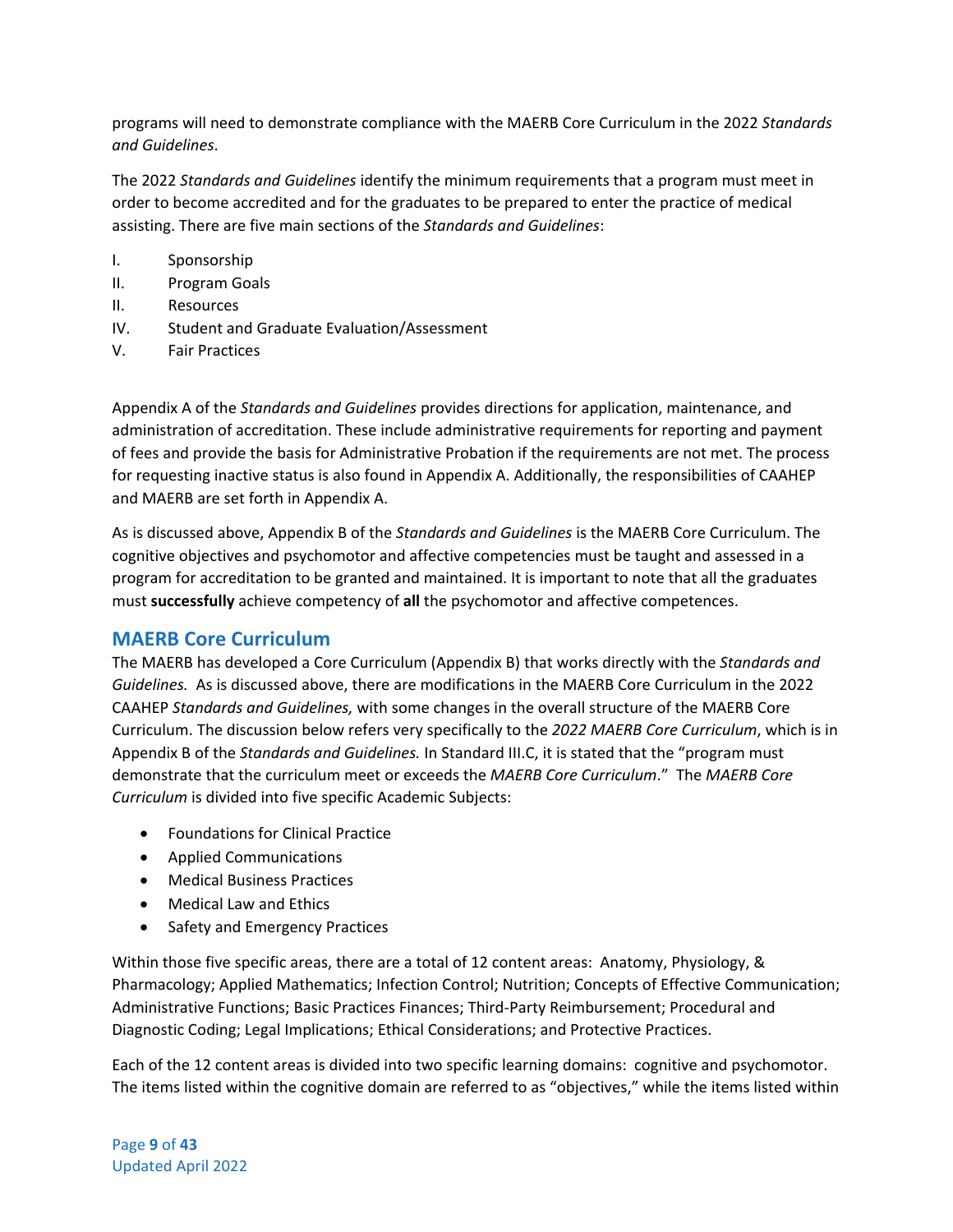the psychomotor are "competencies." The reason for that distinction is consistent with educational terminology; "objectives" are ideas, concepts, and information that need to be learned and acquired intellectually, while "competencies" are skills that need to be performed.

In addition, the MAERB includes an affective domain with eight specific affective competencies, which have been placed at the end of the MAERB Core Curriculum. These affective competencies are not intended to be measured in isolation, but are designed to be bundled, based upon each program's unique design, with any of the psychomotor competencies in the MAERB Core Curriculum.

MAERB defines the three domains in the following manner:

- **Cognitive**: Knowledge; objectives; mental information; comprehending information, organizing ideas, and evaluating information and actions.
- **Psychomotor**: Manual or physical skills; competencies; use of basic motor skills, coordination, and physical movement.
- **Affective**: Behaviors/competencies related to feelings, attitudes, interest, attention, awareness, and values.

It is required of any CAAHEP-accredited program that **all** the cognitive objectives and the psychomotor and affective competencies be taught and assessed. Traditionally, the cognitive objectives are measured via exams, while the psychomotor and affective competencies are practiced and then evaluated. Programs, however, have successfully provided creative options. Any MAERB Core Curriculum psychomotor and affective competencies that a student will perform at the practicum must have been taught and achieved prior to the student performing them at the practicum. Students need to successfully achieve all the psychomotor and affective competencies prior to graduation, and this achievement needs to be documented by the program for each student.

As stated above, students must be taught specific cognitive objectives. The instructor presents the material, reviews it, and then evaluates the students' understanding of the material by giving a quiz, test, exam, or any other assignment that is evaluated. These evaluation measurements are up to the discretion of the instructor, but they must be made known beforehand to the students in the syllabus or an appropriate addendum.

Psychomotor and affective competencies are treated differently than the cognitive domain, as they involve the performance of a skill which is then evaluated/measured by the instructor. Ideally, the instructor presents the material and then demonstrates the skill (for example, taking an oral temperature). The students should then have an opportunity to practice the skill before being evaluated. To be "checked off" on the skill, the student must demonstrate understanding of each step that is required to do the skill appropriately, such as washing hands prior to the procedure and so on. Oftentimes, if students do not pass the first attempt of achieving the competency, they are given a second or third opportunity to pass the skill, after they have had the opportunity for additional practice. As with the assessment of the objectives, the students need to be informed of the method of evaluation, what constitutes a passing score, and how many attempts they are allowed. In addition, the program needs to keep a written record of the psychomotor and affective competencies that have been achieved.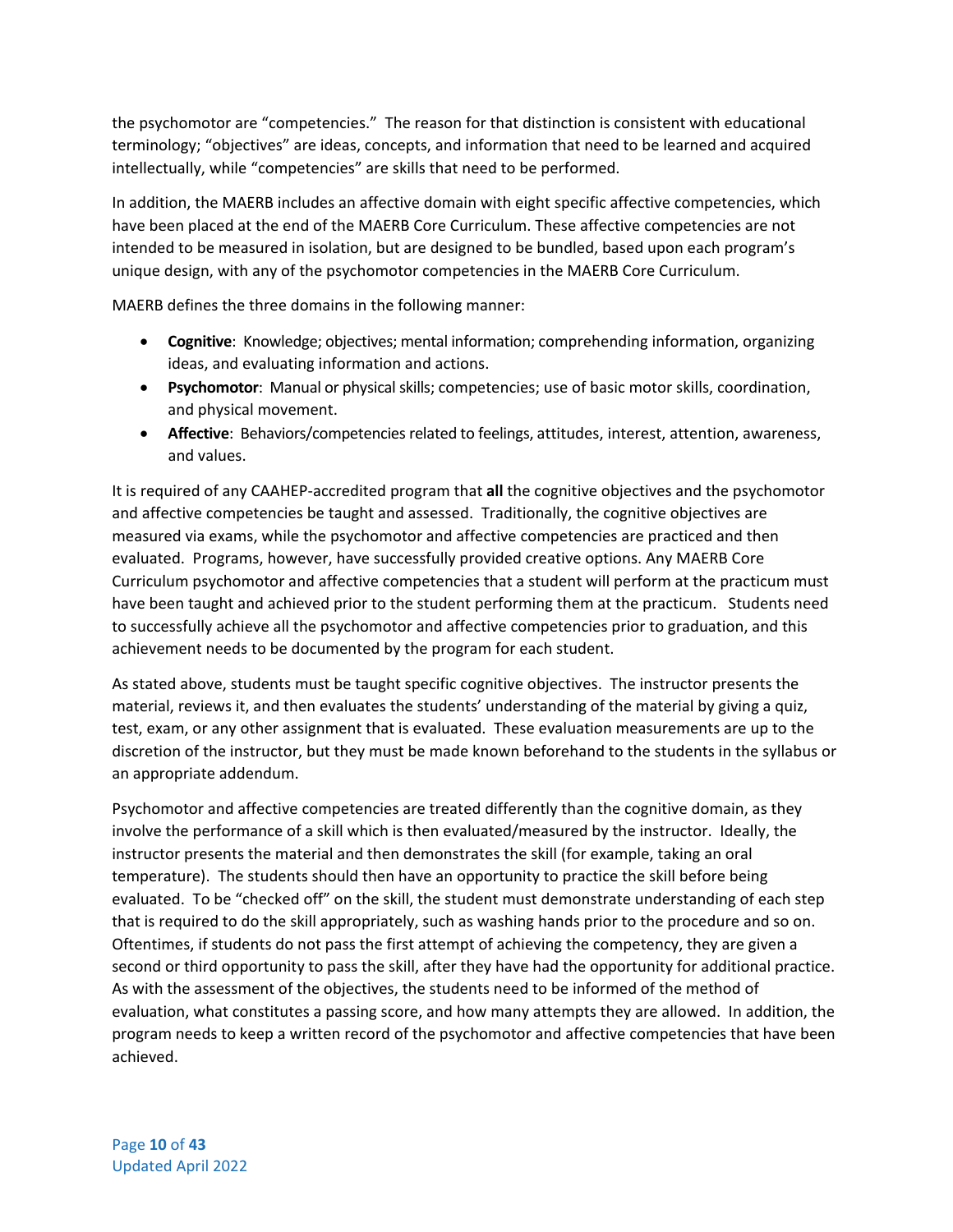## <span id="page-11-0"></span>**Educational Competencies for the Medical Assistant (ECMA)**

MAERB produces The *Educational Competencies for the Medical Assistant (ECMA)* as a resource for the programs, and it can be used in a variety of ways by educators, practitioners, and physicians. The intended purpose of this document is to provide suggested evaluation methods for meeting each of the entry-level psychomotor competencies as found in the current *Standards*. It is not intended to be an exhaustive listing of all the possible methods of evaluation for each competency within MAERB's Core Curriculum; rather this document provides ideas and evaluation methods that can be used to meet the competencies.

The current entry-level competencies are clearly identified in a column format. Listed under each entrylevel competency are suggested methods of evaluation, which are provided as a curricular guide for educators in developing associated cognitive objectives, performance objectives, evaluation instruments, and teaching materials and methods. The scope and depth to which they are included in a medical assisting program is an individual program's decision. This decision should be based on periodic feedback from the various communities of interest, such as requirements from the local employers, student and graduate recommendations, and advisory committee suggestions.

The suggested evaluation methods in the *ECMA* serve as a **guide** for medical assisting educators in developing these competencies within a specific program.

In addition, MAERB has created several possible options for bundling the affective competencies with the psychomotor competencies. Rubrics are also included to provide helpful guidelines for instructors to share with students to ensure that the students understand how they are to be evaluated.

## <span id="page-11-1"></span>**Syllabi**

As is outlined in Standard III.C, the Medical Assisting program syllabi, or the appropriate addendum, need to include a course description, course objectives, methods of evaluation, course activities sequence and timeline, and the objectives and competencies required.

It is vitally important to clearly identify on all syllabi the *MAERB Core Curriculum* cognitive objectives and the psychomotor and affective competencies that are being taught and assessed in that given course.

## **Relevant Resources**:

**Master Competency Checklist**: This optional tool can help with keeping track of the individual student's achievement of the competencies. If you don't use MAERB's template, you must create your own template that includes all the same information.

*MAERB Policy 212:* This policy outlines the requirements for the programmatic summative measures.

*MAERB Policy 220*: This policy outlines the document retention requirements

*Documents for On-Site Review and Document Checklist*: This is a resource that can help a Program Director to understand the documents that need to be retained, as well as to prepare for the actual visit.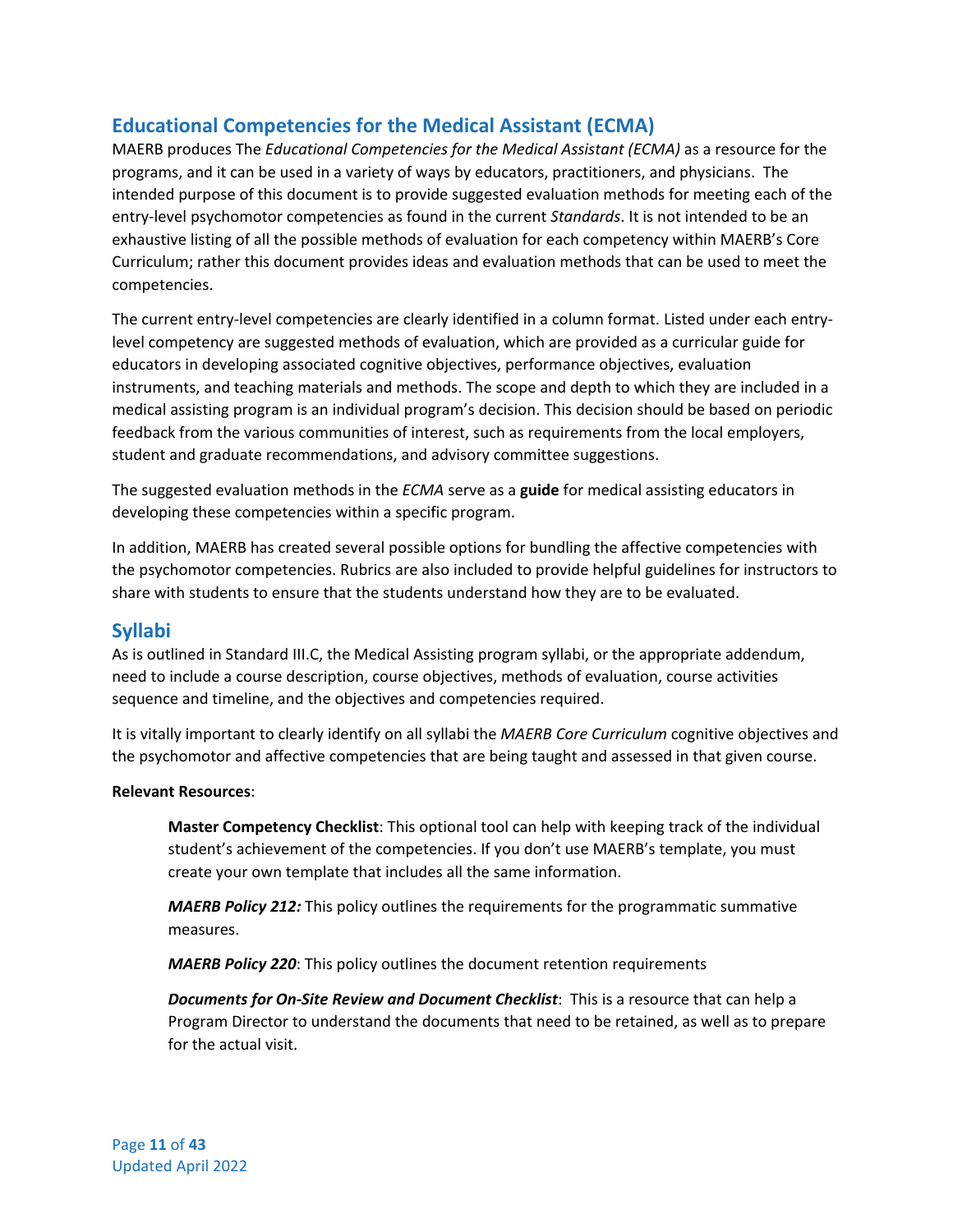**Syllabus Template:** This is a template that outlines all the necessary components that are a part of a medical assisting syllabus, along with some general advice. It is optional but designed in conjunction with Standard III.C.1.

## <span id="page-12-0"></span>**Curriculum Map**

Programs are required to submit a curriculum map with their Self-Study report, and the Self-Study Report Template outlines that requirement and provides the required map that is to be used for the site visit. Even if you are not currently preparing for a site visit, we recommend that programs keep an up-todate curriculum map to ensure that they are always covering all the cognitive objectives and the psychomotor and affective competencies of the MAERB Core Curriculum.

You will find several resources on the MAERB website to help you develop a curriculum map. Keeping a curriculum map provides you with a big-picture overview of your program's curriculum and allows you to review the sequence and to identify any redundancies, inconsistencies, misalignments, or gaps in your program's curriculum. If you wish, you may include an up-to-date curriculum map in your Student Handbook, and you may also use the map as an addendum to your syllabus, so that you don't have to revise your syllabi every time you want to make a small change to your map.

#### **Relevant Resources**:

**Curriculum Map Template**: There is a Curriculum Map template on the website that you can use to map out the curriculum with your program.

## <span id="page-12-1"></span>**Practicum**

The *MAERB Core Curriculum* is meant to be a central part of your program, and it is to be paired with the practicum experience to provide the students with the opportunity to demonstrate their knowledge of the cognitive objectives and to practice the psychomotor and affective competencies that they have achieved during their coursework. As was stated above, on the practicum, students should be performing skills and demonstrating knowledge that they have acquired through the program.

The 2022 *Standards and Guidelines* outline in Standard III.C that the practicum needs to be at least 160 contact hours in a healthcare setting in which the students can demonstrate the knowledge, skills, and behaviors of the MAERB Core Curriculum in performing clinical and administrative duties. The student must be supervised by an individual who has knowledge of the medical assisting profession. It is required to be completed by graduation. While the students are in the practicum, they must perform a wide range of clinical and administrative skills.

The Practicum Coordinator must "provide oversight of the practicum experience" and "ensure appropriate and sufficient evaluation of student achievement." Under the 2022 *Standards and Guidelines*, **the focus is on the outcomes.** There are several processes that can support the outcome of ensuring that there is oversight and evaluation of student achievement*.*

Practicum Coordinators can certainly visit each site if, based upon the feedback of their communities of interest, they determine that it is best to do so. There are, however, other options, such as the ones listed below:

• Set up a system of regular phone calls/video chats/visit with the practicum site supervisors (documentation: schedule of "contact" with site)

Page **12** of **43** Updated April 2022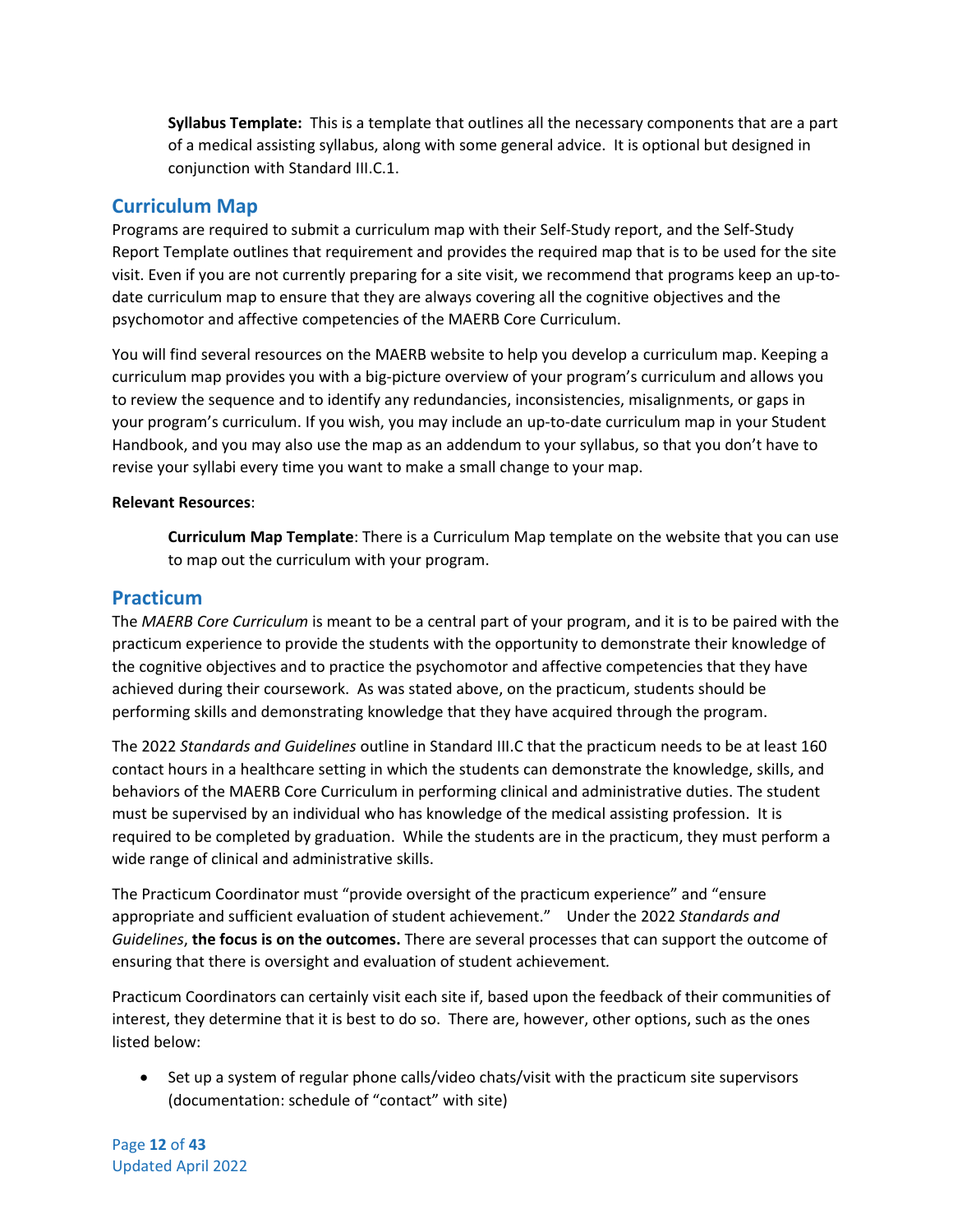- Have site supervisors evaluate the Practicum Coordinator's support (documentation: surveys from site supervisors)
- Have students evaluate the Practicum Coordinator's support (documentation: surveys from students)

There are several other creative possibilities. It will be important to demonstrate that the Practicum Coordinator is fulfilling the responsibilities of the position, and the methods listed above are just a few options to demonstrate that.

There are resources available to help you document the system that you determine is best for you, and you will find those on the Documents tab:

- **Student Evaluation of Practicum**: A section was added so that the student can evaluate the Practicum Coordinator oversight of the practicum experience.
- **Student Survey of Program Resources:** A section was added so that the student can evaluate the Practicum Coordinator as a Program Resource.
- **Practicum Evaluation of the Student:** A question was added so that the site supervisor could comment on the Practicum Coordinator's role.

Program Directors also frequently have questions about the appropriateness of sites for students to have their practicum. Standard III.C.3 describes the practicum as follows:

 $III.C.3$ 

A supervised practicum of at least 160 contact hours in a healthcare setting, demonstrating the knowledge, skills, and behaviors of the MAERB Core Curriculum in performing clinical and administrative duties, must be completed prior to graduation.

On-site supervision of the student must be provided by an individual who has knowledge of the medical assisting profession.

The 2022 *Standards and Guidelines* do not specify that the students must be placed in an ambulatory healthcare environment, but the Standard does specify that the students must be placed in a healthcare setting in which they are able to demonstrate the knowledge, skills, and behaviors of the MAERB Core Curriculum.

Outlined below are different types of sites and their potential suitability for student placement. The traditional placement is appropriately enough in an ambulatory healthcare environment, but there are some non-traditional and emerging sites that may be appropriate if the students can demonstrate the range of skills which they have been taught. There may be the opportunity to combine sites. Some specialty sites might be appropriate for short-term practicum use, even though students would also need experience at other sites to get a full, well-rounded experience to prepare for entry-level medical assisting jobs. Below is a list of sites that do not typically allow students to complete a full range of medical assisting tasks.

Please note that, in certain states where PAs or NPs are allowed to evaluate patients, diagnose, order, and interpret diagnostic tests, and initiate and manage treatments (including prescribing medicine), it is appropriate for students to experience their practicum at a site which is directed by a PA or NP.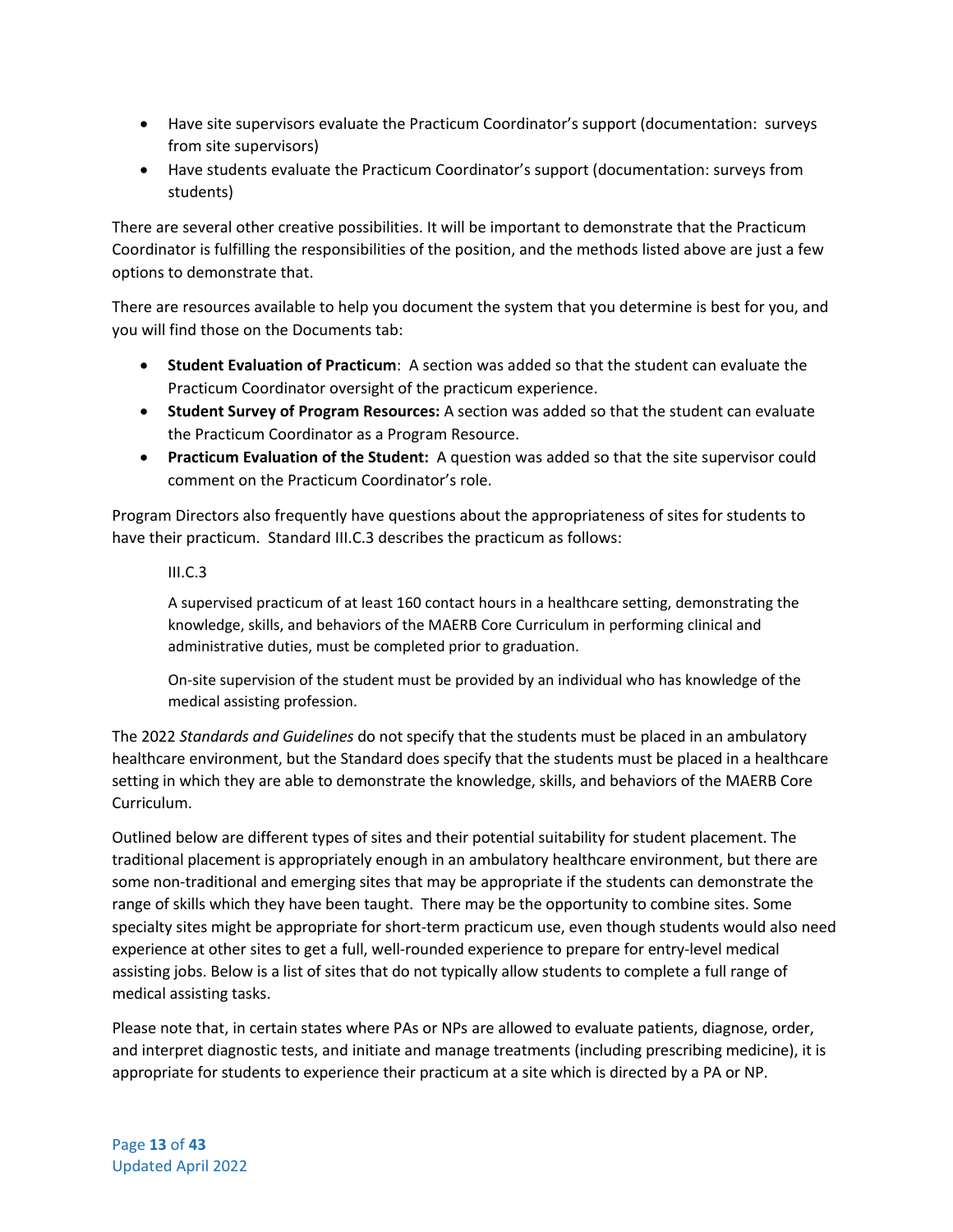| Examples of non-traditional and<br>emerging practicum sites that<br>may be acceptable if they are<br>able to provide the full<br>ambulatory health care<br>experience.                                                                                                                                                                                                                                                                                                                                         | Examples of non-traditional and<br>emerging practicum sites that can<br>be used, but they might need to be<br>used in conjunction with other<br>sites if they are not able to provide<br>either the full ambulatory<br>healthcare environment OR a<br>mixture of administrative and<br>clinical skills.                                                                                                                                                                                                                                                                                                        | Examples of sites that<br>typically would not allow<br>the students to achieve the<br>goal of demonstrating that<br>the students can practice<br>the skills, behaviors and<br>Knowledge of the MAERB<br>Core Curriculum. |
|----------------------------------------------------------------------------------------------------------------------------------------------------------------------------------------------------------------------------------------------------------------------------------------------------------------------------------------------------------------------------------------------------------------------------------------------------------------------------------------------------------------|----------------------------------------------------------------------------------------------------------------------------------------------------------------------------------------------------------------------------------------------------------------------------------------------------------------------------------------------------------------------------------------------------------------------------------------------------------------------------------------------------------------------------------------------------------------------------------------------------------------|--------------------------------------------------------------------------------------------------------------------------------------------------------------------------------------------------------------------------|
| Physician Assistant or<br>$\bullet$<br><b>Nurse Practitioner</b><br>offices (in states where<br>they can head their<br>own offices)<br><b>Ambulatory Care Clinics</b><br>$\bullet$<br>based within hospitals<br><b>Ambulatory Care</b><br>military and/or VA<br>facilities<br><b>Good Samaritan Clinics</b><br>$\bullet$<br>(serving low- income<br>population)<br><b>Specialty Practitioners</b><br>$\bullet$<br>(ENT, Cardiologist, OB-<br>Gyn, Plastic Surgery and<br>so on)<br><b>Occupational Clinics</b> | Addiction/Mental Health<br>$\bullet$<br>Clinics<br><b>Dialysis Centers</b><br>$\bullet$<br><b>Chiropractic Offices</b><br>$\bullet$<br>Laboratories<br>$\bullet$<br>Dentist Office/Oral Surgery<br>$\bullet$<br><b>Rehab facilities</b><br>$\bullet$<br><b>Concierge Services</b><br>$\bullet$<br><b>Child Nutrition Offices</b><br>$\bullet$<br><b>Blood Banks</b><br>$\bullet$<br>Pain (management) clinics<br>$\bullet$<br><b>Ambulatory Care</b><br>$\bullet$<br>services in<br>prisons/county jail<br><b>Retail Walk-in Clinics</b><br>$\bullet$<br>Ambulatory Care School-<br>$\bullet$<br>based Clinics | Geriatric Day Care<br>$\bullet$<br>Hospitals<br>Hospice<br><b>Hospitalists Service (Hospital</b><br>Based)<br><b>Emergency Room</b><br>Long-term care<br>Assisted living facilities                                      |

The 2022 *Standards and Guidelines* removed the restriction on students receiving payment for the practicum, but that removal does not change the nature of the practicum. In Standard V.C, the following statement is a vitally important safeguard: "All activities required in the program must be educational and students must not be substituted for staff and must be readily identifiable as students."

Essentially, when students are on the practicum, they need to be treated as students, not as staff. To protect the health and safety of patients, the students' work needs to be observed and always monitored. In addition, the students need to be identified as students with badges or specific uniforms so that there is no misunderstanding on the part of the patients or the staff at the clinic of the students' status.

If an institution determines that it is appropriate for students to be paid for practicum work, the institution should check with their legal counsel to ensure that they are potentially covered for any

Page **14** of **43** Updated April 2022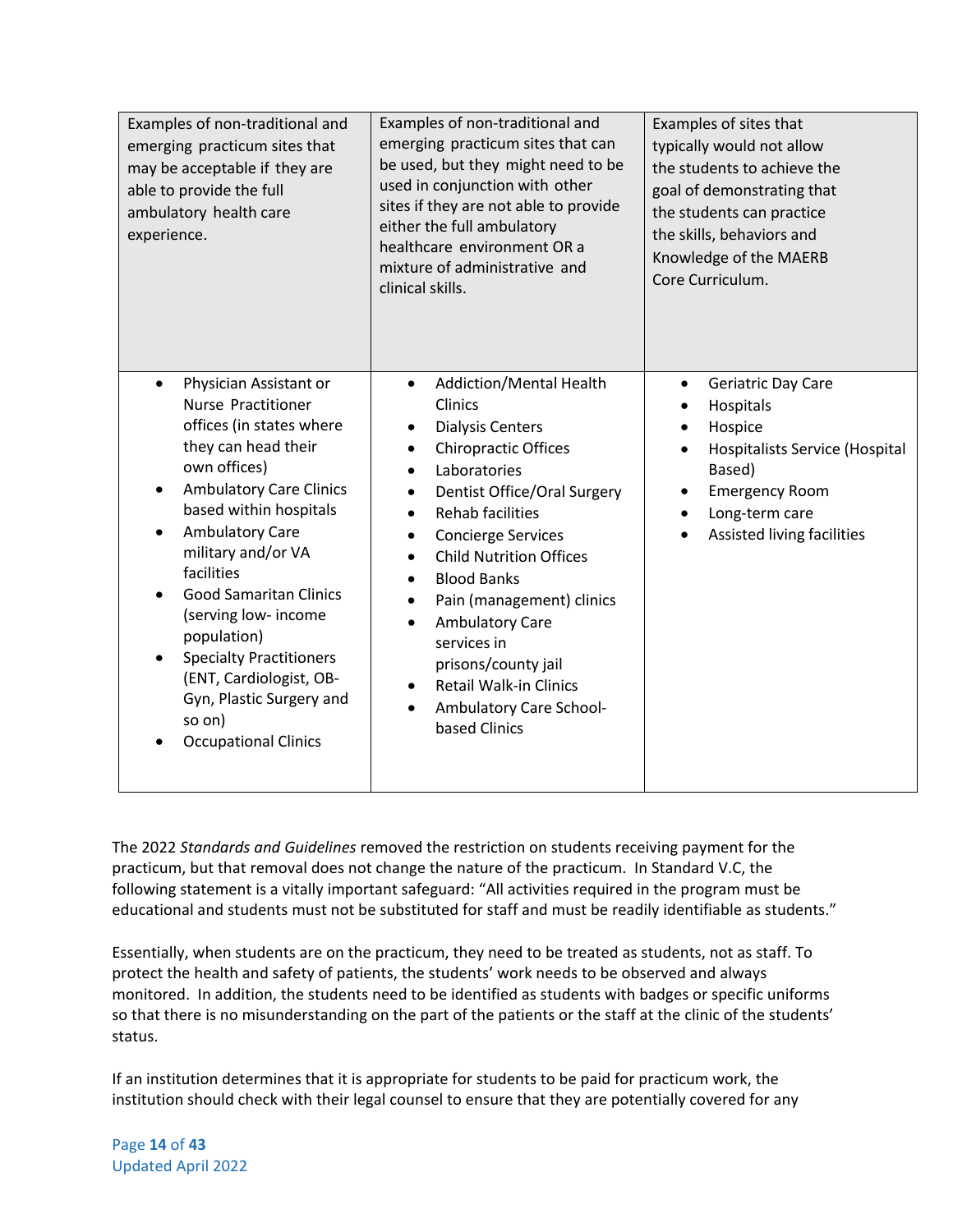liability. At the same time, it is perfectly appropriate to continue with the practice of the unpaid practicum.

## <span id="page-15-0"></span>**Workforce Development Grants/Apprenticeships**

As is discussed in the "Practicum" section above, when the students are on their practicum, they do need to be treated as students rather than as staff. However, there are programs that fund students' education while the students are simultaneously working as employees, such as workforce development grants and apprenticeship programs.

Many programs have employers use a Workforce Development Grant for current employees to enroll in the medical assisting program, as a tuition assistance program. For the practicum, in general, a good policy is to place the students in a different facility than the one that they are working with as employees so that they are able to cross-train, but, if that is not possible, it just needs to be made clear to the site that they understand the dual role and that it is important for the students to be treated as students while completing practicum hours. Large facilities, for example, will often help to place the student in a different site or department, which allows for cross-training.

The apprenticeship issue is a little bit more complicated, as all CAAHEP-accredited programs need to ensure that students participate in a practicum. There are several CAAHEP-accrediting medical assisting programs that include an apprenticeship component, but that apprenticeship component does not remove any of the requirements of a CAAHEP-accredited program. In other words, there is no CAAHEPaccredited medical assisting apprenticeship program; rather, there are CAAEHP-accredited medical assisting programs that have an apprenticeship component.

Even if students are participating in an apprenticeship, they still need to fulfill the practicum requirement of the Standards. If you are being asked about the possibility of incorporating an apprenticeship component into your CAAHEP-accredited program, you should contact the MAERB office to speak to the Executive Director. According to MAERB Policy 133, if a program adds an apprenticeship component, it needs to be approved by MAERB prior to implementation.

## <span id="page-15-1"></span>**Simulation**

Even though there is no discussion of simulation tools in the CAAHEP *Standards and Guidelines*, the MAERB frequently receives questions about simulation in education. There are several tools available for the medical assisting classroom, and the COVID-19 pandemic considerably enhanced the accessibility of online simulation. Program Directors frequently use simulation, through role-playing scenarios and online/in-person tools, so that students can achieve certain competencies.

With the use of online simulation, if any of the psychomotor competencies found in the following content areas, "Anatomy, Physiology, & Pharmacology," "Infection Control," and "Protective Practices," of the MAERB Core Curriculum are taught online, program directors need to submit a special report, Teaching Invasive Practices through Distance Education (TIPCDE), to ensure that specific safety standards are being followed. MAERB Policies 132 and 235 provide some guidelines for that submission.

At this time, MAERB does not allow for simulation to be substituted for practicum hours for the following reasons:

Page **15** of **43** Updated April 2022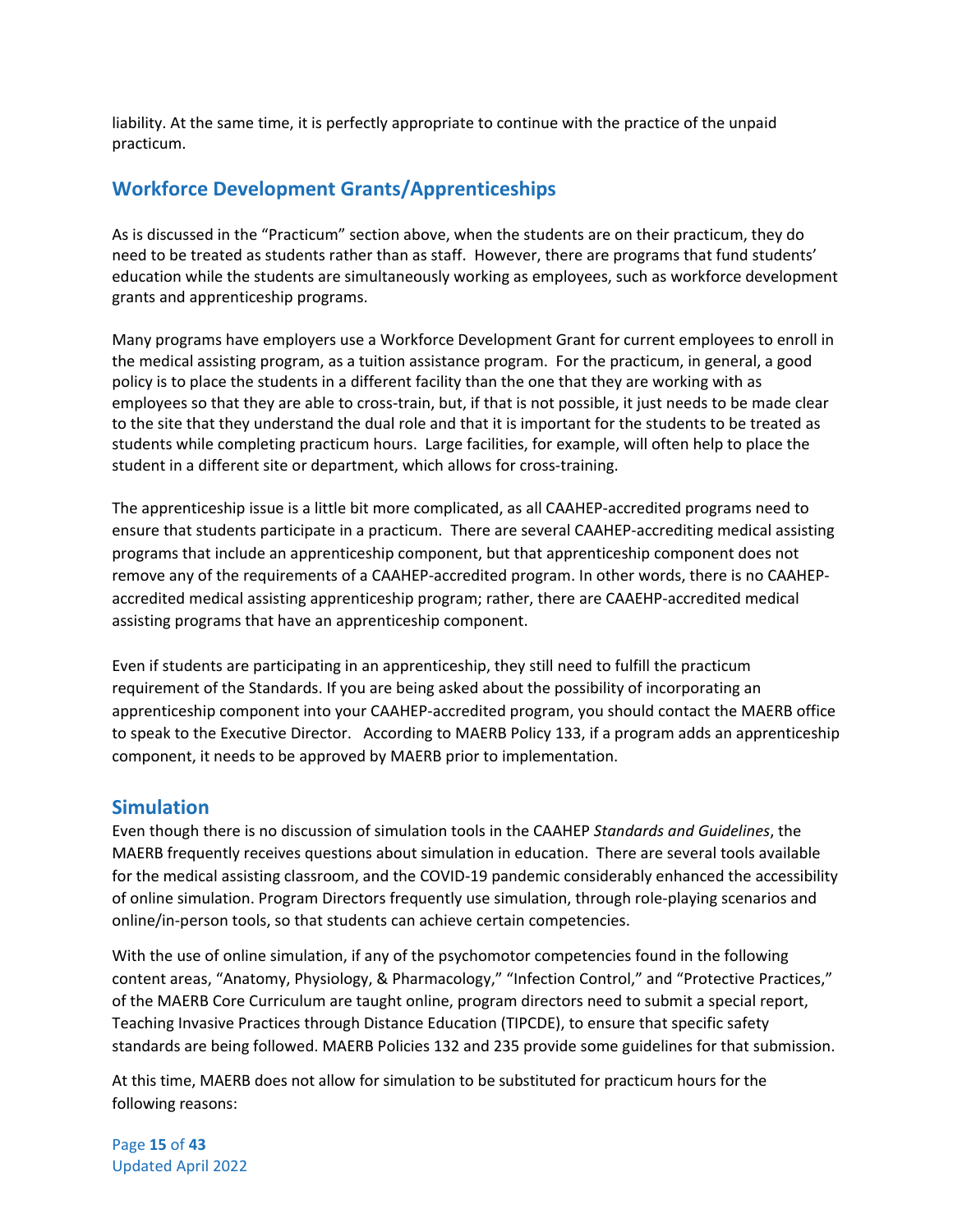- The students are required to achieve the competency in the program prior to the practicum, and simulation tools are frequently used for that achievement.
- The simulation environment is totally controlled, which does not allow for the organized chaos of a working environment.
- Simulation allows for only limited ability to deal with the unexpected and to problem solve.
- Simulation does not allow for the negotiation with personalities.

MAERB will revisit this topic in the future, as there is always evolution in practice.

## <span id="page-16-0"></span>**Policies and Procedures**

The MAERB is governed by CAAHEP's *Policies & Procedures*, a document that is available on the CAAHEP website [\(www.caahep.org\)](http://www.caahep.org/). In order to make those policies more specific to the medical assisting educators, MAERB has developed its own MAERB *Policies and Procedures for CAAHEP Accredited Medical Assisting Programs Manual*. In addition to overlapping with CAAHEP's *Policies and Procedures*, the MAERB *Policies and Procedures Manual* provides important fee information, defines key accreditation terminology, expands upon the *Standards and Guidelines*, provides the rationale for specific accreditation decisions, outlines accreditation activities such as progress reports and voluntary withdrawal of accreditation, and includes procedures for reporting program changes. It is vitally important that every Program Director have a good knowledge of MAERB's *Policies and Procedures*.

The MAERB board regularly reviews and revises the MAERB's *Policies and Procedures Manual* , and Program Directors are informed via email when revisions are adopted.

## <span id="page-16-1"></span>**Initial Accreditation Packet**

The Initial Accreditation Packet is designed very specifically for Program Directors whose programs are applying for initial accreditation. The information in that packet works in conjunction with the *Program Director Handbook.*

The *Standards and Guidelines* are your best resource for developing a quality program. Outlined below are some of the key factors in building and maintaining a quality medical assisting program, related specifically to the *Standards and Guidelines*; at the same time, this overview is not a replacement for the complete *Standards and Guidelines*.

- Develop a clear formulation of the program's goals, with specific references to the communities of interest that the educational program serves and a regular assessment of those goals and documented contributions from those communities of interest. See Standard II for further elaboration.
- Ensure an adequate budget to supply sufficient resources, such as equipment and supplies, to students and faculty. Incorporate on-going Resource Assessments (at least annually) to assess the appropriateness and effectiveness of the required resources with an action plan to correct deficiencies. See Standard III.A for a complete list of resources and Standard III.D for details about resource assessment.
- Put into place a qualified Program Director, Practicum Coordinator and faculty who provide the students with an education that ensures achievement of the entry-level knowledge, skills, and behaviors for medical assistants. See Standard III.B.1-3 for the details about the specific qualifications for and responsibilities of personnel.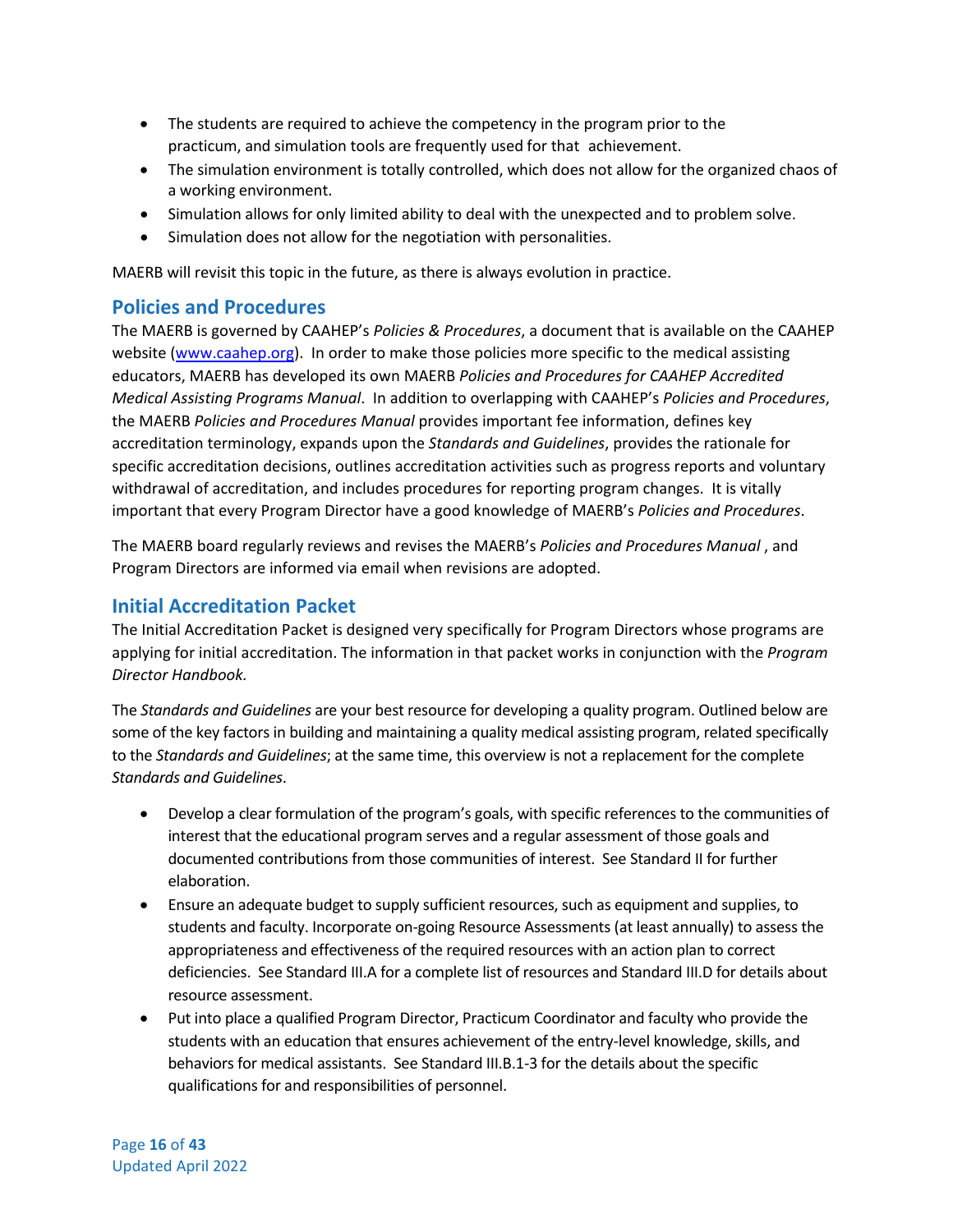- Provide well-balanced and structured course offerings that include cognitive, psychomotor, and affective domains and the required Core Curriculum objectives and competencies for the entire medical assisting curriculum, presented in a logical sequence. Syllabi should include learning goals, course objectives, and competencies required for graduation. See Standard III.C for further explication.
- Provide practicum experiences that enable students to apply the cognitive objectives and practice the psychomotor and affective competencies that they have learned, to develop clinical proficiency, and to assume responsibility for the performance of clinical and administrative procedures in an ambulatory health care setting under the supervision of qualified, trained, and knowledgeable personnel. See Standard III.C for details about minimum hours.
- Develop methods of evaluation that document the measurement of all cognitive objectives and psychomotor and affective competencies; in addition, there needs to be a tool to record the achievement of all the psychomotor and affective competencies. See Standard IV.A.1-2 for the definition and guidelines for this process.
- Demonstrate ongoing evaluation of program effectiveness through implementation of outcomes assessment and submission of the Annual Report Form (ARF), with the results of the evaluation reflected in the review and timely revision of the program. The required outcomes include retention, job placement, graduate satisfaction, employer satisfaction, and national credentialing participation and pass rate. See Standard IV.B.1-2 for specific details and definitions.
- Set up a system of transparency in providing information to students and communities of interest about the accreditation status along with the academic and student policies, fees, outcomes, and other relevant information. In addition, there needs to be clearly articulated non-discriminatory practices in accordance with specific legal requirements. The program needs to provide notifications about changes to MAERB in a timely fashion. See Standard V for an overview of the many specifics in this area.

## <span id="page-17-0"></span>**Myth Busters**

MAERB often hears comments from our community that have taken on mythic status. In other words, those ideas and beliefs circulate and become part of the story of CAAHEP accreditation, but, like most myths, those ideas are based far more on fiction than on truth.

With that in mind, the MAERB has collected a number of those myths and is using this forum to "bust" them. If you want to share a myth that you have discovered and would like to learn more details about it, contact Sarah Marino [\(smarino@maerb.org\)](mailto:smarino@maerb.org).

Below you will find the myths, in no discernable order whatsoever:

**1. One citation on a site visit means that the program will be recommended for probation.**

That is typically not true. Policy 335 in the *MAERB Policy and Procedures Manual* outlines when a program may be considered for probation. A recommendation of probation because of a site visit can result due to the following reasons:

a) The practicum component is not at least 160 hours and is not based in an ambulatory health care setting.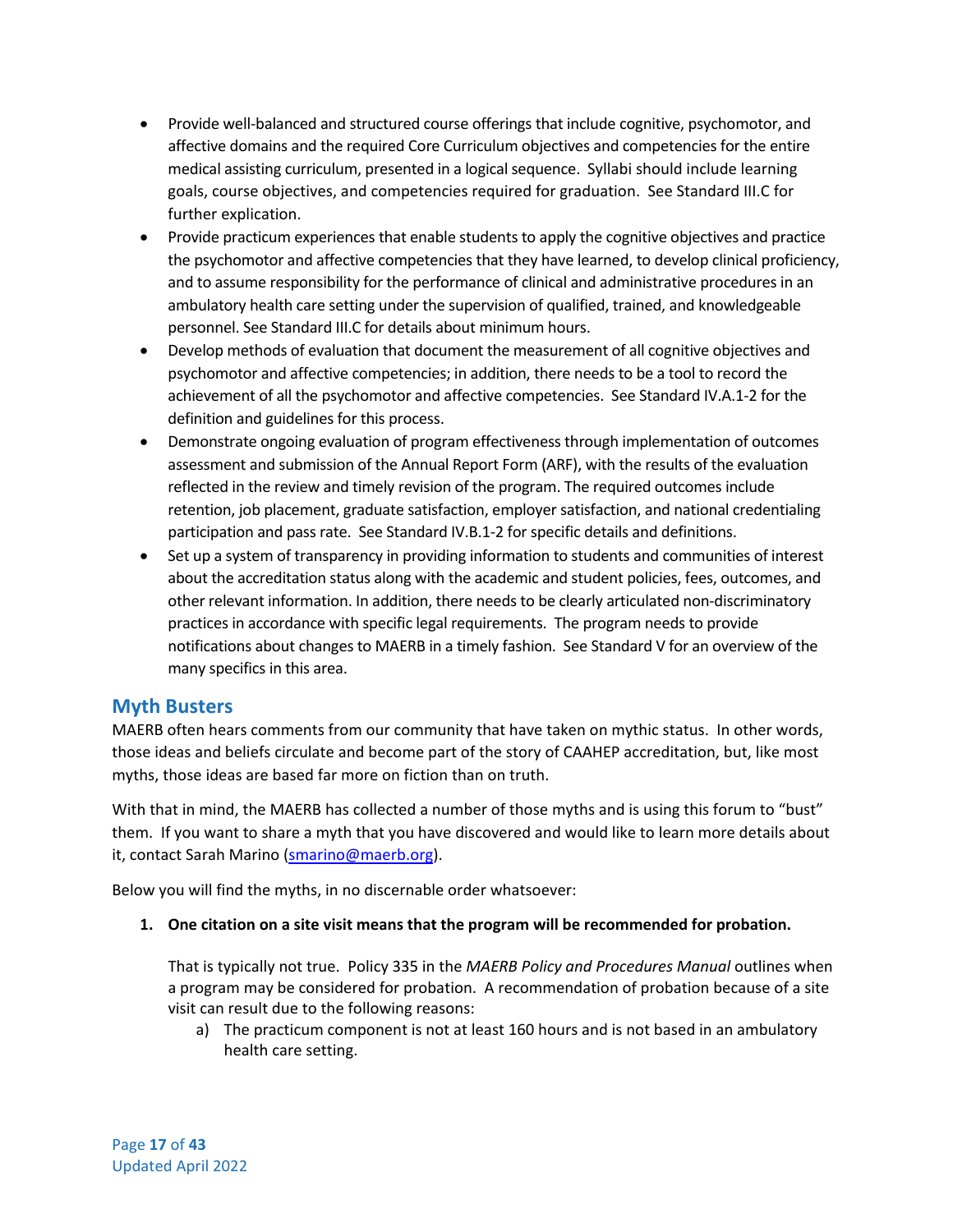b) The program did not demonstrate that it is teaching a significant number, one third or more of the cognitive, psychomotor, and affective domains of the MAERB Core Curriculum.

In addition, when a program is recommended for probation due to a site visit, the program has six to eight months to provide additional documentation to address the citations prior to the recommendation going to CAAHEP.

#### **2. Graduate and Employer Surveys are required to be paper surveys sent out by mail.**

It is true that Graduate and Employer Surveys need to be sent out, but they do not need to be paper, and they do not need to be sent out by mail. For example, the program can use an online survey mechanism (or some other mechanism) to send out the required questions on the survey forms. In addition, program directors or other staff can call the graduates or employers and get the information over the telephone, filling out the form in proxy. In that instance, the person conducting the telephone survey would fill out the form, indicating on the form that it was a telephone interview. Then, the person conducting it would date and sign it. The information can also be gathered in person, using the same formal documentation process.

#### **3. Students need to perform all the psychomotor and affective competencies at the practicum.**

It is true that, as Standard III.C states, students need to demonstrate the "knowledge, skills, and behaviors of the *MAERB Core Curriculum* in performing clinical and administrative skills," but it does not dictate that the entire MAERB Core Curriculum be covered on the Practicum, as it is unlikely that any site will be able to offer that. Rather, the goal is to ensure that students, during the practicum experience, be given opportunity to do or observe a significant portion of the *MAERB Core Curriculum*.

#### **4. If the program director, in completing the annual resource assessment, indicates that a resource needs improvement, that means the program is out of compliance with the Standards.**

The Resource Assessment, which is described in Standard III.D, is CAAHEP's quality improvement tool, and it is very important that CAAHEP-accredited medical assisting programs annually review their resources to ensure that they are being used effectively. That something needs to be improved doesn't necessarily indicate a lack of compliance. If the resource is available and is sufficient, the program is in compliance. It might be, however, that the use of that resource can be improved, which what is commonly referred to as quality improvement.

#### **5. The assessment tools in published textbooks that are aligned to the** *MAERB Core Curriculum* **are always valid.**

It is true that there are several textbooks that claim that their assessment tools are aligned with the *MAERB Core Curriculum*, and they use the verbatim language and numbering system from the *MAERB Core Curriculum*. Nevertheless, it is the program's responsibility to evaluate those tools to make sure that they are fully covering the *MAERB Core Curriculum*. There are times in which the assessment tools in the published textbooks are inaccurate or incomplete. With the affective competencies, sometimes those are listed as being embedded in a psychomotor checkoff list, but it is not quite clear how it is embedded. In other words, the published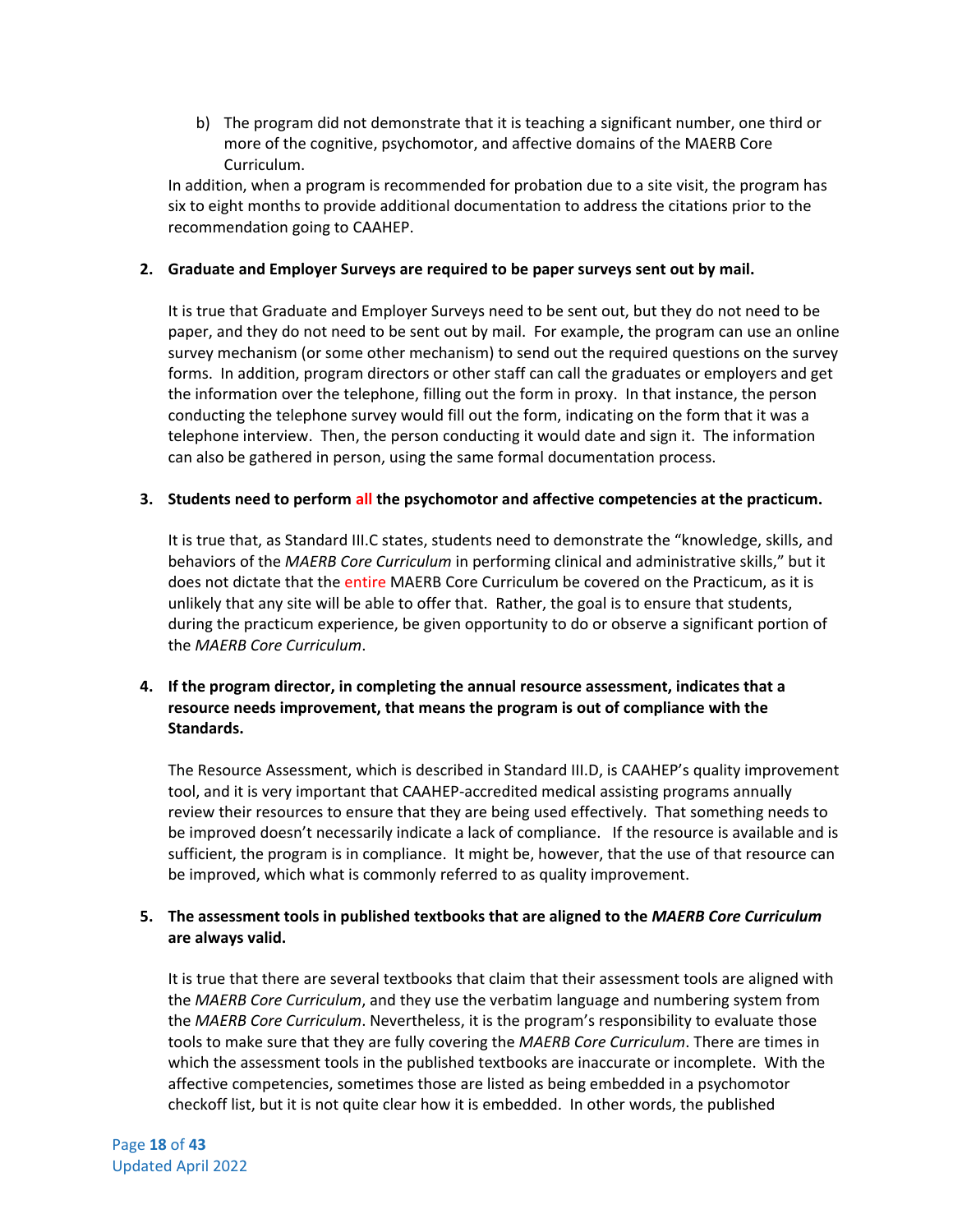textbooks can be a good beginning for considering assessment tools for your program, but the tools within those textbooks should be regularly evaluated by the program director.

#### **6. Advisory Committee Meetings always need to have all the participants in the same room.**

In the perfect world, it would be good to have all participants present for your annual advisory committee meeting. However, participation may be electronic, by phone or videoconference. Knowing how difficult it is to get perfect attendance, Program Directors should follow up with missing members by mail with copies of the minutes and a request for feedback on the topics discussed and the decisions made.

## **7. During a site visit, the Site Surveyors' primary objective is to find problems with the program.**

It's important to consider the function and purpose of the site visit. Prior to the site visit, there is a self-study completed, where programs evaluate themselves within the context of the CAAHEP *Standards and Guidelines.* During that entire evaluation process, programs often find areas in which they are not in compliance. The purpose of the self-study process is to correct those omissions so that they can document that they are in compliance.

The site visitors review the submitted self-study, with the objective being to ensure that the program is in compliance and is representing itself accurately within the Self-Study. As such, the site visitors are looking closely at the self-study and the CAAHEP *Standards and Guidelines*. The surveyors play an educational role, helping the program to achieve compliance.

## **8. Providing honest feedback to the MAERB office regarding the conduct of the surveyors will result in some form of punishment, such as an extra citation or slower accreditation decisions.**

The evaluations submitted by the program are utterly confidential. The MAERB staff review those evaluations to determine use and placement of site visitors, but the MAERB staff make no accreditation decisions whatsoever. The goal of surveyor evaluations is also to learn what type of future training will best help the surveyors to do their jobs.

It is very important for Program Directors and other staff members to provide honest and straightforward evaluations of the site visitors to ensure the integrity of the accreditation process.

## **9. MAERB/CAAHEP requires programs to offer transfer of credit.**

MAERB does not make any dictates regarding an accredited program's *transfer of credit* policy. It is a CAAHEP requirement that each program have a *transfer of credit* policy. There are many CAAHEP-accredited programs that do not allow for transfer of credit. In those situations, the program simply needs to have a policy stating that. Other programs do allow for transfer of credit, and those programs need to explain those policies. CAAHEP will evaluate if a program is applying its transfer of credit consistently. Also, programs will be asked how they can ensure that a student who has transferred into the program has achieved all the psychomotor and affective competencies, so Program Directors need to ensure that they can answer that question.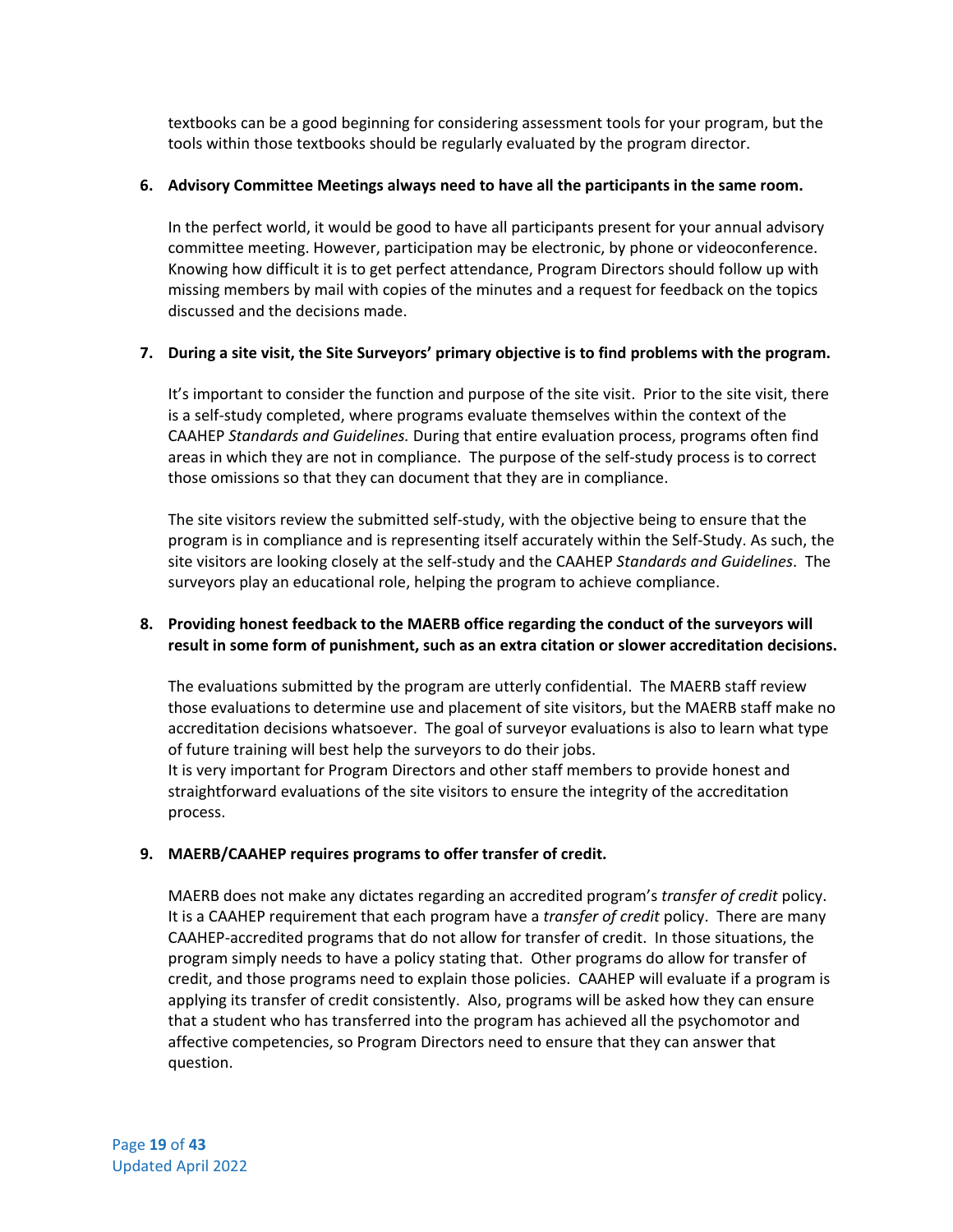# **Annual and Ongoing Responsibilities**

## <span id="page-20-1"></span><span id="page-20-0"></span>**Annual Responsibilities**

There is a pattern to your year as a Program Director, and, in this section, we outline the annual responsibilities to provide you with an overview of the accreditation duties that occur throughout the year. This schedule will vary, as some of you are on quarters and other semesters. In addition, some programs have advisory committee meetings twice a year, while others have an advisory committee once a year. Then some programs complete their Annual Report Form in the Fall, and others submit their Annual Report Form in the spring. At the same time, there are some commonalities. It is recommended that you create a chart for your activities as a program director, relying on this list, so that you have a calendar that is personalized to the activities of the program.

## <span id="page-20-2"></span>*Yearly*

## Advisory Committee

- Recruit advisory committee members
- Set advisory committee meeting date
- Gather information for advisory committee meeting
- Conduct advisory committee meeting
- Email advisory committee members with minutes and request for additional feedback, particularly missing members.
- Review responses and start to prepare for the next meeting.

#### Annual Resource Assessment

- Collect and analyze the graduates resource evaluation survey
- Review budget and staffing
- Analyze student evaluations, practicum evaluations, and any other relevant data

## Annual Report Form (Fall or Spring)

- Regularly review your ARF Tracking Tool for completion and accuracy
- Gather advisory committee meeting minutes and Resource Assessments for submission
- Update and doublecheck student exam data
- Submit your ARF, adding data for the new year and updating previous years.

#### Practicum Sites

- Recruit new sites, as appropriate
- Review current sites for
	- o Continued appropriateness of the site
	- o Currency of the Affiliation Agreement

#### Policy Update

• Review all the materials that the *Standards and Guidelines* require you publish to ensure that students are informed of the policies of the program.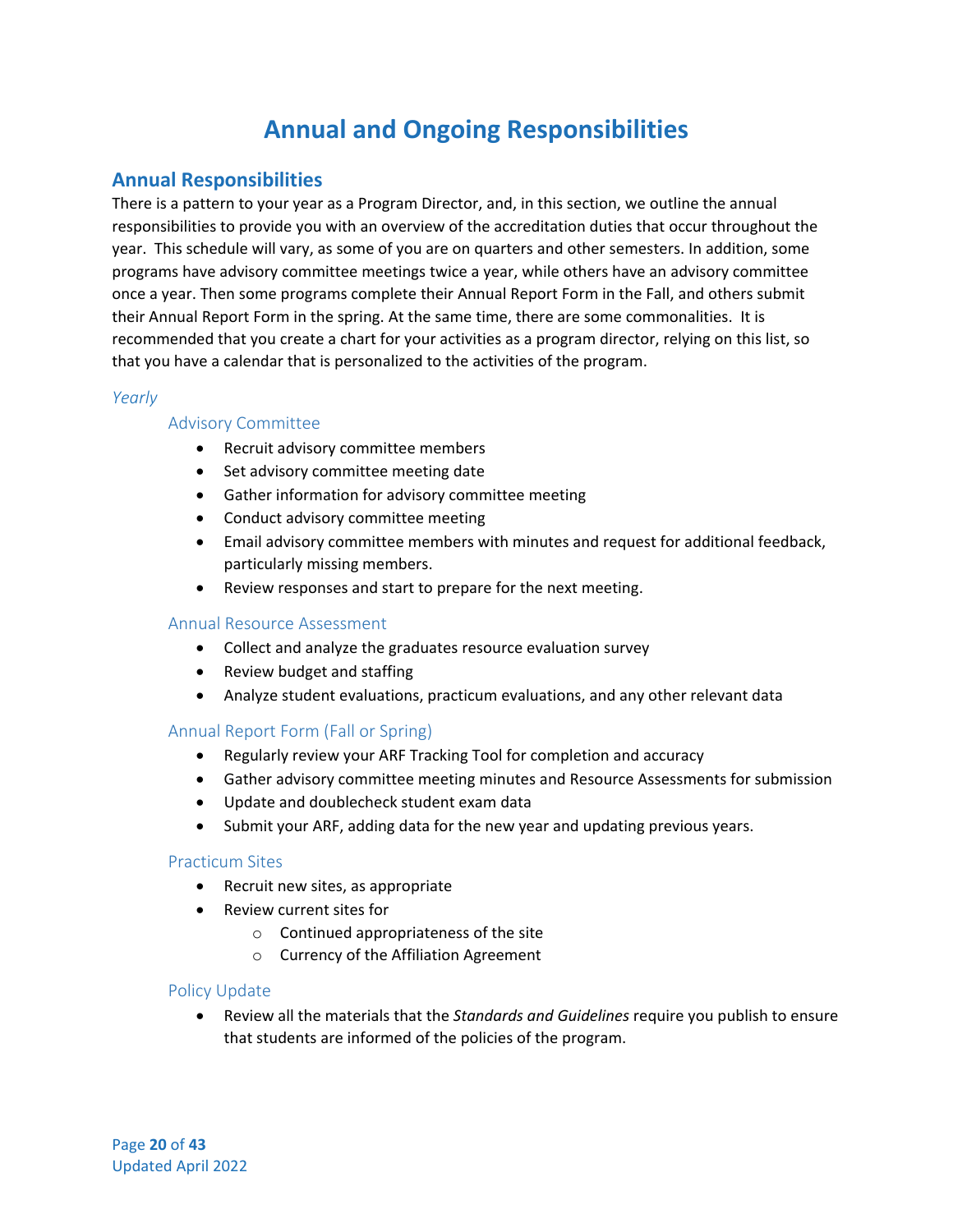## <span id="page-21-0"></span>*Every Academic Term*

- Review personnel and determine if there is a need to submit a Faculty Attestation Form or Practicum Coordinator workbook for any newly-hired personnel
- Review syllabi and/or addendum to ensure that the MAERB Core Curriculum is covered
- Update Curriculum Map, if applicable and desired
- Gather practicum evaluations from students and the sites
- Review gradebooks and competency tracking mechanism for appropriate completion
- Gather student evaluations of courses

## <span id="page-21-1"></span>*Monthly/Every Two Months*

- Send out Graduate and Employer Surveyors, following the time frame required in Policy 205.
- Update ARF Tracking Tool with the appropriate status for students and graduates
- Add items to advisory committee meeting agenda, as relevant

## <span id="page-21-2"></span>**Document Retention and Record Keeping**

Medical Assisting student records must be maintained for CAAHEP accreditation purposes, as is detailed in Standard IV.A.1 & 2 and outlined in *MAERB Policy 220*. (There may be other or additional requirements required for your institutional accreditation).

To consider the information that you need to keep, review *Documents for On-Site Review and Document Checklist,* which is found on the MAERB website; in addition, it will be a very good idea to look at the *Continuing Accreditation Self-Study Report Template* to see what programs are required to maintain. Understanding what the surveyors review will help you to plan and retain the appropriate documentation. The explanation below is a brief overview of document retention and record keeping.

As outlined above in the section about the ARF and discussed in MAERB Policy 205, it is necessary to keep five years of raw data to support the aggregated information reported on your most recent ARF. The raw data must be organized by the year of graduation, except for the Retention data.

In terms of documentation to support compliance with the *MAERB Core Curriculum*, you will need to retain the materials indicating that you taught and assessed the cognitive objectives and the psychomotor and affective competences for the most recently assessed group of students for each of the courses that include any of those objectives and competencies. For example, if you teach specific cognitive objectives and psychomotor and affective competencies in your *MA 101* course in the fall of 2022, and it will not be taught again until fall 2023, you will need to keep the materials illustrating that you taught and assessed those objectives and competencies.

For the cognitive objectives, the documents that you include to indicate measurement of the objective will be the blank exam with the test question/s that relate to the specific objective highlighted and any other required assessments, if applicable. For the psychomotor and affective competencies, the documents that you include to indicate measurement will be a copy of the blank skills assessment tool used to assess student achievement of each psychomotor and affective competency.

In addition to the blank assessment tool, it is necessary to keep the student records for each of the most recently assessed courses. For the cognitive objectives, you need to provide a gradebook documenting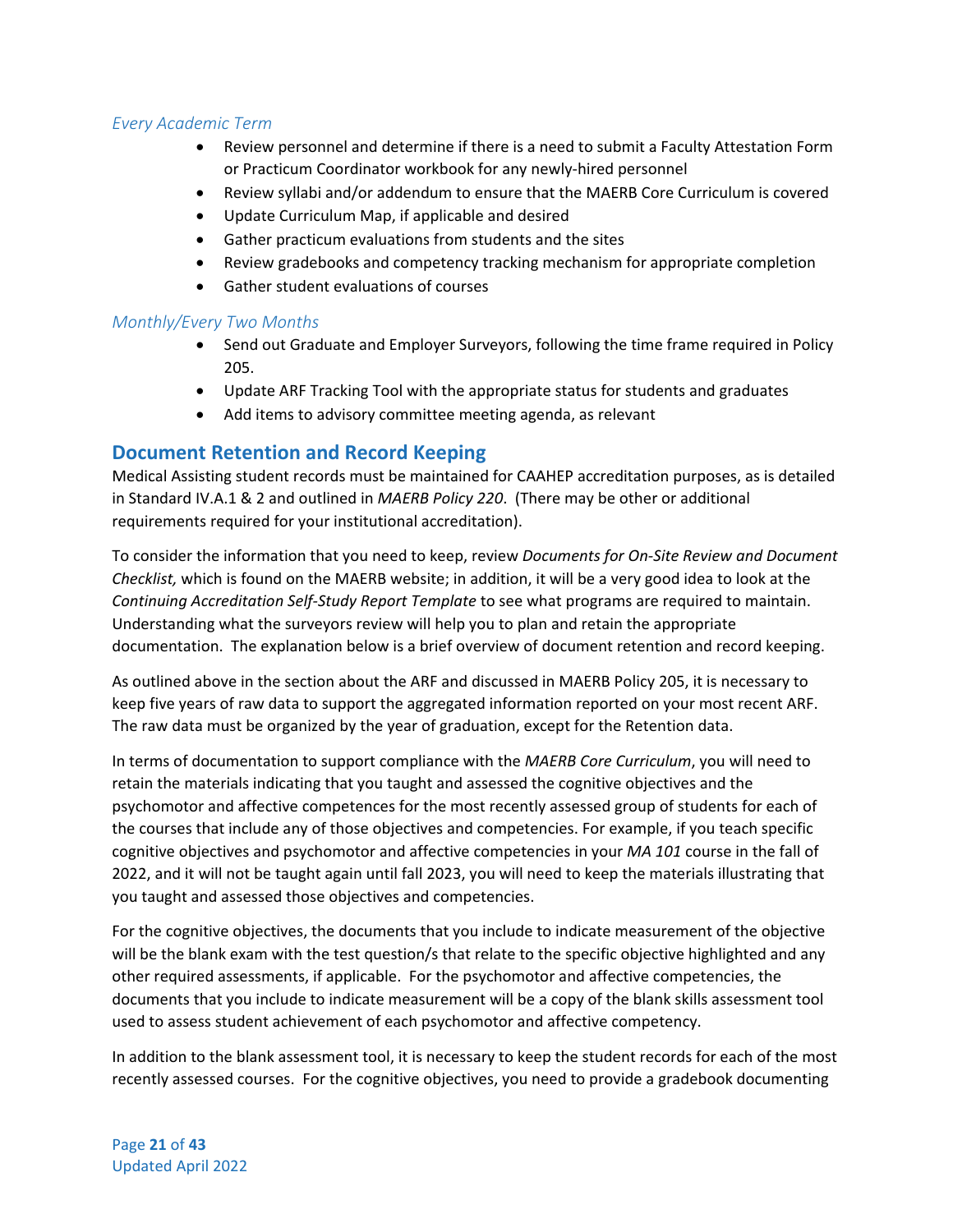assessment of all students in the most recently assessed course, including their achievement of the competencies.

Likewise, you will need to retain documentation that the students have achieved all the psychomotor and affective competencies prior to graduating from the program and that the students have completed a practicum of at least 160 hours and during that practicum be able to practice and observe a variety of clinical and administrative skills and affective behaviors.

Program will need to keep documentation that the students have achieved the psychomotor and affective competences using an electronic or paper tracking mechanisms for the most recent graduation cohort. The competencies need to be listed in their entirety and the students' achievement of each competency needs to be dated and signed off.

Also, programs need to retain the practicum evaluations and practicum timesheets for the most recent graduate cohort.

Outlined below is a chart that explains the timeframes required for certain documentation focused specifically on documentation that needs to be retained for specific time periods.

| Number of years retained                | <b>Documentation</b>                                                                                                                                                                                                                                                                                                        |
|-----------------------------------------|-----------------------------------------------------------------------------------------------------------------------------------------------------------------------------------------------------------------------------------------------------------------------------------------------------------------------------|
| 3 most recent years                     | <b>Advisory Committee Minutes</b>                                                                                                                                                                                                                                                                                           |
| Current                                 | <b>Budget</b>                                                                                                                                                                                                                                                                                                               |
| 3 most recent years                     | <b>Annual Resource Assessment</b>                                                                                                                                                                                                                                                                                           |
| 3 most recent years                     | Raw data (surveys, documents, meeting                                                                                                                                                                                                                                                                                       |
|                                         | minutes) to support the Resource Assessment                                                                                                                                                                                                                                                                                 |
| Five years that matches the current ARF | Raw data for the following: participation and<br>performance on national credentialing exams,<br>program attrition/retention statistics, graduate<br>satisfaction survey, employer satisfaction survey,<br>positive job placement rates.                                                                                    |
|                                         | With the new ARF Form, the programs will be<br>required to keep five years for retention and<br>exam participation/passage. Regarding the<br>graduate and employer surveys and the positive<br>job placement rates, programs are expected to<br>maintain raw data for those who graduated in<br>2018 and up to the present. |
| Most recent graduate cohort             | <b>Practicum Evaluations</b><br><b>Practicum Timesheets</b>                                                                                                                                                                                                                                                                 |
| Most recent graduate cohort             | Tracking Mechanism for Psychomotor and<br>Affective Competencies.                                                                                                                                                                                                                                                           |

## <span id="page-22-0"></span>**Outcomes Assessment: Annual Report Form (ARF)**

Submission of an Annual Report Form (ARF) is required of all CAAHEP accredited medical assisting programs, and this requirement is clearly articulated in Standard IV.B and elaborated upon in *MAERB* 

Page **22** of **43** Updated April 2022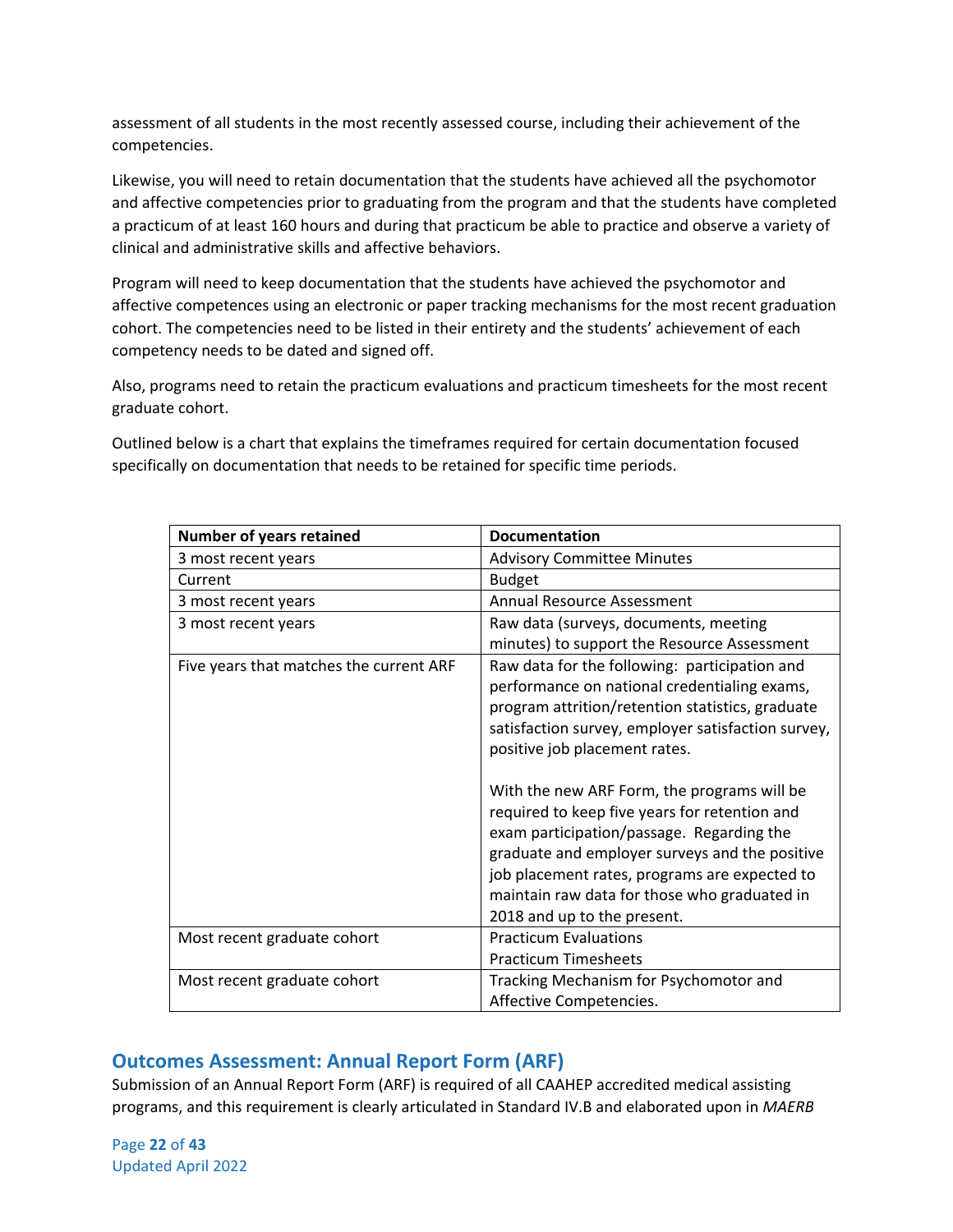*Policy 205.* The ARF is used for reporting the outcomes identified in the *Standards*: retention, job placement, graduate participation and satisfaction, employer surveys sent and satisfaction, and medical assisting credentialing. The data is represented for a five-year period, but because MAERB switched to a new reporting model and Annual Report Form, there will be fewer years of data for job placement, graduate participation and satisfaction, and employer surveys sent and satisfaction until data is inputted for the year 2022. It will also be less than five years if your program is in the initial accreditation period.

You will need to gather and organize your data continually throughout the year to make the process easier, using the required ARF tracking tool (see details below). In addition, you should systematically organize the data so that you are preparing in advance for your comprehensive visit, even if the site visit is several years in the future. In gathering and organizing your data, you need to remember that you will be organizing your data based upon the following chart:

| <b>Outcomes/Section</b><br>of ARF                                                                | <b>Method of Organizing and</b><br><b>Reporting Material</b> |  |
|--------------------------------------------------------------------------------------------------|--------------------------------------------------------------|--|
| Retention                                                                                        | Based on Admission Cohort                                    |  |
| Students Graduate from the program,<br>and the Program Directors report on the categories below. |                                                              |  |
| Job Placement                                                                                    | <b>Based on Graduation Year</b>                              |  |
| <b>Graduate Survey</b>                                                                           | <b>Based on Graduation Year</b>                              |  |
| Employer Survey                                                                                  | <b>Based on Graduation Year</b>                              |  |
| Graduate Analysis                                                                                | <b>Based on Graduation Year</b>                              |  |
| Exam Participation<br>and Passage                                                                | <b>Based on Graduation Year</b>                              |  |

In other words, you will organize your retention data by admission cohort. To define the admissions cohort, many medical assisting programs have an official admissions policy, while other programs establish a trigger course in accordance with MAERB Policy 205. If you have a formal admissions process, you must use it to define the admission cohort. The trigger course is used for programs that do not have any formal competitive admission process. The data to support the job placement rates, the graduate and employer surveys, and the exam participation and passage will be organized by year of graduation.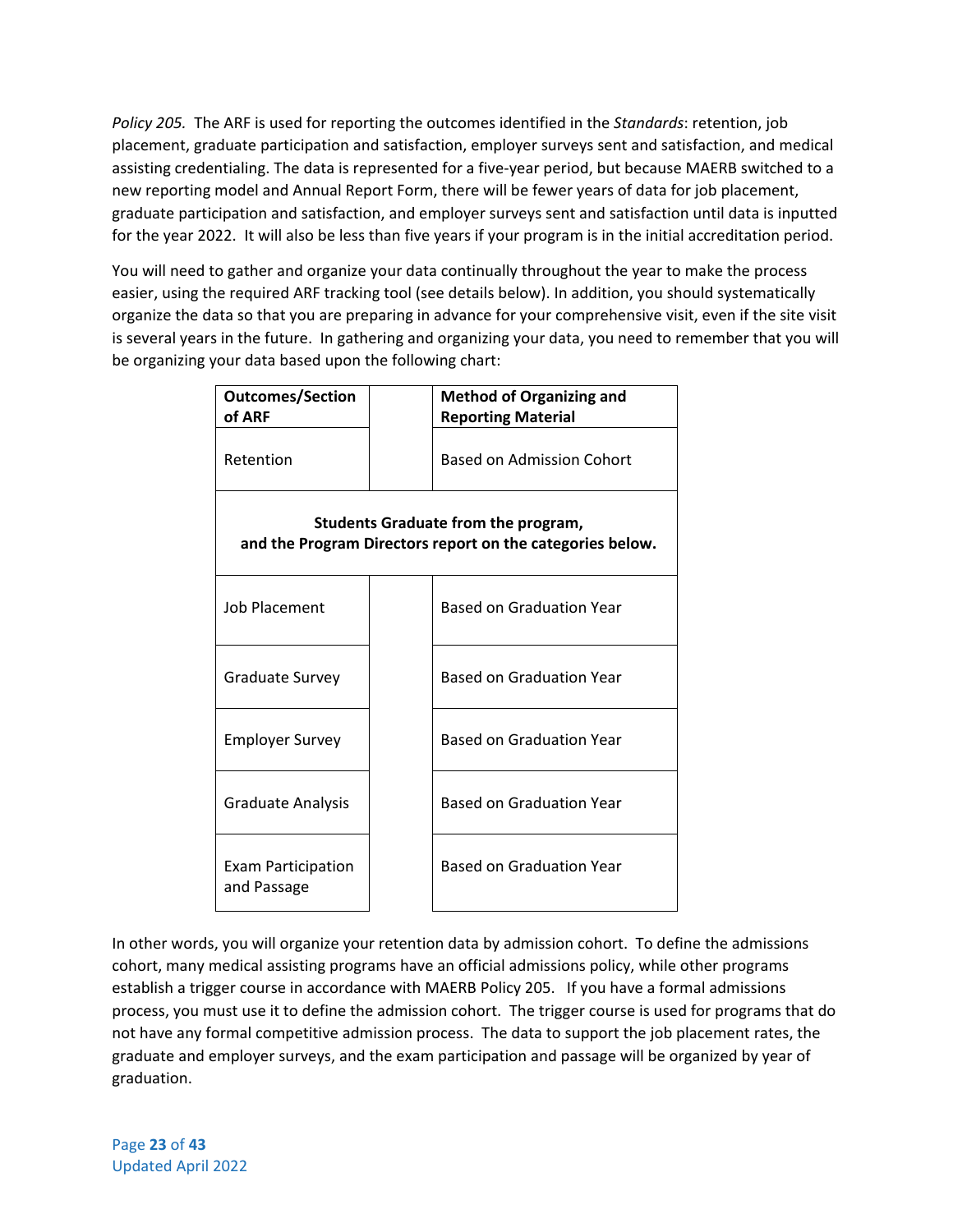To elaborate on the trigger course, it is the course in which the psychomotor and/or affective competencies are first performed by students and measured by the instructor. For those programs that don't have a formal admissions process, the trigger course is the baseline for collecting and reporting Retention data.

If a program uses a trigger course, once a specific group of students have taken and passed that course, they are then considered to be part of the admission cohort. The student may have already taken other courses in the program (such as an introductory medical assisting course or medical terminology, for example), but, until that specific group of students passes that trigger course, the students are not counted as part of the program's enrollment (for retention purposes) which is reflected on the program's ARF. For those programs that do have a formal competitive admissions process, they must use the formal competitive admissions process to define their admission cohort.

Prior to fall 2019, the material that supported your ARF outcomes was organized and reported differently than it is now.

Each year, the program is expected to update the previous years' data and add the data for the current, designated year. Programs are assigned either a fall or spring date to submit information for the ARF. Determination of when a program's ARF is due is based on the number of admission cycles per year that the program has. To allow the program time to collect data, the program reports on the data of the previous year. Outlined below is a depiction of the year reported on:

| Year of ARF Submission                                | Year of<br>Admission<br>Cohort and<br>Graduate<br>Cohort<br>reported on-<br>previous years need<br>to be updated. | Year of Tracking Tool -<br>The requirement is that the<br>information included in the<br>tracking tool represents the<br>program as of the date of<br>submission. | Year of Advisory<br><b>Meeting Minutes and</b><br>Resource<br>Assessment-The<br>requirement is that the<br>materials be completed in the<br>year outlined below and<br>submitted in the following year. |
|-------------------------------------------------------|-------------------------------------------------------------------------------------------------------------------|-------------------------------------------------------------------------------------------------------------------------------------------------------------------|---------------------------------------------------------------------------------------------------------------------------------------------------------------------------------------------------------|
| 2022 ARF (Submitted in October<br>2022/February 2023  | 2021                                                                                                              | Data from 2019 - 2021,<br>preliminary data from<br>2022                                                                                                           | 2021                                                                                                                                                                                                    |
| 2023 ARF (Submitted in October<br>2023/February 2024) | 2022                                                                                                              | Data from 2019 - 2022,<br>preliminary data from<br>2023                                                                                                           | 2022                                                                                                                                                                                                    |
| 2024 ARF (Submitted in October<br>2024/February 2025) | 2023                                                                                                              | Data from 2019 - 2023,<br>preliminary data from<br>2024                                                                                                           | 2023                                                                                                                                                                                                    |
| 2025 ARF (Submitted in October<br>2025/February 2026) | 2024                                                                                                              | Data from 2019 - 2024,<br>preliminary data from<br>2025                                                                                                           | 2024                                                                                                                                                                                                    |
| 2026 ARF (Submitted in October<br>2026/February 2026) | 2025                                                                                                              | Data from 2019 - 2025,<br>preliminary data from<br>2026                                                                                                           | 2025                                                                                                                                                                                                    |
| 2027 ARF (Submitted in October<br>2027/February 2028) | 2026                                                                                                              | Data from 2019 - 2026,<br>preliminary data from<br>2027                                                                                                           | 2026                                                                                                                                                                                                    |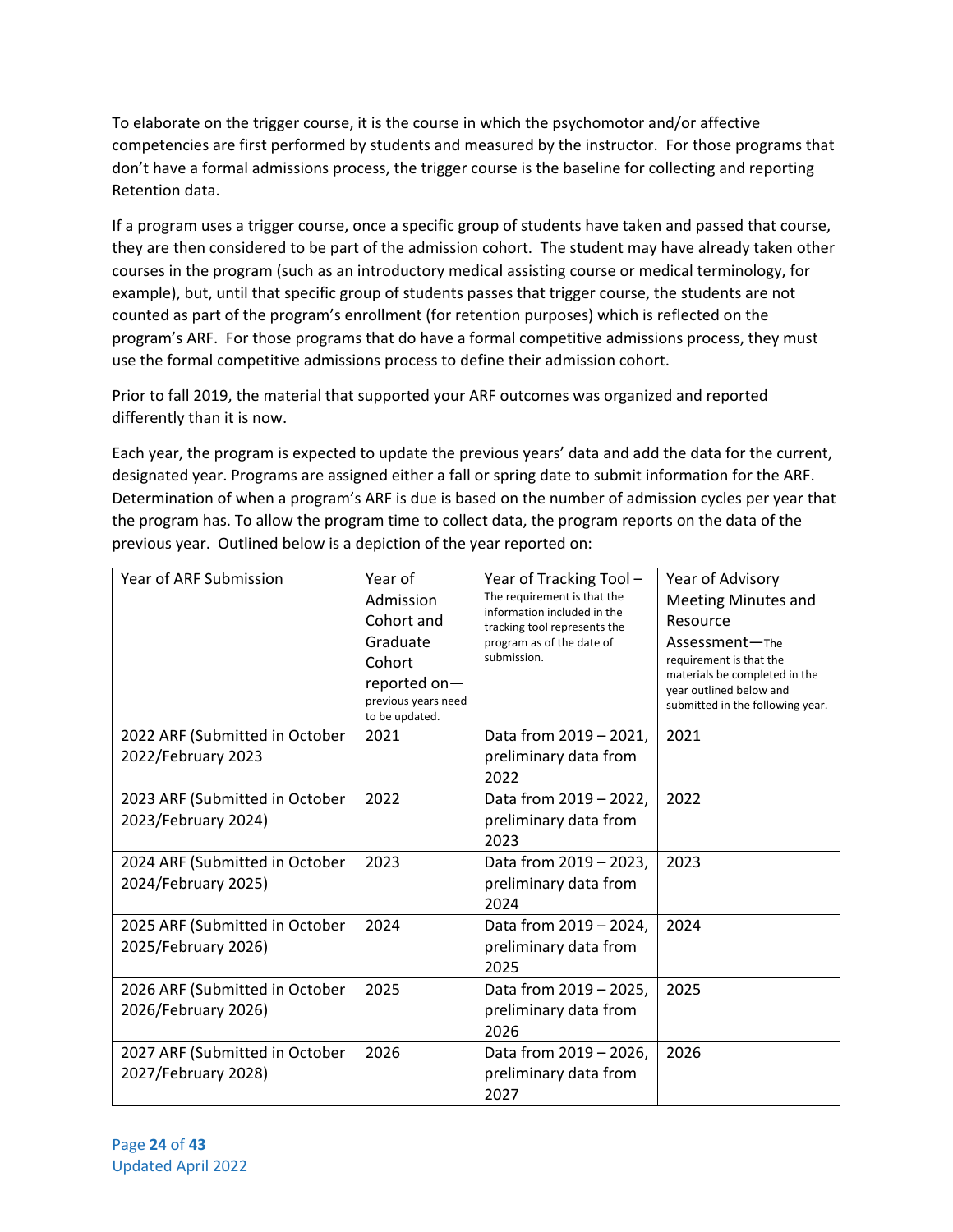As a courtesy, Program Directors receive a preliminary email one month prior to the ARF going "live" within their cycle, reminding them of the upcoming ARF submission and providing the date when the ARF will be available online. There are detailed instructions available on the website. Also, the MAERB staff create video recordings each year to provide a detailed instruction plan for filling out the ARF.

In addition, Program Directors need to submit the following information online with their ARF based on specific MAERB Policies:

- **Policy 205**: Program Directors will be required to submit their ARF Tracking Tool that has been updated to match the top row of data that will be included on the current ARF as well as include preliminary data up to the date of submission.
- **Policy 230**: Program Directors will be required to submit the annual Advisory Committee Meeting Minutes for the calendar or academic year of the data being reported in the current ARF, with the requirement that the Meeting Minutes were written in the year in which they are dated.
- **Policy 225**: Program Directors will be required to submit their Annual Resource Assessment for the year of the data being reported in current ARF, with the requirement that the Resource Assessment was conducted in the year that it was dated.

Programs are given five weeks to complete the annual ARF and can pause and restart at any time prior to official submission. If you submit it after the deadline, there is an automatic late fee. Upon submission, the MAERB staff reviews the ARF for validity, as well as for the thresholds, and, if there are errors, you will be asked to correct them as well as pay an administrative fee. Again, good data collection and consistent updating of your own records will help to prevent any problems. The Annual Report Form Instructions provide you with illustrative detail as well as highlights some typical problem areas.

#### **Relevant Resources:**

**MAERB Policy 205**: MAERB has established thresholds for each of the outcomes which must be achieved for a program to remain in good standing. The thresholds are identified and defined in MAERB Policy 205. In monitoring the data, the MAERB focuses on the data from the three years prior to the most recent year. In addition, the program is required to submit its tracking tool.

**MAERB Policy 210**: "Reporting ARF Outcome(s)" provides you with information about posting the outcome and what type of outcome should be posted.

**Policy 230**: Program Directors will be required to submit the annual Advisory Committee Meeting Minutes for the calendar or academic year of the data being reported in the current ARF, with the requirement that the Meeting Minutes were written in the year in which they are dated.

**Policy 225**: Program Directors will be required to submit their Annual Resource Assessment for the year of the data being reported in current ARF, with the requirement that the Resource Assessment was conducted in the year that it was dated.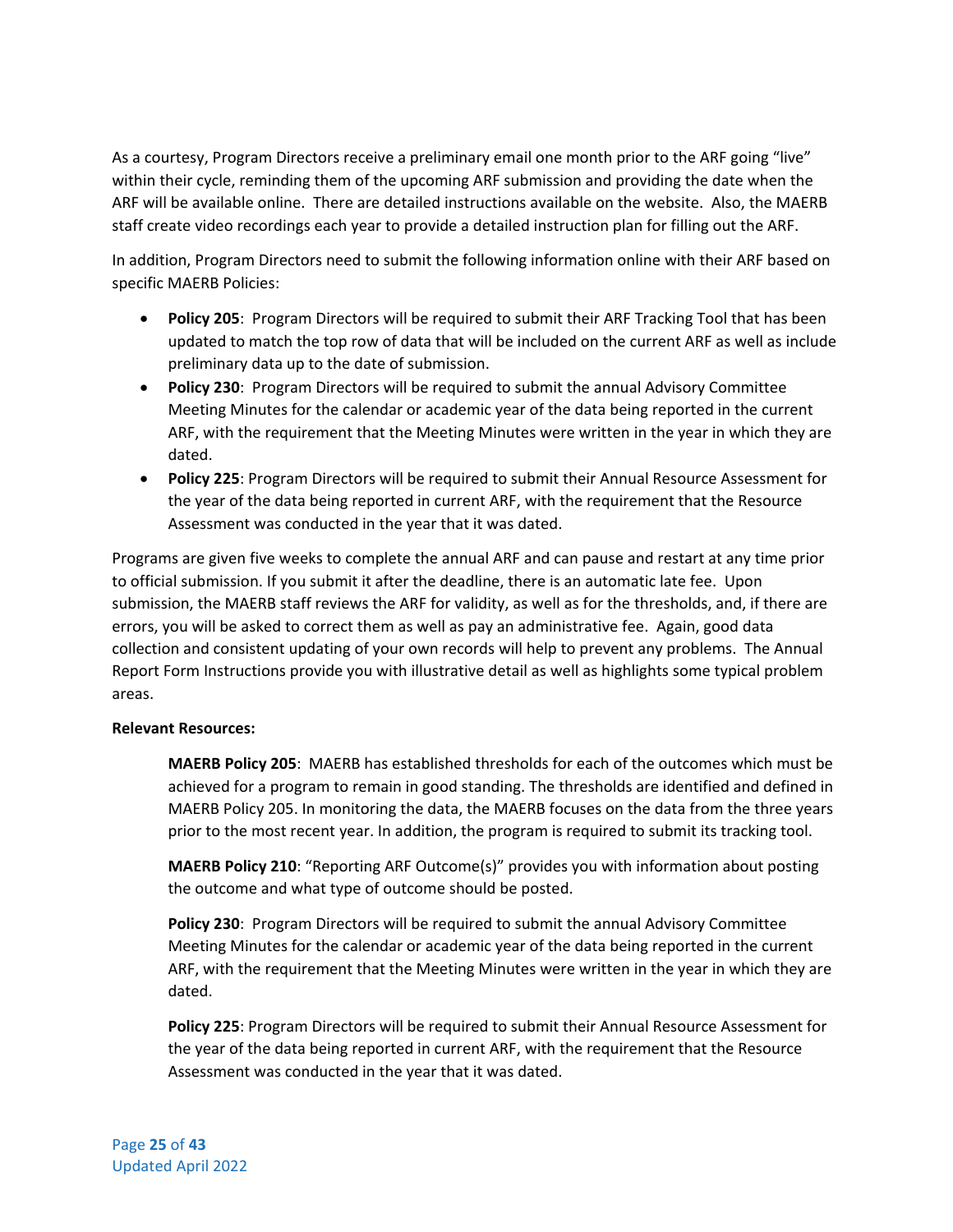**ARF Tracking Tool & ARF Tracking Tool Video**: This tool should be used beginning with the 2018 data, which will be submitted on the 2019 ARF. You should have only one ARF Tracking Tool, including all the data on it.

**Outcome Thresholds Chart**: This handout provides information about the outcome thresholds that the program is required to meet as well as descriptions about what is appropriate raw data. In addition, it provides a few hypotheticals to understand how the ARF is monitored by the MAERB staff and Board members.

**Annual Report Instructions & Video** (updated annually): This detailed set of instructions covers both the technical aspects of inputting the data into the form, as well as an outline of some of the major problems and issues that arise with the ARF.

## <span id="page-26-0"></span>**The ARF Tracking Tool**

The *ARF Tracking Tool*, formerly known as the *2019 and beyond ARF Tracking Tool,* found on the MAERB website, can help you by charting out all your data. Program Directors are required to submit an updated **ARF Tracking Tool** when they submit their ARF each year. It is important to remember that completion of the *ARF Tracking Tool* is not a substitute for maintaining the raw data itself. You will still need to keep the actual raw data for retention, job placement, graduate surveys, and employer surveys, and credentialing exams. It is important that you keep the raw data that supports the aggregated numbers that you report annually on the ARF, in accordance with *Policy 205*.

By keeping your records updated throughout the year on your ARF Tracking Tool, you should be able to complete the online ARF quickly and easily.

The ARF Tracking Tool is designed for you to include all your data for the ARF. In other words, you should not start a new ARF Tracking Tool every year. Instead, you should add the data on a regular basis. You will then be able to use that data to fill out your ARF by using the Excel Filter function.

#### **Relevant Resources:**

**MAERB Policy 205**: MAERB has established thresholds for each of the outcomes which must be achieved for a program to remain in good standing. The thresholds are identified and defined in MAERB Policy 205. In monitoring the data, the MAERB focuses on the data from the three years prior to the most recent year.

**ARF Tracking Tool:** There is an Excel version of the ARF Tracking Tool on the Website.

**Video: ARF Tracking Tool**: This tool should be used beginning with the 2018 data, which will be submitted on the 2019 ARF. You should have only one ARF Tracking Tool, including all the data on it.

**ARF Tracking Tool Instructions:** This instruction sheet is updated annually and provides an 26overview of how to fill out the ARF Tracking Tool and common errors.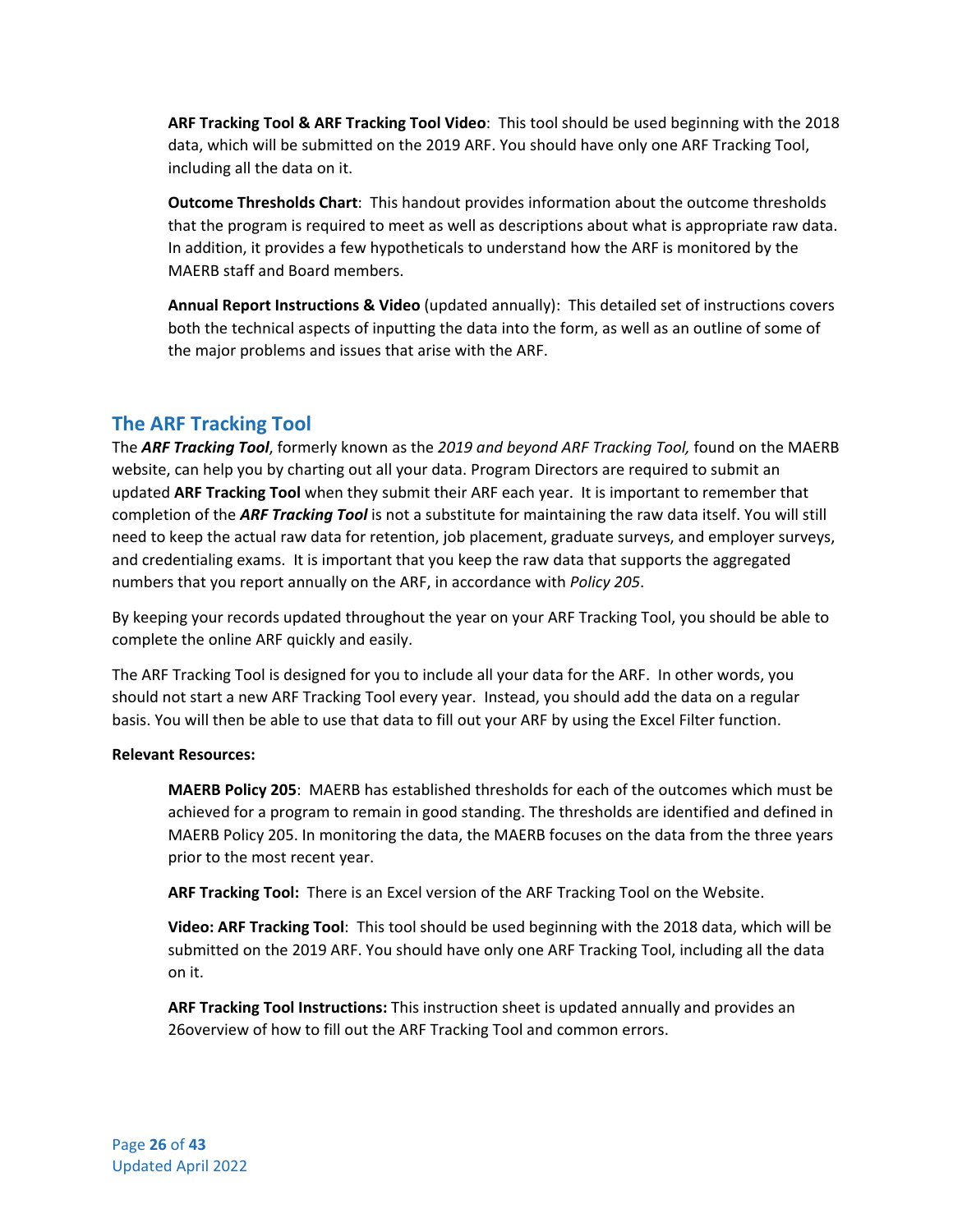## <span id="page-27-0"></span>**Outcomes Assessment: Publication of an Outcome**

You are required on an annual basis to publish on the website either the retention, job placement, or exam passage outcome data from the Annual Report form. The chosen outcome that is published needs to be the data of the year prior to the most recent year reported. The information is required to be posted on the program's website. It is not acceptable to provide this information only on internal documents. In other words, it is not enough to include it ONLY on your advisory meeting minutes.

If your program offers two different CAAHEP-accredited awards, then you will need to report an outcome for each award. Programs with fall ARFs will typically receive an ARF review letter from MAERB in February/March. Programs with spring ARFs will receive an ARF review letter from MAERB in May/June. You will be given instructions about updating the outcomes information in that letter, as you are required to share that location with the MAERB Office. After receiving the letter, the posted outcome(s) should be promptly updated.

In doing so you are conforming to the 2015 *Standards and Guidelines for the Accreditation of Educational Programs in Medical Assisting*, Standard V.A.4 that states the following:

The sponsor must maintain **and make accessible to the public on its website** a current and consistent summary of student/graduate achievement that includes one or more of these program outcomes: national credentialing examination(s), programmatic retention, and placement in full or part-time employment in the profession or a related profession as established by the Medical Assisting Education Review Board.

MAERB has put in place *MAERB Policy 210* that outlines the requirement for publishing the ARF outcome. In accordance with this policy, CAAHEP-accredited medical assisting programs are required to annually publish either their retention, job placement or exam passage outcome from their Annual Report, and the outcome needs to be published on the website. The chosen outcome published needs to be the data of the year prior to the most recent year reported. For example, with the 2022 ARF, programs will be reporting on data of the admission cohorts and graduation classes of 2020.

The data should not be updated until the program receives its official letter from MAERB acknowledging the status of the Annual Report Form. In that letter, the Program Director will be provided a link to an online form in which the outcome will be reported.

The MAERB Office will collect those links in late spring or summer on an annual basis.

#### **SAMPLE LANGUAGE**

You have several options of how you present the outcome to your communities of interest, so there is no right or wrong answer. Below are a few sample options.

- 1. The medical assisting program at X institution has a job placement rate of 64% for the students who graduated in XXXX.
- 2. The medical assisting program at X institution has a retention rate of 66% for the admission cohort(s) that entered in YYYY, and there are several support services available to students so that they can successfully complete the program.
- 3. The exam passage rate for the YYYY graduates is 88%.

## **ACCEPTABLE PLACES TO POST THIS INFORMATION**

Page **27** of **43** Updated April 2022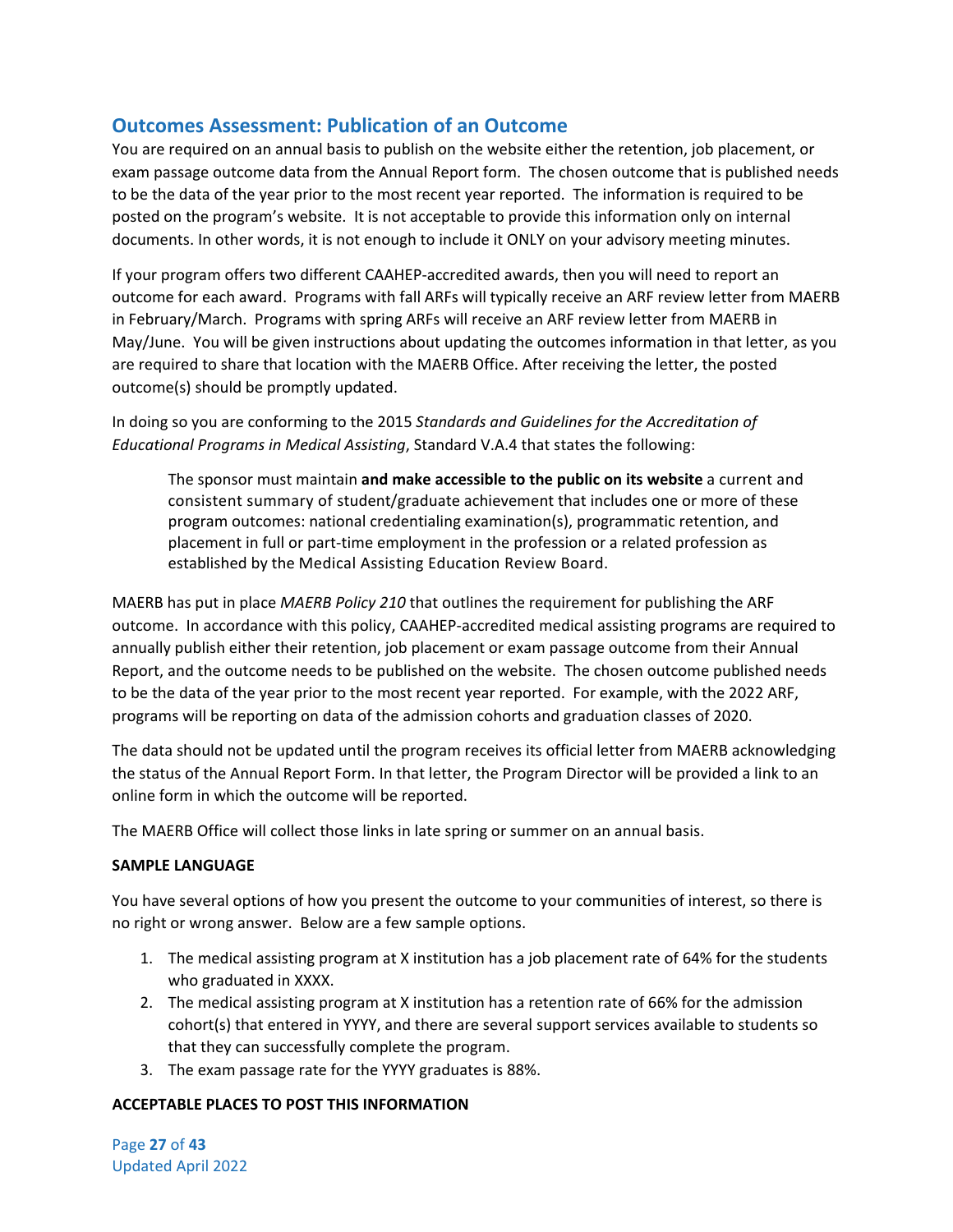It is required, as Standard V.A.4 outlines, that this information be posted on the website. The following documents are acceptable:

- 1. Institutional Catalog
- 2. Institutional Page that lists accreditation information
- 3. Program Web page
- 4. Online Student Handbook accessible to current students and incoming students

#### **Relevant Resources:**

**MAERB Policy 210**: "Reporting ARF Outcome(s)" provides you with information about posting the outcome and what type of outcome should be posted.

#### <span id="page-28-0"></span>**Resource Assessment**

In Standard III.D, it is explicitly stated that the program must assess the appropriateness and effectiveness of its resources on an annual basis. This task is typically assigned to the Program Director; at the same time, many Program Directors work collaboratively with other units because programmatic accreditation is an institutional responsibility. MAERB collects the annual Resource Assessment from all programs with the submission of the ARF. The goal is to ensure compliance with the Standards. In addition, MAERB will store the resource so that, if there is any loss of materials or change in leadership, it will be part of the institutional history. MAERB will not review the completed Resource Assessment each year, as that is done by the Surveyors at the site visit, but Program Directors can contact the MAERB office if they have any questions about this requirement.

It is left to the discretion of the Program Director precisely when during the academic or calendar year this assessment will take place. In addition, the Program Director can approach the assessment in a variety of ways. MAERB provides several optional surveys—*Student Evaluation of the Practicum* site and the *Student Resource Survey*—but programs can use any other tool that they wish to fulfill this required component. The important goal, however, is to ensure that any deficiencies can be identified immediately and that a specific action plan can then be developed and followed.

You are expected to maintain the three most recent years of a completed Resource Assessment Grid, along with the information that you used to evaluate the resources, and surveyors will be looking for that during the comprehensive review.

#### **Relevant Resources:**

**Resource Assessment Grid**: This grid outlines the standard resources necessary for a Medical Assisting program and provides an outline to assess those resources. Use of this exact template is optional, but the Resource Assessment that you conduct must reflect all the resources and column in MAERB's template, in conjunction with Standard III.D.

**Sample Resource Assessment Grid:** The MAERB has created a sample Resource Assessment document to help new and continuing Program Directors conduct their annual resource assessment.

**Student Evaluation of the Practicum Site**: MAERB provides an optional survey template in which the student, in addition to reviewing the entire practicum experience, also evaluates the site itself and the Practicum Coordinator as a resource.

Page **28** of **43** Updated April 2022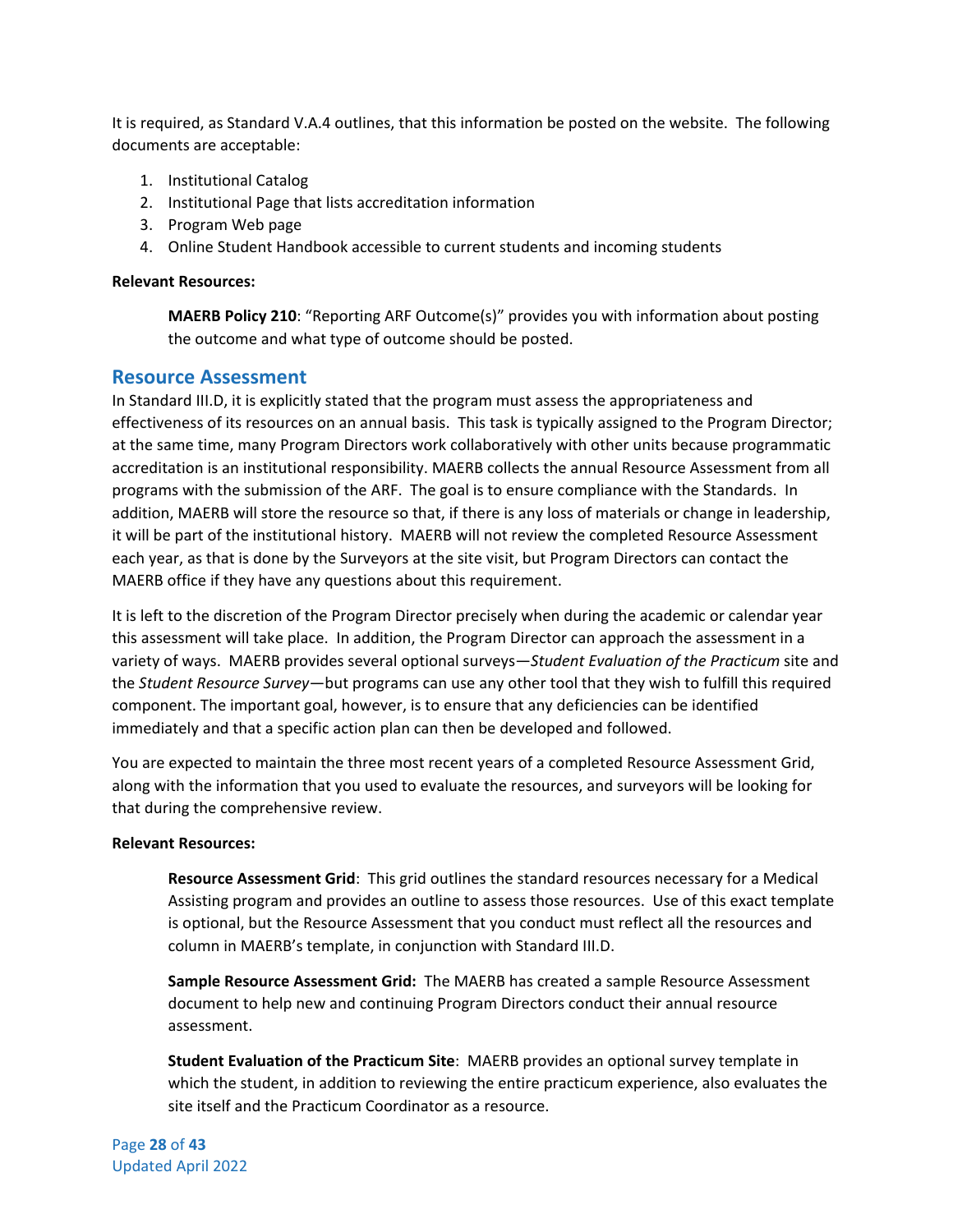**Student Survey of Program Resources**: MAERB provides an optional survey template in which the students evaluate the resources within the program.

## <span id="page-29-0"></span>**Advisory Committee Meetings**

You will note that there are frequent references to the medical assisting communities of interest, as defined in Standard II.A*.* The communities of interest include the following: students, graduates, medical assisting faculty, sponsor administration, employers, physicians (MD, PA, DO, NP), and the public. There must be at least one representative from each of those seven groups, and they should be assigned tasks based upon their knowledge, expertise, and interests. Outlined below are some areas of expertise that can be contributed by specific members.

- Students can provide guidance about the achievement of the specific learning goals and domains.
- Graduates can provide input about how the program prepared them for employment as well as suggestions for improvement in that area.
- Medical Assisting faculty can make suggestions about curriculum, based upon their experience teaching the material.
- The Dean, or Chairperson to whom the Program Director directly reports, represents the sponsoring administration, and they can provide guidance on program effectiveness and implementation of changes.
- Employers (including office managers and nurses) can specifically guide the program on how to best prepare graduates for employment, based upon the trends in the field.
- Physicians (i.e., MD, PA, DO, NP) provide input, with an understanding of the medical assisting scope of practice.
- Public members can speak to their experience within the broader healthcare systems.

The public member has traditionally been, for many of the medical assisting programs, the most difficult to find. The public member should be an informed person with a community focus who has never been employed in a healthcare environment. Public members cannot be current or past practitioners within a profession whose educational programs are accredited by CAAHEP (see www.caahep.org for the list). In addition, the public member cannot be affiliated in any capacity (faculty, staff, and administrator) with a school that has a CAAHEP-accredited program.

The role of the advisory committee is to provide guidance and direction in validating and revising the program and program goals, based on the communities of interest's needs and expectations. One of the goals of the advisory committee is to allow you to determine the specific needs and expectations of those communities of interest. While some programs formally survey the advisory committee, other programs conduct that conversation at the meeting and then record it in the minutes. In addition, you will need to solicit their help in the assessment and revision of the program goals and learning domains. Also, it is very important that you seek their input in program changes in response to the external expectations. And, finally, the advisory committee should be informed of the program's performance on the outcomes and should have the opportunity to provide feedback on those outcomes.

While the *Standards* require only one advisory committee meeting per year (whether academic or calendar year), there may be periods in which that is not sufficient. It is vitally important to keep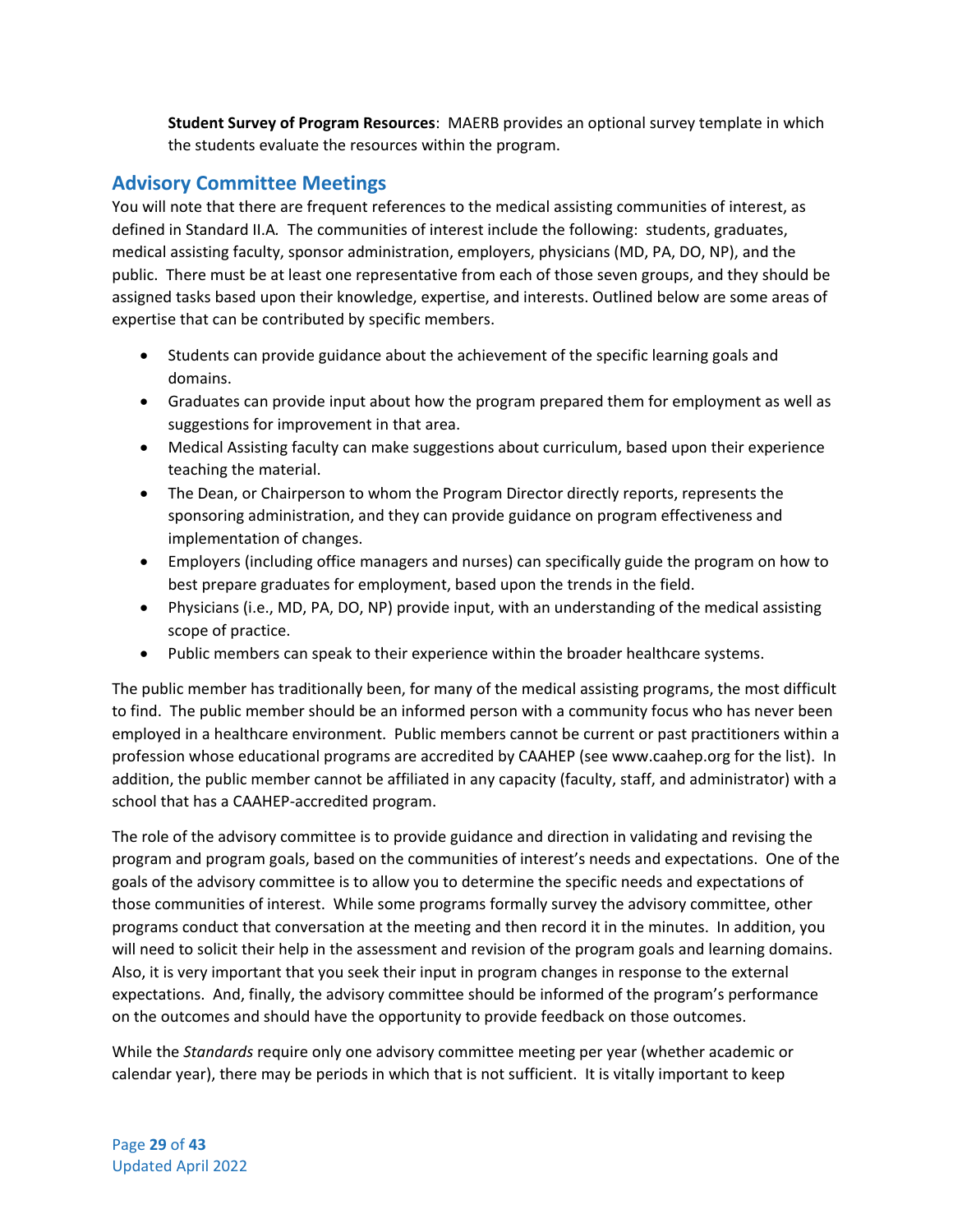minutes of advisory meetings as well as lists of attendees to document the type of input that you receive.

Along with the items discussed above, here is a list of other agenda items:

- Share the feedback that you receive from the graduate and employer surveys and seek input about methods of addressing any specific areas of concern.
- Share your Annual Report (ARF) and discuss the outcomes.
- Share the Resource Assessment grid and ask for help in creating action plans for any deficiencies.
- Seek input on needed curriculum revisions.

If there are members of your community of interest who do not attend a specific meeting, you need to send them the meeting minutes and solicit their feedback to those minutes. They may not reply, but you have given them the opportunity to do so.

MAERB collects the annual Advisory Meeting Minutes from all programs concurrent with the submission of the program's ARF. The goal is to ensure compliance with the Standards. In addition, MAERB will store the resource so if there is any loss of materials or change in leadership, it will be part of the institutional history. MAERB will not review the Advisory Meeting Minutes, as that is done by the Surveyors at the site visit, but Program Directors can contact the MAERB office if they have any questions with the requirement.

When your program prepares its Self-Study Report, which occurs approximately every ten years, you will need to submit three of the most recent years of advisory committee minutes with the report; during the visit, the surveyors will expect to meet with current members of the advisory committee.

#### **Relevant Resources:**

**MAERRB Policy 230**: This policy outlines the required composition of the advisory committee.

**Advisory Committee Agenda and Checklist Template:** This template provides an outline of items covered during the advisory committee meeting, designed as a guide for the Program Director. It is available on the MAERB website.

# **Ongoing Responsibilities**

<span id="page-30-0"></span>Change is necessary, and some of those changes require information to be reported to MAERB so that their files are complete. In addition, other changes are important because both MAERB and CAAHEP's databases need to be updated. Below you will find a list of changes that require you contact MAERB. Most of these changes will not occur on an annual basis but reporting them are part of your ongoing responsibilities.

## <span id="page-30-1"></span>**Program Changes**

As is outlined in Standard V.E and Appendix A of the *Standards and* Guidelines, programs and, by extension, institutions are responsible for providing MAERB/CAAHEP with regular updates. In this section, the focus will be on the substantive changes that are most commonly reported to the MAERB

Page **30** of **43** Updated April 2022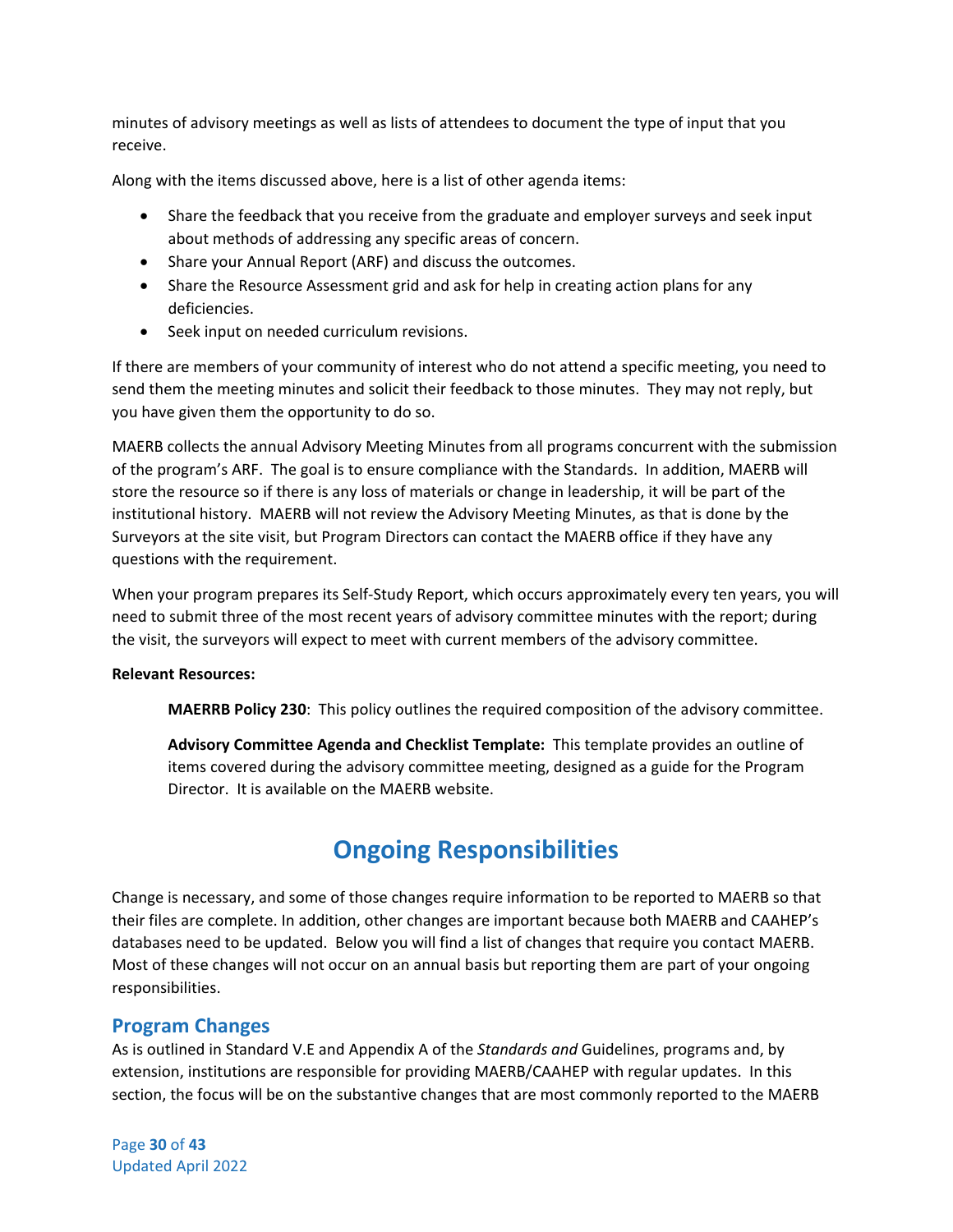office. There are fees for some of these changes, and these are outlined in the Accreditation Fee Schedule; failure to pay any fee by the final due date will result in the program being assessed a late fee. If the fees are not paid after the second notice, the program will be placed on Administrative Probation by CAAHEP. *MAERB Policy 330* outlines the definition of Administrative Probation.

## <span id="page-31-0"></span>**Medical Assisting Personnel Changes**

 The program/institution needs to report any changes in the Program Director and Practicum Coordinator to MAERB. There is a separate workbook that needs to be filled out for each of these two positions. These workbooks need to be downloaded from the MAERB website and filled out completely. In addition, documentation is necessary to support the qualifications for each respective position. Programs also need to ensure that faculty who teach courses specific to the medical assisting program fulfill the requirements for faculty outlined in the CAAHEP *Standards and Guidelines*.

#### <span id="page-31-1"></span>*Program Director*

Based upon policy 240, the Program Sponsor must inform the MAERB office in writing of the vacancy of the Program Director and appoint a permanent, acting, or interim Program Director within 14 days. MAERB must have a completed Program Director Workbook for the permanent or interim Program Director within a month of the appointment, and there is a fee associated with the change of the Program Director.

If the program director is also functioning as the practicum coordinator, no practicum coordinator workbook needs to be completed, as the Program Director can provide the relevant information in the Program Director Workbook.

The Program Director must document education and or training received in instructional methodology, to include at least one of the following:

- Completion of a workshop/seminar, as documented by a program content outline and certificate of completion, including the number of hours completed
- Completion of an in-service workshop, as documented by a content outline and proof of successful completion, including number of hours completed
- Formal course taken in the field of education, as demonstrated on an official transcript

The topics that relate to instructional methodology include learning theory, curriculum design, test construction, teaching methodology, or assessment techniques.

#### *Practicum Coordinator*

Based upon policy 245, it is necessary to report all changes in the Practicum Coordinator position to MAERB within 14 days of the change. It is required that there be at least one Practicum Coordinator for the CAAHEP-accredited medical assisting program, but multiple people can serve as Practicum Coordinators. There is a fee associated with the addition of Practicum Coordinators.

*Faculty*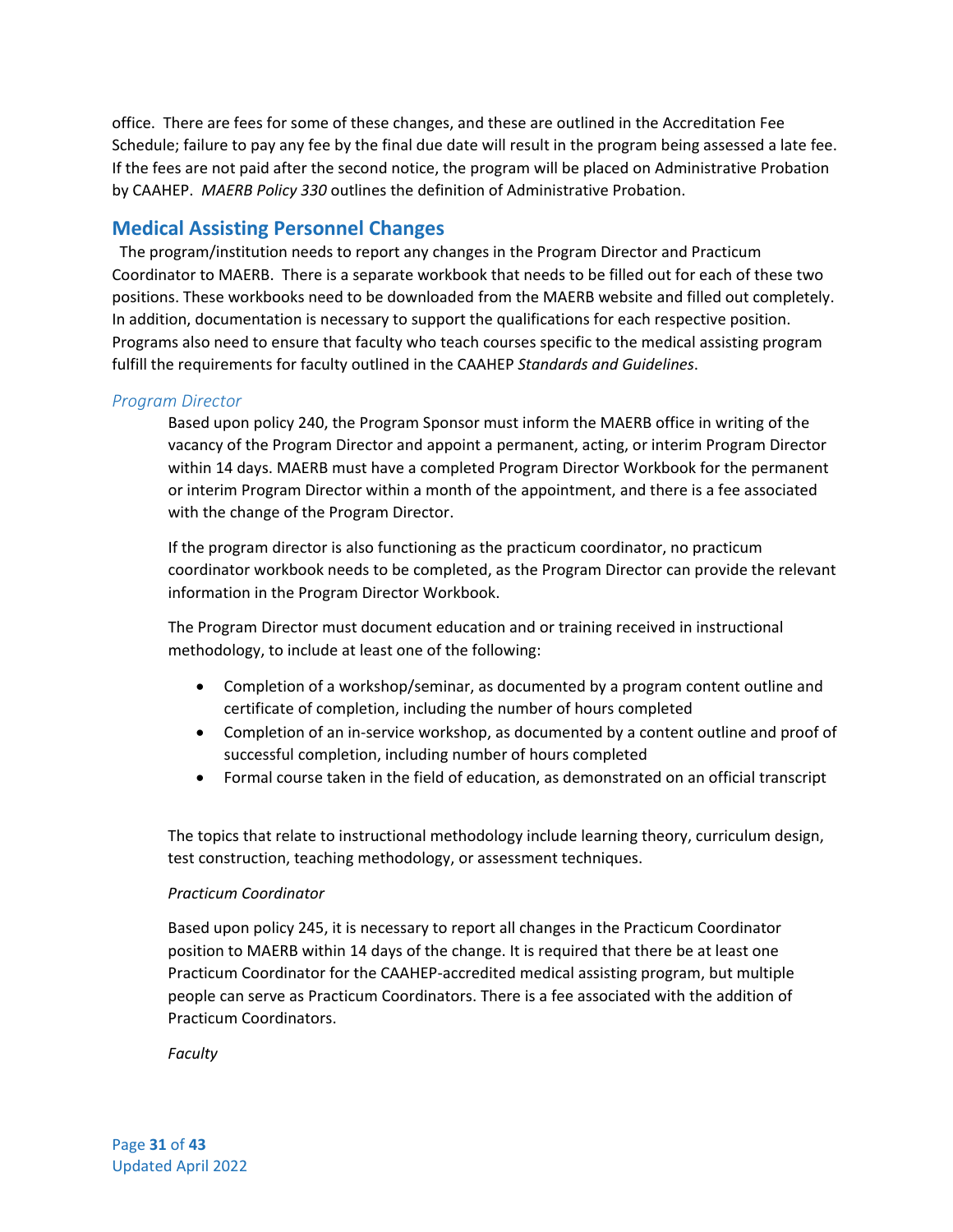Based upon Policy 250, Medical Assisting Faculty need to fill out a Faculty Attestation Form, working with the Program Director, attesting that they have the appropriate qualifications and are fulfilling the appropriate responsibilities. Those Faculty Attestation Forms need to be submitted to the MAERB office. At the time of the submission, there is no need to submit additional documentation. It is important, however, that the appropriate qualifications be documented and kept on file, as the documentation will need to be submitted with the Self-Study at the time of the comprehensive review. Also, MAERB can ask for an updated list of faculty members and request the Faculty Attestation Forms and the Documentation for review at any point.

**Relevant resources**: MAERB Policy 240, 245, 250 and Faculty, Practicum Coordinator, and Program Director workbooks.

**Chief Executive Officer & Dean (more accurately, the individual to whom Program Director reports)**: Changes in these positions can be made using thi[s link,](https://www.surveymonkey.com/r/HDBBW22) which is also available on the MAERB website and must include the following information:

- name
- listing of highest academic credential
- title
- street address (if different than the program's business address)
- business email address
- business telephone number

This information is then included in the MAERB and CAAHEP databases.

## <span id="page-32-0"></span>**Curriculum Changes**

Programs are required to report all curriculum changes to MAERB, including a brief description of the change and electronic copies of revised syllabi. If the change includes the addition or deletion of a course or is one that represents a significant departure in content, it is recommended that the change be reported prior to implementation. In addition, if there is a minor shift in the number of credit/clock hours, resequencing, renaming, or renumbering of a course or a change in modality (i.e., online or hybrid delivery), those changes also need to be reported. There is a Curriculum Change workbook available on the website. With any curriculum change, it is a good idea to call your Program Manager to see if a workbook needs to be filled out or if a narrative and syllabus will suffice.

#### **Relevant Resources**:

MAERB Policy 235 and Curriculum Change workbook.

#### **Addition or Change in Degree/Credential**:

If an institution wishes to either add an additional award (certificate/diploma or degree) option for which it will be seeking CAAHEP accreditation or switch the award granting option, then the institution will need to work with the Program Manager. The process entails submitting *a Request for Accreditation Services* form online and completing an Award Granting Option Self-Study Report. Before beginning to work on this special Self-Study Report, please talk with your Program Manager.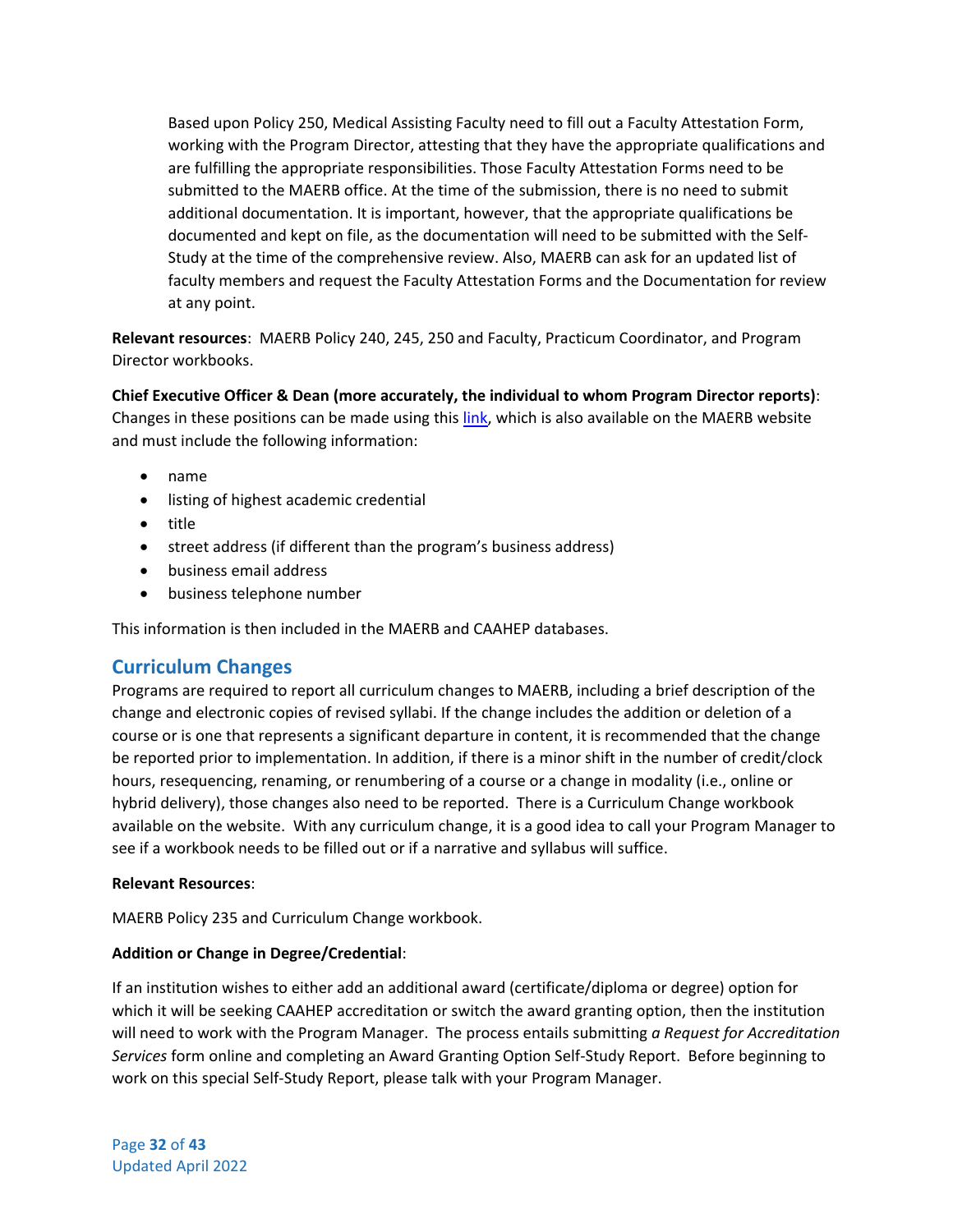#### **Relevant Resources**:

MAERB Policy 120 and Award Granting Option Self-Study Report.

#### **Program Sponsor Changes**:

These changes can include changes in ownership, a transfer of sponsorship, or any adverse decision affecting the school's institutional accreditation. In these situations, the first step would be to send a written description of the situation to the Program Manager, who will, in consultation with the Executive Director, outline the correct path to follow; the path can vary, depending upon the particular context.

#### **Relevant Resources**:

#### MAERB Policies 255 and 260

<span id="page-33-0"></span>In addition, it is necessary for institutions to notify MAERB if the school has changed its name or if the program has moved to a different location.

## **Comprehensive Review**

At this time, the information outlined below contains instructions about the site visit for Program Directors who have site visits schedule for 2022 and 2023, as those visits will be conducted under the 2008 *Standards and Guidelines*.

In fall 2022, there will be information added for Program Directors who have visits scheduled for 2024, as those site visits will be conducted under the 2022 *Standards and Guidelines*.

As is evident from the preceding sections, there is a great deal of contact between the individual programs and the MAERB office to maintain CAAHEP accreditation. In addition, every program goes through a comprehensive review at least once every ten years. MAERB, however, can request a comprehensive review at any point in time within the ten-year cycle. The findings from the comprehensive review generate a recommendation from MAERB to CAAHEP, either for granting accreditation or for an adverse recommendation.

Because the Initial Accreditation Packet provides specific details for Program Directors who are seeking initial accreditation, the focus in this section is designed for Program Directors of currently accredited programs. If you are a new Program Director and you do not have any record of when your program's next review is scheduled, contact your Program Manager for that information.

For those programs already CAAHEP-accredited, the MAERB office will contact you approximately 16 months prior to the semester in which your visit is scheduled to take place to arrange a specific site visit date. You will be asked to submit three dates within a specific time frame, either fall or spring, depending on the program's assigned time. During the site visit, classes must be in session during the first day of the visit and administrators, such as the president and dean/associate dean, and medical assisting faculty, must be available during the visit. You will then receive a confirmation letter (or a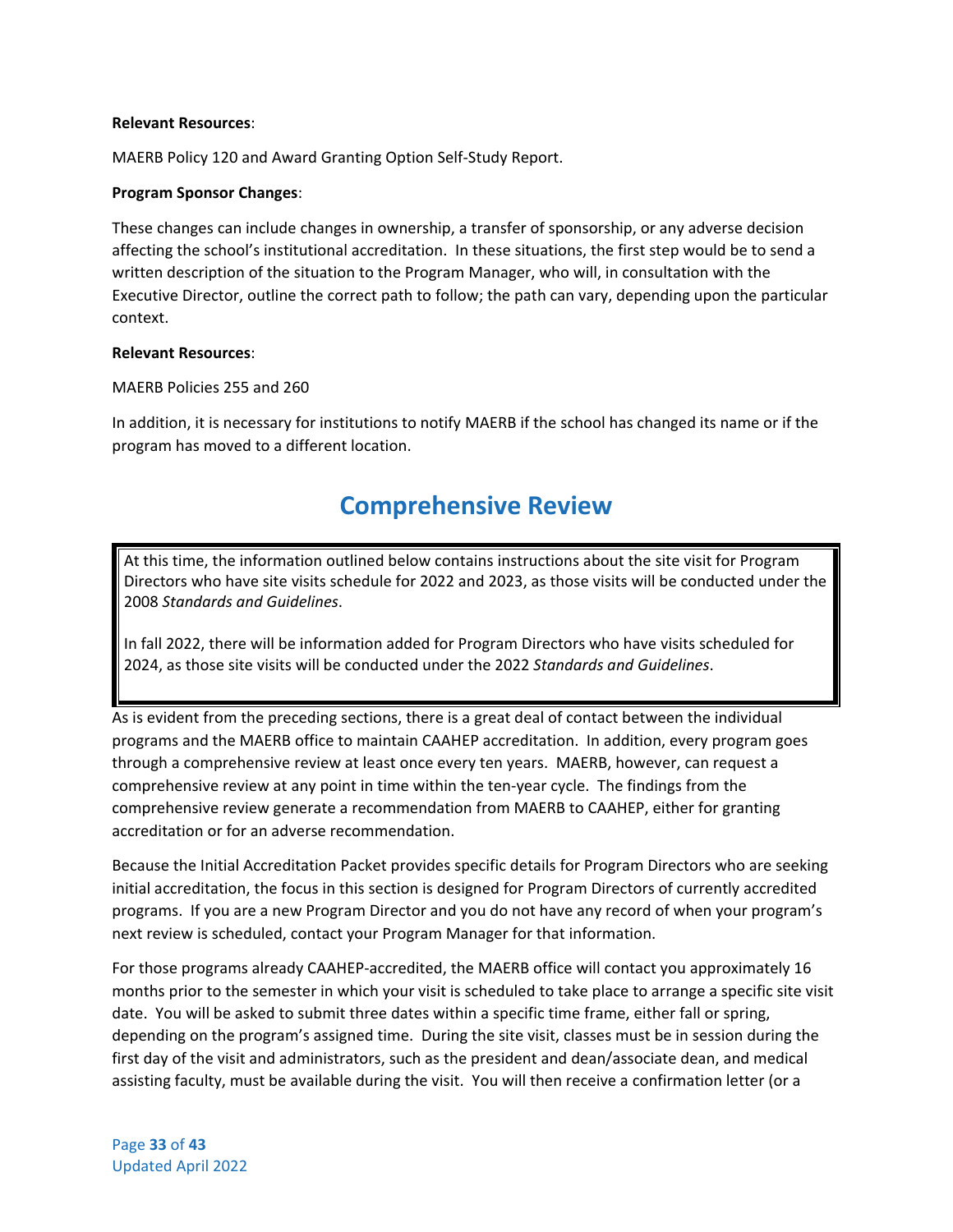request for additional dates) in which you are informed of the specific date of the site visit and the due date for the Self-Study.

In programmatic accreditation, the primary focus is on the curriculum and instruction, including assessment of student learning and the program outcomes of students and graduates. The visits are scheduled to last for a day and a half (and sometimes two-and-a-half days for programs with multiple programs or campuses). Generally, there are two surveyors who conduct the visit; in some instances, for schools with multiple campuses, there may be a team of three or more surveyors. After the initial contact from MAERB, you will receive a confirmation of the site visit dates as well as details on how and when to submit the SSR. You will also be asked about food and lodging options and transportation services that are available in the area.

Preparing an SSR is a collaborative initiative that involves the medical assisting program along with representatives from across the institution. MAERB offers Self-Study Workshops, with some variations on titles, on a regular basis. There is a fee for the Self-Study Workshop. Attending a Self-Study Workshop between 12 to 24 months prior to the scheduled onsite allows you to build upon that knowledge as you put together your Self-Study Committee and prepare the SSR.

One of the first steps that a Program Director should take is to establish a budget for the comprehensive review process so that there is clarity and transparency for the process within the larger institution. It is important to consider the following: accreditation fees (see the Accreditation Fee Schedule for details); the cost of materials to set up the resource room; costs for any additional administrative support; the travel and lodging expenses that relate to attendance at an Accreditation Workshop; the cost of any additional capital investments for the program and so on. Establishing a developed budget will help the Program Director to plan.

In addition to creating a budget, the Program Director will need to put together an ad hoc Self-Study Committee to ensure that the information necessary to develop the Self-Study Report is available. The Committee should include the following people: medical assisting faculty; advisory committee members; support faculty; the dean/administrator, who serves as the direct supervisor of the Program Director; support staff (librarian, career services, student services, financial services and so on); students; and graduates.

While Self-Study Committees can vary considerably depending upon the size of the program and the institutional context, as a general rule, all Self-Study Committees have the following goals:

- Establish timelines and set deadlines
- Determine how often meetings are needed to report on progress
- Plan the timeline to meet the date for submission of the Self-Study Report
- Allow time for proofreading and making necessary changes prior to submission of the draft SSR to institutional administrators for approval
- Determine areas of responsibility for gathering material and completing the Self-Study
- Review the Self-Study Template found on the MAERB website
- Assign specific responsibilities for gathering and compiling information
- Enable a critical and informed look at the program, using the *Standards* as a guide.
- Analysis of the Resource Assessment Form (see website for the form and a sample)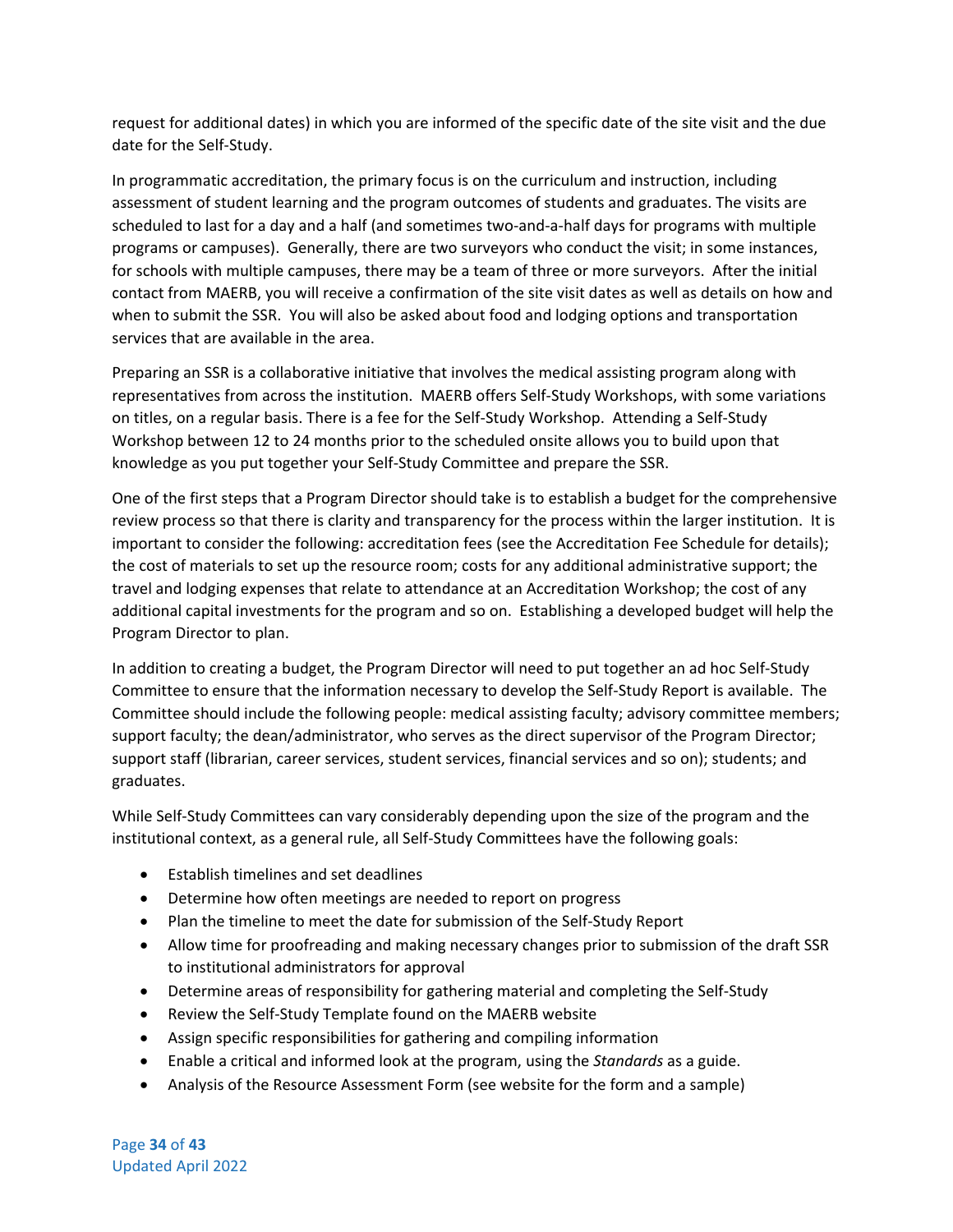- Analysis of the annual outcomes (Retention/Attrition reports, Job Placement, MAERB Graduate and Employer surveys, Credentialing Exam results)
- Analysis of how well the program is meeting its goals and learning domains
- Determination if the needs and expectations of the communities of interest have changed; and, if anything has changed, documentation of how the program responded
- Determination of the strengths and weaknesses of the program
- Determination of any action(s) necessary to bring the program into compliance with the *Standards*

## <span id="page-35-0"></span>**Self-Study**

There is a Self-Study Template available on the MAERB website for programs to fill out and submit to the MAERB Office. Because there is a transition with the Standards, be sure that you use the Self-Study Template appropriate to the year of the visit. Programs with site visits in 2022 and 2023 will be using the 2015 Self-Study Template, while programs that are being visited in 2024 and beyond will be using the 2022 Self-Study Template.

Reviewing the Self-Study Template found on the MAERB website is a very good beginning to the process, as understanding the components of the Self-Study will ensure a smooth Self-Study process. The Self-Study Report (SSR) requires you to look critically and comprehensively at your program and to compile the data that has been collected over the last several years. It is an evaluative inventory of resources, assessments, and curriculum.

As the Program Director, it will be very important for you to read the directions completely, and your next step will be to proceed through each section of the Self-Study, which is organized by Standard. In responding to the specific areas of the Self-Study, you will need to demonstrate that the program is compliant with the current *Standards and Guidelines*. The SSR template is designed specifically to correspond to the *Standards and Guidelines,* as well as to the *MAERB Core Curriculum*. In addition to filling out the form, you are required to submit several documents to provide more support.

In the SSR template there are specific instructions that outline the appendices. In addition, MAERB has developed a naming protocol to help you to name the documents that are necessary to be attached. The naming protocol is embedded within the instructions on the SSR template.

Programs undergoing the comprehensive review submit the curricular tools with the Self-Study Report. In the Self Study template, there are details about how to organize the material, so the summary below is just an introduction.

In your Self-Study, you will include the blank assessment tool that was used for assessing each of the cognitive objectives and the psychomotor and affective competencies. For the cognitive objectives, the assessment method has traditionally been either an exam, paper assignment, oral report, discussion board, and so on. It is important to highlight within the specific document the question/s which cover the objective. For the psychomotor and affective competencies, there will need to be a copy of the tool that you use, which can be a blank skills-assessment check-off or some other appropriate tool. If a given evaluation tool documents the achievement of more than one objective and/or competency, additional copies of the tools must be made. Four months prior to the site visit, you will submit your Self-Study Report to the password-protected Submissions page on the MAERB website. The directions for doing so are on the Documents tab of the MAERB website [\(www.maerb.org\)](http://www.maerb.org/) in the "Program Resources/Accreditation

Page **35** of **43** Updated April 2022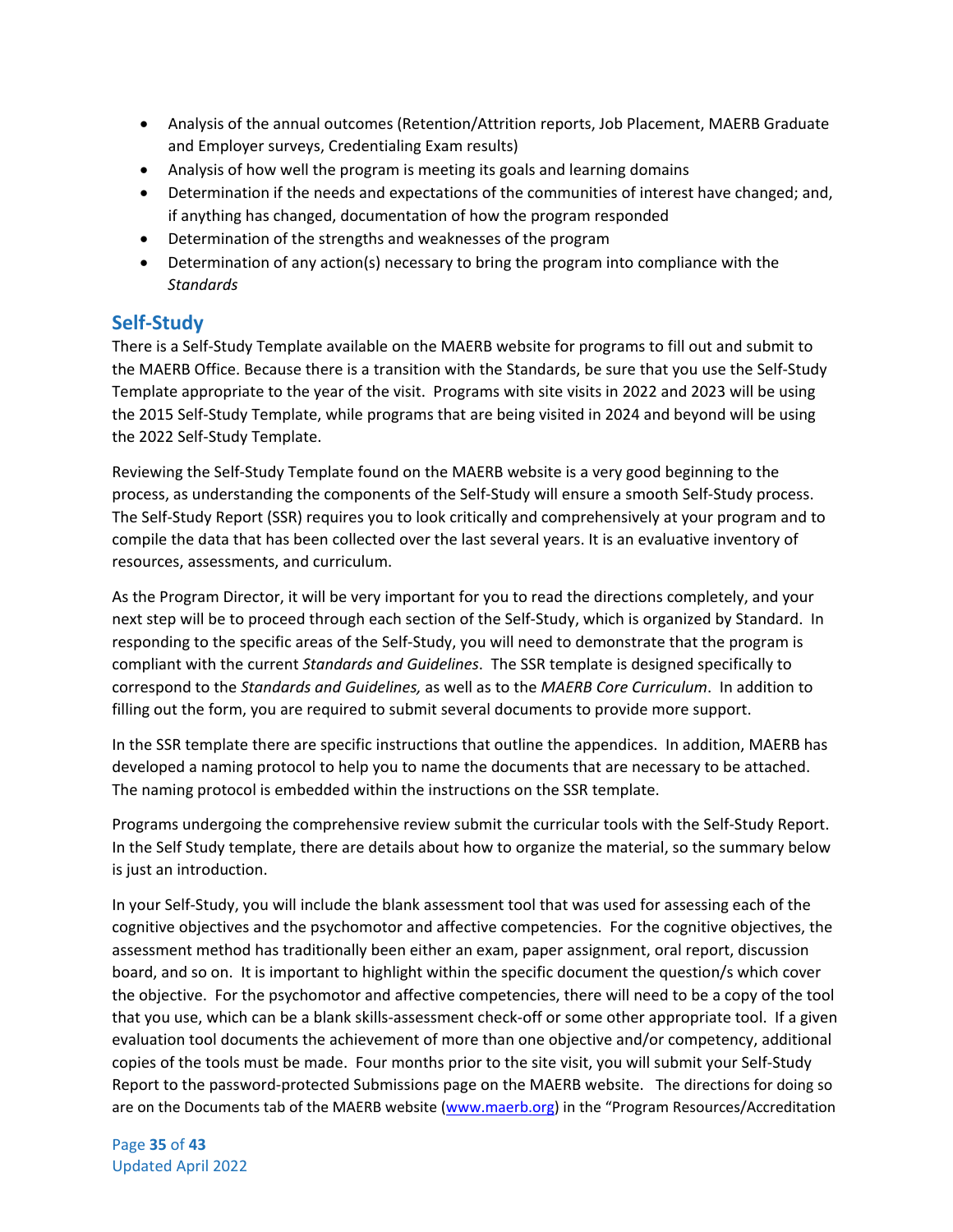Resources" section. The instructions are titled, "Submitting Documents, MAERB website," and Program Directors have been sent their passwords.

Concurrent with the submission of your Self Study, you will also need to submit payment to MAERB for the comprehensive review and accreditation application fees. You will be receiving invoices for the fees six months prior to the site visit.In addition, those programs undergoing continuing accreditation will need to submit the continuing accreditation fee. Instructions for submitting the fee will be outlined on the invoice.

A few months prior to the established site visit date, the MAERB office will contact you with the names of and brief background about the surveyors. It is important to respond as quickly as possible if you perceive any conflict of interest. If there is no conflict of interest, you should simply affirm your approval of the team members.

After the MAERB office receives your SSR, your Program Manager will review it to ensure that all the parts are complete. It is then sent to a MAERB Liaison, who reviews it to provide any necessary directions to the site visitor. Approximately six weeks prior to the site visit, the MAERB office sends your Self-Study to the site surveyors. At any point in this review process, you might be contacted with questions and requests for further clarification and documentation.

#### **Relevant Resources:**

**Self-Study Report Template:** This is the lengthy report that you will complete during the year prior to the site visit. There are two templates available: one for initial accreditation and one for continuing accreditation. Please look carefully at the dates.

**Submitting Documents, MAERB Website:** These instructions outline the process for submitting the Self-Study Report on the password-protected page of the MAERB Website.

## <span id="page-36-0"></span>**Visit Schedule**

Approximately 4-6 weeks prior to the visit, the Team Coordinator will contact you to set up the schedule for the visit as well as review the travel specifics. The MAERB office will have provided the surveyors with the lodging and travel options that you sent when you confirmed your site visit date. The surveyors' travel and lodging plans should be discussed at this time, so that arrangements can be made. The program is responsible for the transportation of the team to and from the airport (frequently there are shuttles available) and to and from the hotel.

In addition, the Team Coordinator will want to create a schedule for the visit with you. You will be sent sample Site Visit Agendas that you will need to adapt in coordination with the Team Coordinator; it lists all the specific components required during the site visit. It will be necessary for you to identify the people who will be participating in the visit, such as the advisory committee, current students, graduates, faculty, support staff and administrators. Your responsibility will be to set up all appointments and meetings. In addition, there are always formal opening and exit interviews with the Medical Assisting program faculty and the administrative leadership.

During that initial contact with the Team Coordinator, it will be very important for you to review the documentation that is required for the site visit. You will find that the Team Coordinator will be a useful resource in clarifying the documents that are necessary for the site visit.

Page **36** of **43** Updated April 2022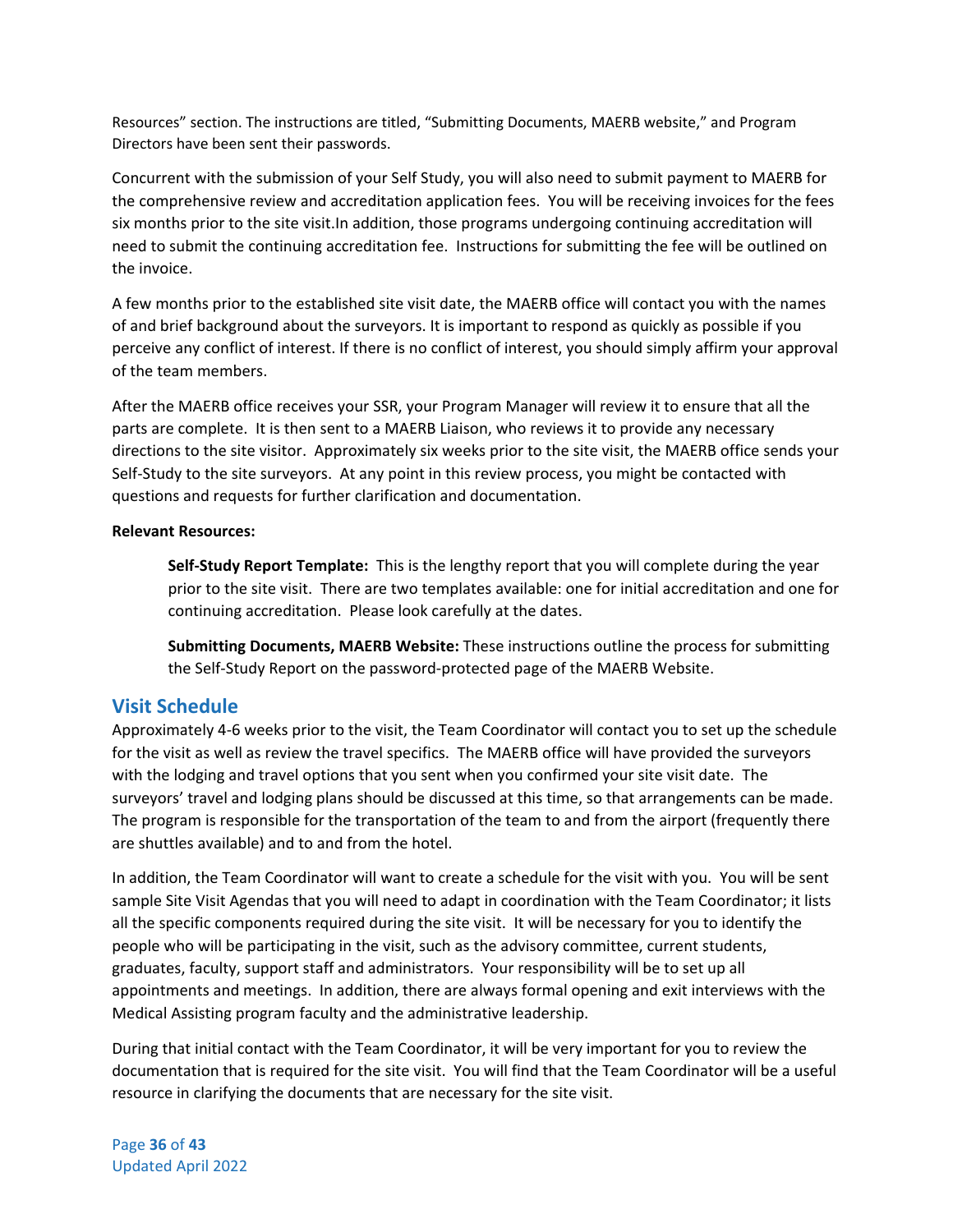You will also need to make plans for the surveyors to be provided with access to lunch each day and other snacks and amenities.

#### <span id="page-37-0"></span>**Resource Room**

You will need to provide a private room for the surveyors, and they should have access to the materials outlined below, as well as the other documents that are necessary and outlined on the *ARF Raw Data Submission and On-Site Electronic Documents*. Set up a temporary office so that the surveyors can accomplish their tasks as efficiently and effectively as possible. You should check with the Team Coordinator to find out what specific technology needs the surveyors will have. It may be that the surveyors are bringing their own computers.

## <span id="page-37-1"></span>**Additional Documentation for The Site Visit**

#### <span id="page-37-2"></span>*Submission of ARF Raw Data*

MAERB conducts regular audits of CAAHEP-accredited programs *Annual Review Form*; in doing so, the staff look closely at the *ARF Tracking Tool* and the raw data that comprises the aggregated information that Program Directors post in the Annual Report Form. Programs undergoing comprehensive reviews will need to submit their ARF Raw Data to the MAERB office, using the Submissions tab on the MAERB website, one week prior to the start of the site visit. The MAERB office will review the material and contact the program director if there are any discrepancies and concerns. You will need to review the document on the MAERB website, *ARF Raw Data Submission and On-Site Electronic Documents,* for details on what needs to be included and how it needs to be organized.

#### <span id="page-37-3"></span>*Electronic Resource Room*

As you are finalizing your work on the Self-Study, you will want to start compiling the additional documentation that you need to provide to the surveyors during their visit.

MAERB requires the use of electronic files, but it is important to ensure that you have a backup of some type in case there is any problem with the system. For example, these materials could be stored on an external hard drive or on a laptop for the use of the surveyors.

Your most important resource will be the *ARF Raw Data Submission and On-Site Electronic Documents*. It includes a detailed explanation of how to organize the material electronically. You can use the Checklist as a method of ensuring that you have all the material available.

The surveyors will have reviewed all the syllabi and the curricular tools when they review the SSR. If you have updated your syllabi in any way, you should provide the updated syllabi to the surveyors. In addition, you should have a copy of your Self-Study Report available electronically in the resource room for the surveyors.

You will need to make sure that you also have the textbooks available for all the classes so that the material can be double-checked by the survey team.

You will find a model for naming documents and organizing them in the *ARF Raw Data Submission and On-Site Electronic Documents*. There are other materials that are necessary, and the document will help you to identify those materials.

#### **Relevant Resources:**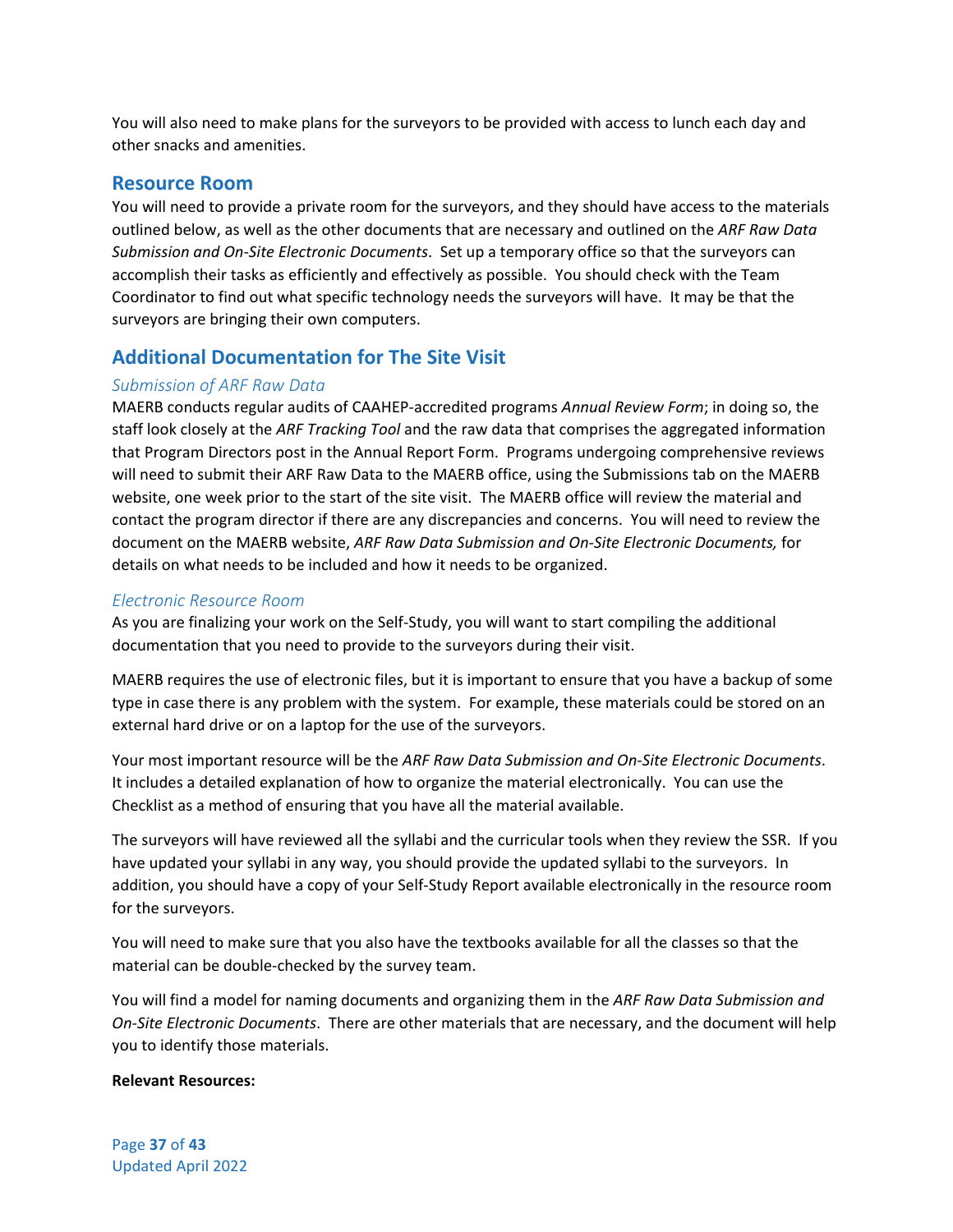*ARF Raw Data Submission and On-Site Electronic Documents*: This document outlines the ARF materials that need to be submitted to MAERB, using the submissions tab on the website as well as the material that needs to be available to the surveyors in the resource room.

*MAERB Policy 220*: This policy outlines the document retention requirements.

## <span id="page-38-0"></span>**Medical Assisting Clinical Spaces**

The site visitors will want to see the resources that are available to the student. They will want tours of the medical assisting classrooms and laboratories. They will look at library resources, with the understanding that many of them exist online. Due to time constraints, site surveyors are no longer required by MAERB to visit a practicum site.

The clinical equipment and supplies for the students are examined very closely, as the psychomotor competencies are at the heart of the program. As Standard III.A indicates, the program resources must be sufficient to ensure the achievement of the program's goals and outcomes, so the program needs certain equipment to ensure that students can demonstrate the relevant competencies, but there are often a variety of ways that a competency can be achieved. In addition to examining the space for sufficient resources, the Surveyors also consider Standard V.C, which focuses on safeguarding the health and safety of all the participants associated with the educational activities of the students.

As an issue that essentially touches on both Standard III.A and V.C, many programs receive donated expired supplies, and there may be a valid use for those materials. Most medical materials, such as needles, fluids, disinfectant solutions, catheters, sutures, and so on, are imprinted with an expiration date. Beyond this date, the manufacturer does not guarantee the sterility, safety, or stability of the item. All expired medical supplies **MUST** be clearly marked and labeled, so they are not inadvertently used on live human subjects. It is never acceptable to use any expired items invasively.

NOTE: It is never acceptable for programs to use expired or non-expired medications, but they may use "mock meds" or "demo meds" in simulations only

The method for marking and indicating that these materials are expired can vary according to the set up the lab. Here are a few examples:

- Separating the expired materials from the non-expired materials by putting the expired materials in a box and marking as "expired."
- If the materials are already in their own packaged box, marking the packaged box as expired.
- If space does not allow for clear separation, the use of color-coded labels or dramatic Xs to indicate that supplies are expired, with a legend posted in the clinical space that explains the purpose of the label, is appropriate or the use labels that specify the following: "NOT FOR USE ON HUMAN SUBJECTS."

The storage in the lab is central to safeguard the health and safety of all the participants in the program; at the same time, you could also have your students help you with the organization of those materials as you practice creating inventories.

A. **Acceptable practice** for expired medical supplies in the following instances:

Page **38** of **43** Updated April 2022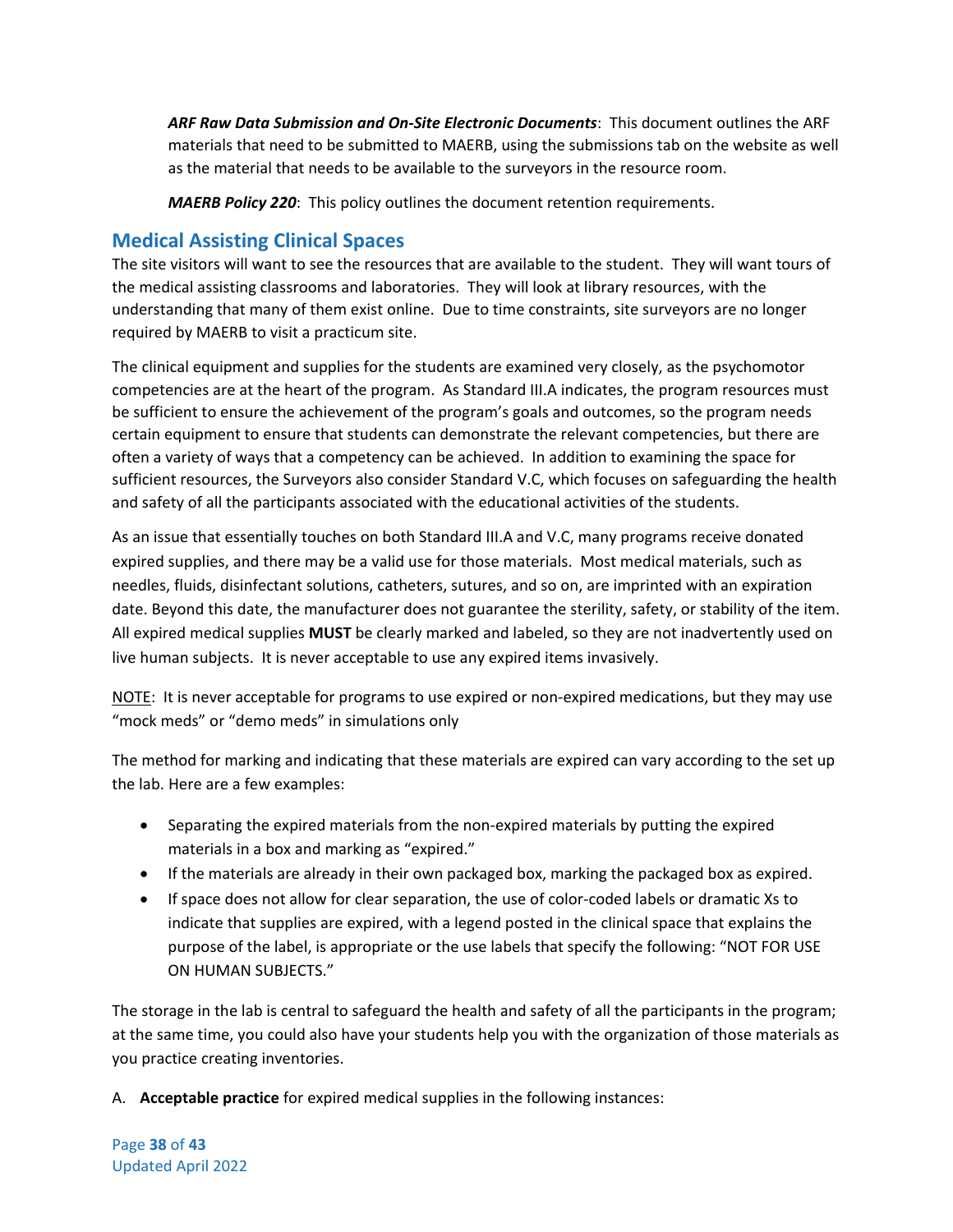- Instructing students in a simulated environment
	- $\circ$  Example: Instructor is demonstrating the technique of administration of parenteral medications on injection pads. The use of expired medical supplies is acceptable for the demonstration of skills when not performing on live human subjects.
- During student-simulated practice times
	- $\circ$  Example: Student practicing the technique of venipuncture on a simulated human arm, prior to assessment of competency. The use of expired medical supplies is acceptable for the practice of skills when not performing on live human subjects.
- Assessing student skills for technique only
	- o Example: CLIA-waived tests have quality controls built in or available separately. Expired tests and controls may be used as long as they are being used to assess the technique of completing the test correctly and not for the purpose of performing a quality control measure.
- B. **Unacceptable practice** for expired medical supplies in the following instances:
	- Any invasive procedures on live human subjects, i.e., injections, venipuncture, capillary puncture (including any solutions that are injected, needles that are used, etc...)
		- o Example: Students learning to administer parenteral medications initially practice on injection pads, but then they inject fellow students. Students must use in date supplies when using live human subjects.
	- If the use of an expired supply would result in an inability to assess that the student was successful in achieving competence.
		- $\circ$  Example: Students are being assessed on performing a quality control measure using a liquid control solution with a chemistry analyzer. The liquid control must be in-date as it is critical to the assessment of the competency of the student.

## <span id="page-39-0"></span>**During the Visit**

The survey team meets the night before at the local hotel to discuss its initial findings after the surveyors' individual review of your Self-Study and prior to seeing the material available at the campus. It is generally helpful to arrange for transportation of the surveyors to the campus in the morning and a return to the hotel in the evening, but those are details to discuss in your initial conversations. Also, the team will rely on you, or whomever you designate, to serve as a guide during the visit. You should provide your cell number so that the surveyors can contact you if they have any questions or they are looking for more information.

Quite frequently, surveyors will request more documentation during the visit itself. Providing additional documentation during the site visit supplements the materials that have already been submitted and allows for elaboration if there are any omissions.

The surveyors will also find it very helpful if you provide them with a list of names and titles of the people with whom they are going to meet, so that they can use that resource for completing their report.

At the end of the visit, there is a formal *Exit Interview*, during which the surveyors share their findings. The findings will include specific citations and a summary of the program's strengths. The findings

Page **39** of **43** Updated April 2022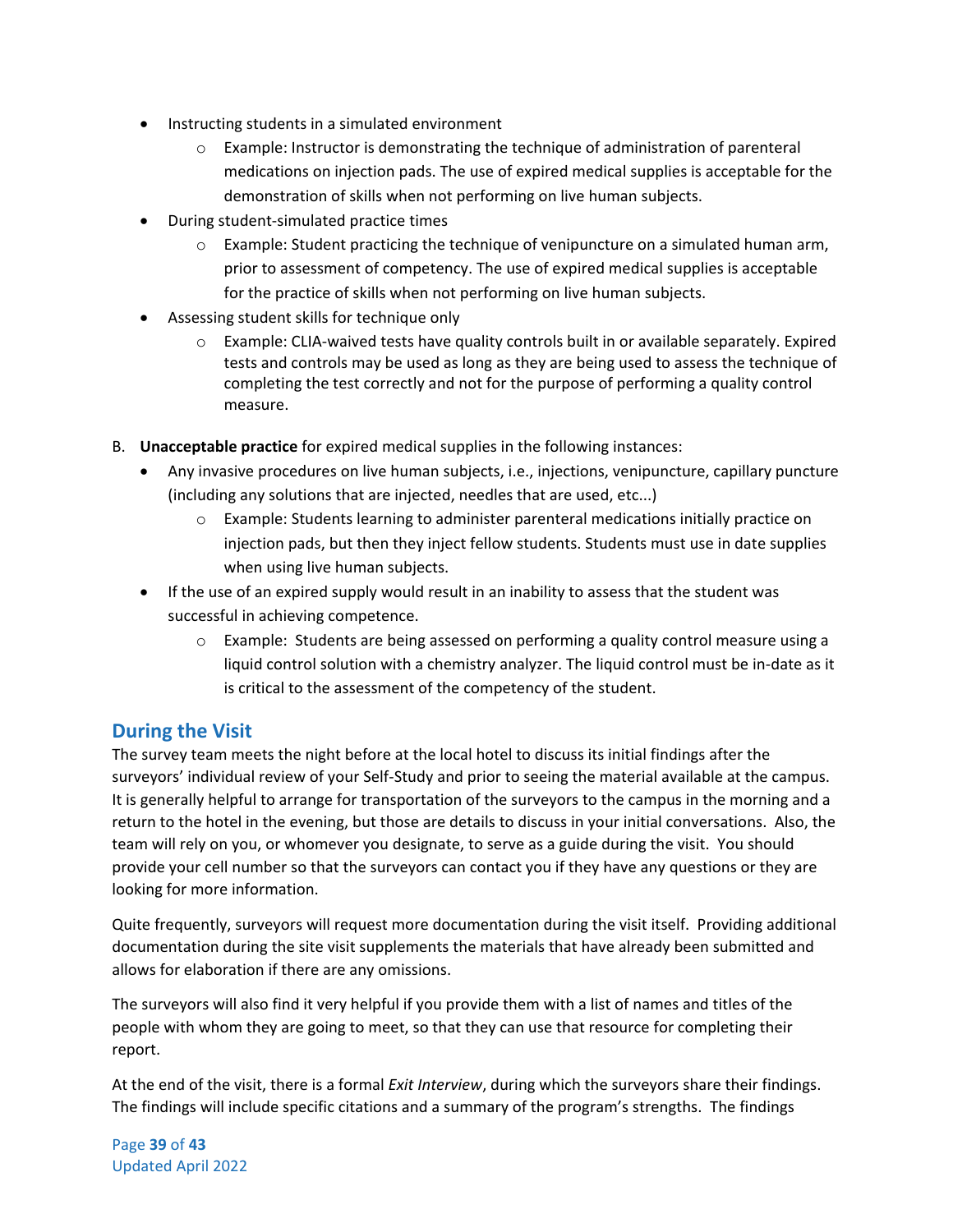relayed during the *Exit Interview* are tentative, and citations may later be added or deleted. The findings from the *Exit Interview* are only relayed orally, and the program will not receive anything in writing.

## <span id="page-40-0"></span>**After the Visit**

You will receive an email from the MAERB office with a link to a survey to evaluate the team who visited the campus. It is very important that you fill out the survey. You can also share that link with other people on the campus who interacted with the surveyors. The MAERB office relies upon that data to develop surveyor training.

The surveyors submit their *On-Site Survey Report (OSSR)* to the MAERB office five days after the visit has concluded. There is then a review process by the MAERB staff and the MAERB liaison. During the review, it is conceivable that citations will be added or deleted, in coordination with the team coordinator. You will then be provided with the final copy of the *OSSR* and are asked to review it. In the OSSR, you will find the citations as well as the documentation that is required to correct the citations.

In reviewing the *OSSR*, you are given 21 days to correct any citation that you can. It is important to include a cover letter if you are making any corrections. In that cover letter, you should outline the citations that you are addressing as well as explain the documentation you are submitting.

In submitting information to correct citations, you will need to supply all the documentation that MAERB requests. For example, if the program was informed that certain curricular items are missing, you would need to demonstrate that you have an appropriate assessment tool and that you have taught and assessed that objective or competency with that tool. On the other hand, if MAERB requests material that can only be submitted at a point in time well in the future, such as advisory meeting minutes or resource assessments, you should not try to resolve any such citations at this point in the process. It is important to note that the correction of many citations, most specifically the ones that focus on the cognitive objectives and the psychomotor and affective competencies, require an extended period to resolve, so, in your response to MAERB, you need to consider whether you will be able to demonstrate compliance within the 21 days provided to you.

Material submitted in response to the OSSR for any given citation must be complete, and not partial. MAERB will not review incomplete documentation. MAERB will provide you with guidelines for organizing and submitting the information, and it is important to follow MAERB's protocols for naming and organizing your files, as MAERB stores that documentation on its servers.

You will need to respond to the *OSSR,* even if you do not correct any citations. If there were no citations listed or you are unable to correct any citations within the 21 days allotted, there needs to be a brief letter of agreement. MAERB will not move forward with the process without a formal acknowledgment from the institution and program.

Along with providing a response to the *OSSR*, you will also need to submit a *Request for Accreditation Services (RAS).* To submit the *RAS*, you will need to go to the CAAHEP website and fill out the appropriate form: https://www.cognitoforms.com/CAAHEP2/RequestForAccreditationServices. It will be automatically transmitted to the MAERB office, and you will be contacted if any further information is needed.

Any response will be reviewed by the MAERB Liaison, and, if appropriate, changes will be made to the report. Based upon the *OSSR* and your official response to it, a recommendation is then created and

Page **40** of **43** Updated April 2022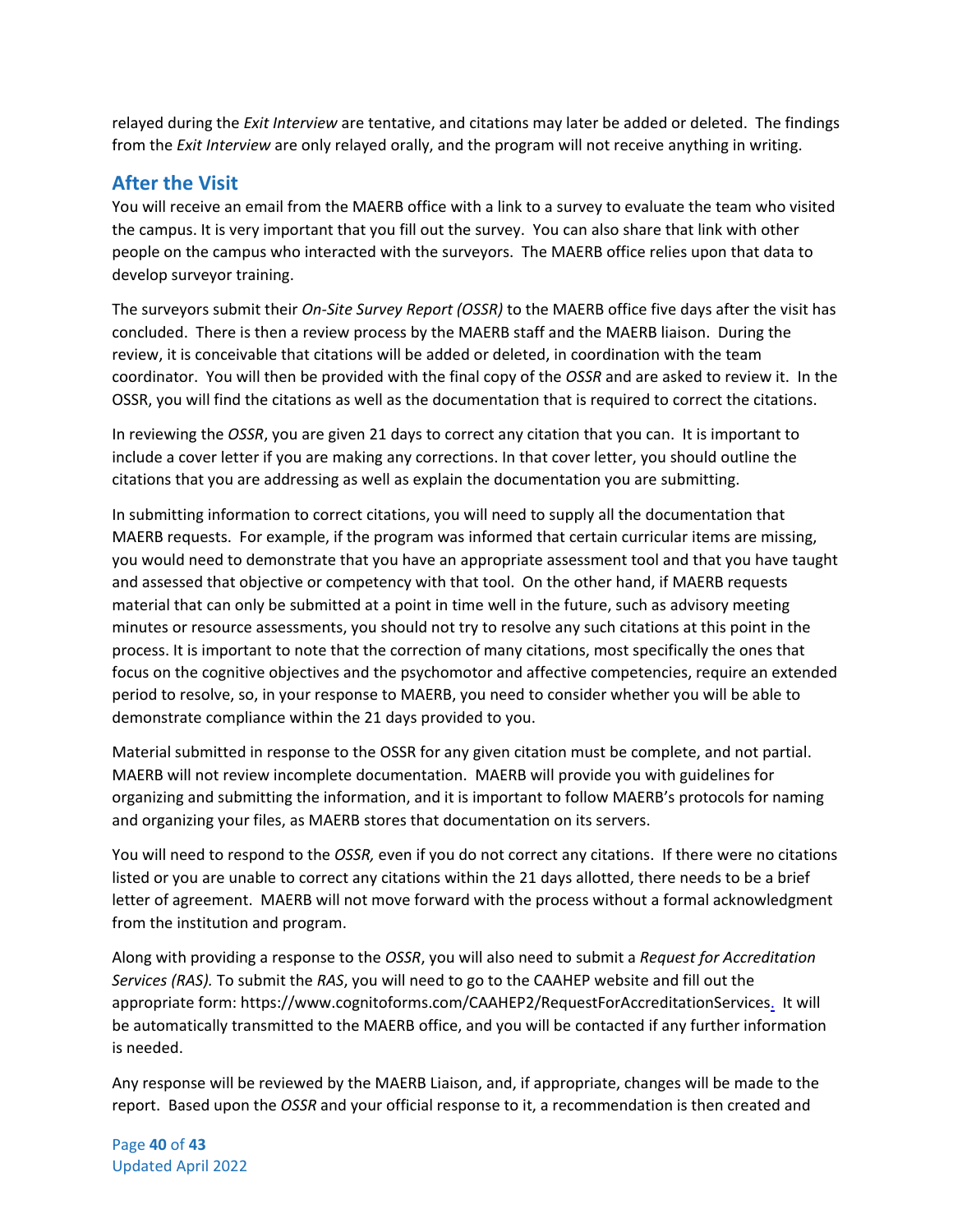reviewed by the MAERB members. The MAERB is authorized to add, delete, or modify any citations found in the *OSSR* prior to its recommendation to CAAHEP. After Board discussion, the MAERB recommendation is forwarded to CAAHEP for final action and is typically voted upon by CAAHEP within 45 days of the MAERB meeting. You will be notified of the CAAHEP decision following its meeting. The CAAHEP notification will indicate the type of accreditation action being recommended, any deficiencies being cited, and the due date of the progress report, if required. Generally, the CAAHEP letter is received five to eight months after the site visit.

This process varies if there is an adverse recommendation, such as probation, withholding accreditation, or withdrawal of accreditation. In those instances, the program can request reconsideration.

In terms of the specific timeframes, programs approved for initial accreditation are given accreditation for a period of no more than five years. Programs with initial accreditation status are asked to provide reports to MAERB throughout the five-year initial accreditation period. At the end of the five-year period, the program with initial accreditation may be granted continuing accreditation for up to an additional five years, lengthening the time between comprehensive reviews to no more than ten years. Programs that apply for continuing accreditation may be granted continuing accreditation for a maximum of ten years before another comprehensive review is required. Any program may be required to undergo an early site visit at the discretion of MAERB, based on the program's continued compliance with the *Standards*.

## <span id="page-41-0"></span>**Adverse Recommendations**

In the instance of a MAERB adverse recommendation, such as probation, withholding accreditation, or withdrawal of accreditation, the program will receive a letter from MAERB and be given the opportunity to respond, prior to any official notification being forwarded to CAAHEP, as is outlined in *MAERB Policy 335*. The program has three options at this stage: first, to request reconsideration based upon new data; second, to request voluntary withdrawal of accreditation or withdrawal of the program's application in lieu of an adverse recommendation; or, third, to accept the adverse recommendation.

In requesting reconsideration, the program can provide any material to demonstrate compliance with the CAAHEP *Standards and Guidelines for Medical Assisting Programs*. The program has seven days in which to declare its intention for a request for reconsideration and then a specific period to provide the appropriate documentation. If an institution chooses to request reconsideration, it will need to demonstrate that it is addressing the specific citations completely and effectively and that the appropriate changes have been made. The MAERB varies the time frame for the response with the hope that the program will be able to address the major citations. Therefore, whether a program should request reconsideration, as opposed to accepting the pending adverse recommendation, is a decision based on the nature of the citations.

If a program decides to request reconsideration, no recommendation will be sent to CAAHEP until the submitted documentation has been reviewed by MAERB. At the next appropriate meeting, MAERB will determine if the request for reconsideration is successful or not, and the program will be notified of MAERB's decision.

CAAHEP also provides the option for a program to voluntarily withdraw, in lieu of an adverse recommendation. If a program decides to follow that path, it can contact the MAERB office for the correct template to be sent to CAAHEP.

Page **41** of **43** Updated April 2022